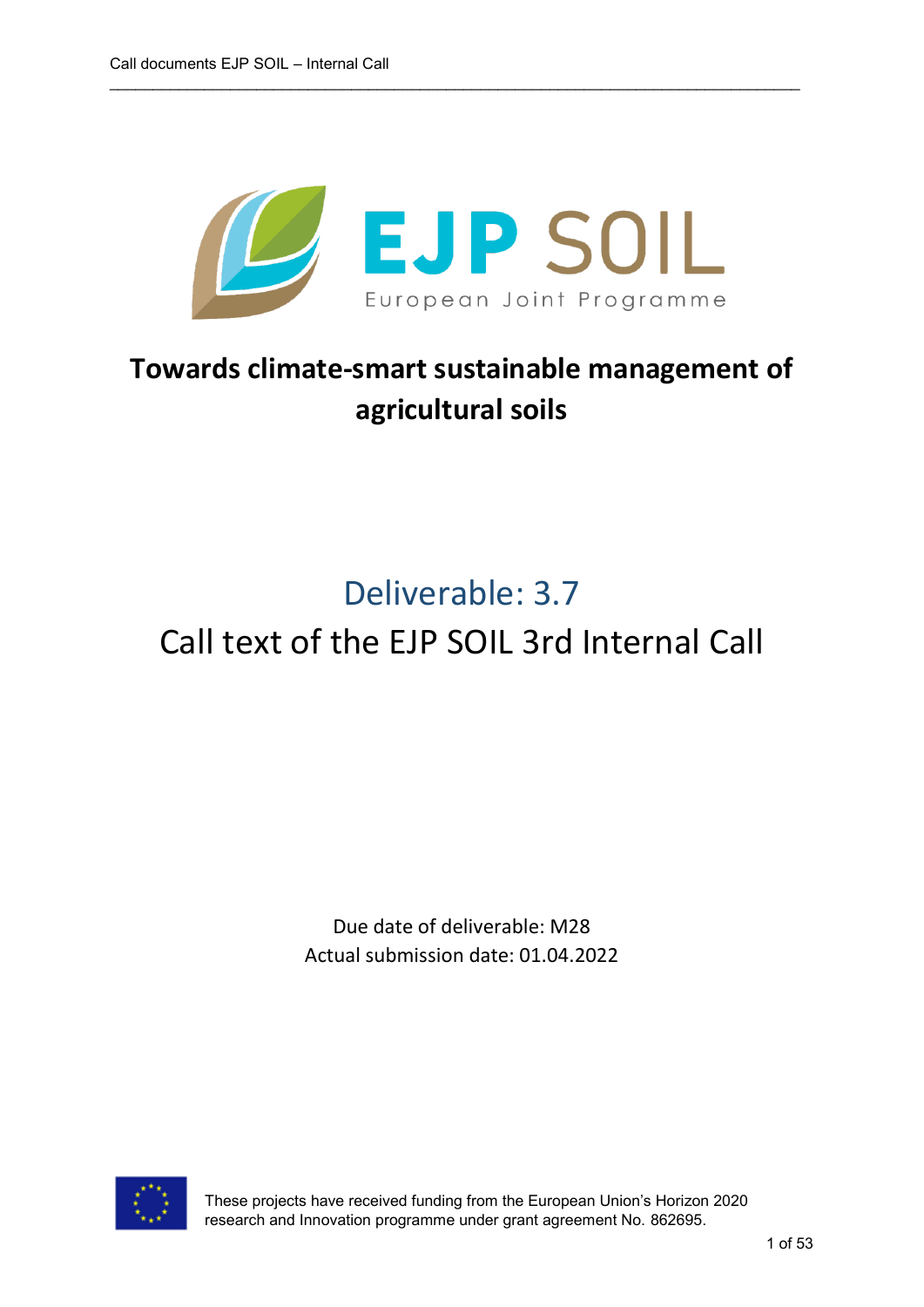# **GENERAL DATA**

Grant Agreement: 862695 Project acronym: EJP SOIL Project title: Towards climate-smart sustainable management of agricultural soils Project website: [www.ejpsoil.eu](http://www.ejpsoil.eu/)

\_\_\_\_\_\_\_\_\_\_\_\_\_\_\_\_\_\_\_\_\_\_\_\_\_\_\_\_\_\_\_\_\_\_\_\_\_\_\_\_\_\_\_\_\_\_\_\_\_\_\_\_\_\_\_\_\_\_\_\_\_\_\_\_\_\_\_\_\_\_\_\_\_\_\_\_\_\_\_\_

Start date of the project: February  $1<sup>st</sup>$ , 2020 Project duration: 60 months Name of lead contractor: INRAE

Funding source: H2020-SFS-2018-2020 / H2020-SFS-2019-1 Type of action: European Joint Project COFUND

| <b>DELIVERABLE NUMBER:</b>  | 3.7                                         |
|-----------------------------|---------------------------------------------|
| <b>DELIVERABLE TITLE:</b>   | Call text of the EJP SOIL 3rd Internal Call |
| <b>DELIVERABLE TYPE:</b>    | Report                                      |
| <b>WORK PACKAGE N:</b>      | WP <sub>3</sub>                             |
| <b>WORK PACKAGE TITLE:</b>  | Internal calls                              |
| <b>DELIVERABLE LEADER:</b>  | Johanna Leppälä                             |
| <b>AUTHOR:</b>              | Rosemarie Stangl, Anna Briefer, Elena       |
|                             | Rodríguez-Valín, Violeta Carrasco, Marja    |
|                             | Kujala                                      |
| <b>DISSEMINATION LEVEL:</b> | PU                                          |

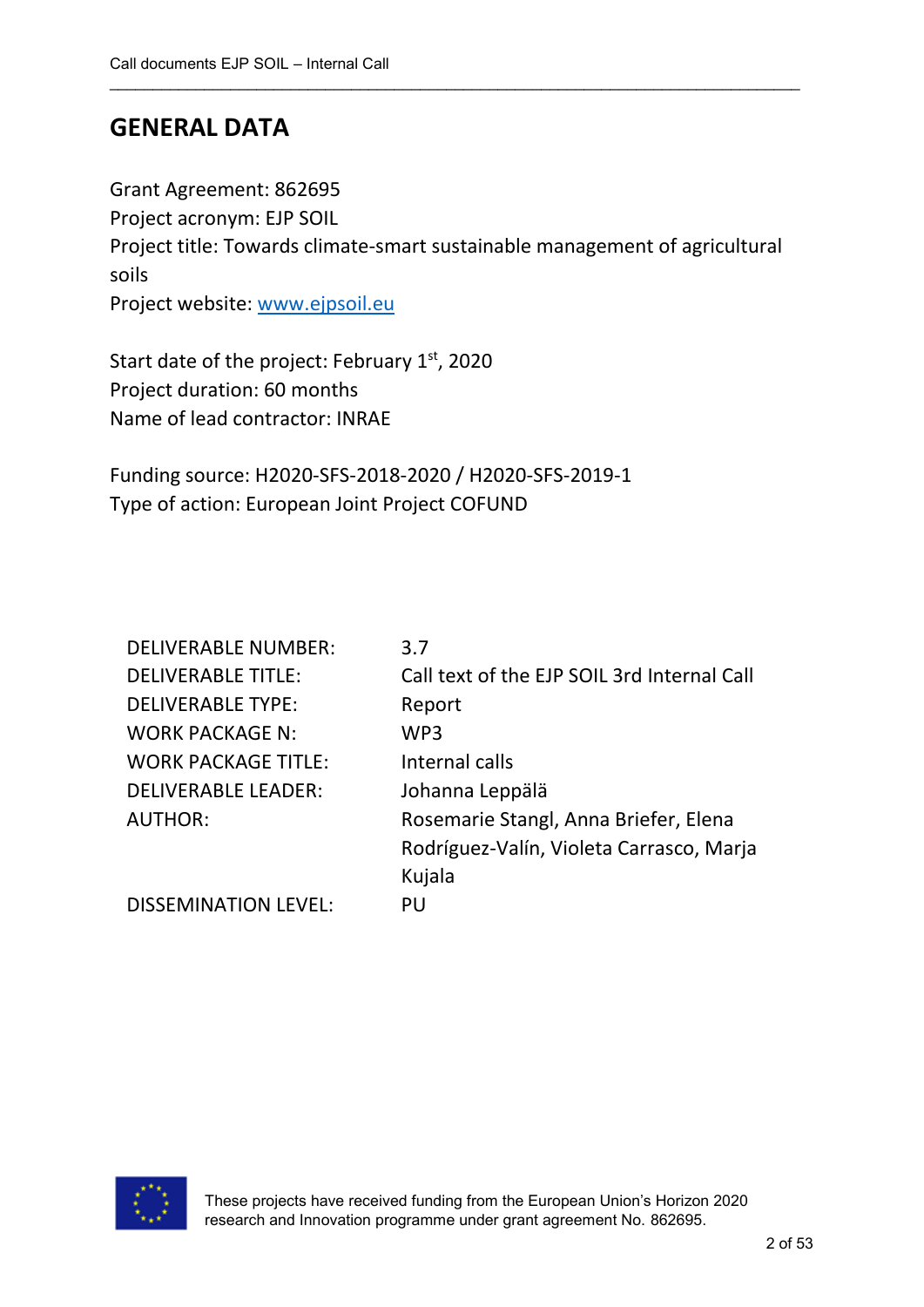## **Content**

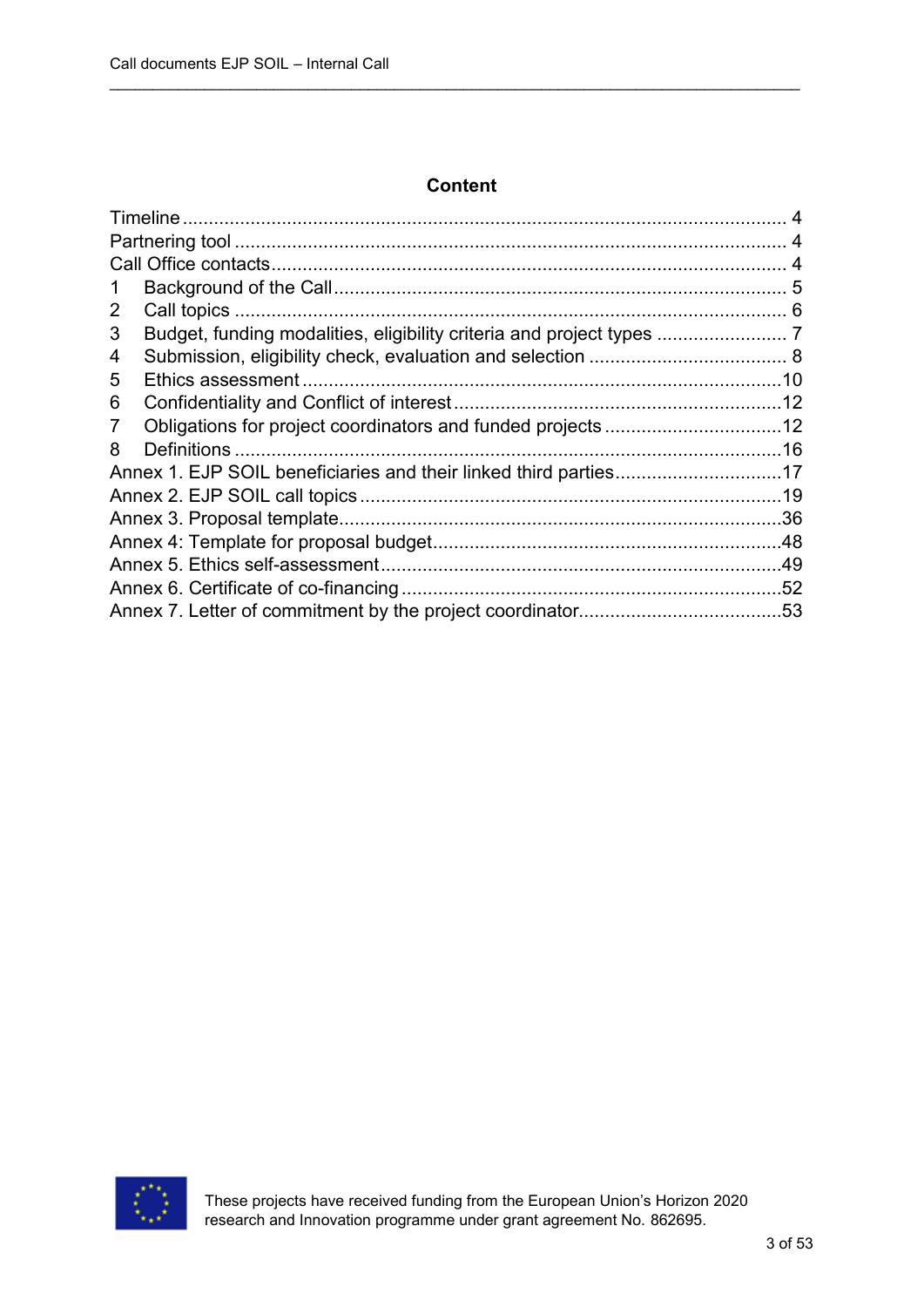# **Timeline**

The Internal Call will follow a 1-step-procedure. There will be a competitive selection. A time schedule is provided below:

\_\_\_\_\_\_\_\_\_\_\_\_\_\_\_\_\_\_\_\_\_\_\_\_\_\_\_\_\_\_\_\_\_\_\_\_\_\_\_\_\_\_\_\_\_\_\_\_\_\_\_\_\_\_\_\_\_\_\_\_\_\_\_\_\_\_\_\_\_\_\_\_\_\_\_\_\_\_\_\_

| <b>Action</b>                                     | <b>Project</b><br>calendar | <b>Schedule</b>       |
|---------------------------------------------------|----------------------------|-----------------------|
| Call pre-announcement                             | M26                        | 28 March 2022         |
| Launch of the call                                | M27                        | 1 April 2022          |
| Webinar for interested applicants                 | M27                        | 7 April 2022          |
| Workshops for interested applicants               | M27                        | April 2022            |
| Closing date for proposal submission              | M28                        | 31 May 2022           |
| Proposal evaluation and selection                 | M29-M32                    | June - September 2022 |
| Notification letters sent to project coordinators | M33                        | October 2022          |
| Grant preparation                                 | M33                        | October 2022          |
| Start of research projects                        | M34                        | November 2022         |
| End of research projects                          | M <sub>57</sub>            | October 2024          |

# **Partnering tool**

For partnering the EJP SOIL WP3 team will launch **Slack Channels** (i.e. topic-specific chat rooms at [www.slack.com\)](http://www.slack.com/). Access will be granted after sending an e-mail to the Call Office [\(EJPCO@maapera.fi\)](mailto:EJPCO@maapera.fi). After access has been granted, applicants express their interest to participate and/or coordinate in one or more topic-specific Slack Channels (i.e. a type of chat room). For each topic listed in Table 1 and Annex 2 the partnering tool offers a "chat room" (i.e. "CA2", "SE6") and an embedded XLS file used to summarize the information: Who am I? Where do I work? What is my expertise? What is my interest => participation/coordination? Finally, applicants should add their name and interest to participate and/or coordinate into the XLS file.

#### **Call Office contacts**

| <b>NAME:</b><br>Organisation:<br>Phone:<br>E-mail: | Johanna Leppälä<br><b>LUKE</b><br>+358 29 5322 559<br>EJPCO@maapera.fi | Marja Kujala<br><b>LUKE</b><br>+358 29 5326 280<br>EJPCO@maapera.fi |
|----------------------------------------------------|------------------------------------------------------------------------|---------------------------------------------------------------------|
| <b>NAME:</b>                                       | <b>Rosemarie Stangl</b>                                                | <b>Anna Briefer</b>                                                 |
| Organisation:                                      | <b>BIOS/BOKU</b>                                                       | <b>BIOS/BOKU</b>                                                    |
| Phone:                                             | +43 1 47854 87401                                                      | +43 1 47654 87400                                                   |
| E-mail:                                            | EJPCO@maapera.fi                                                       | EJPCO@maapera.fi                                                    |

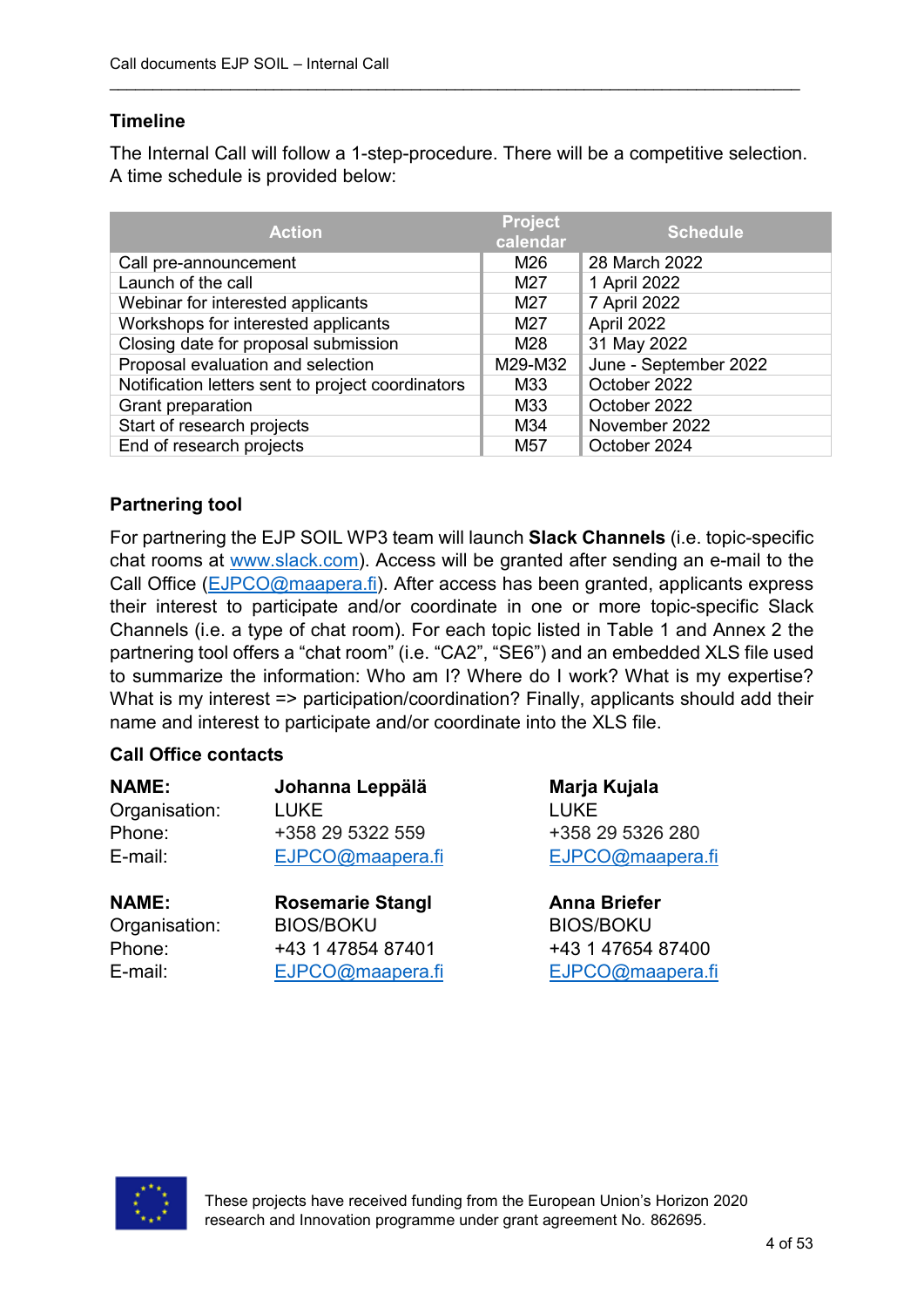# **1 Background of the Call**

# **1.1 About the EJP SOIL**

The EJP SOIL will maximize the understanding of the contribution of agricultural soil towards achieving sustainability at multiple levels: **i) At the societal level**: raise public awareness and foster understanding of sustainable agricultural soil management and its contribution to food production, climate change adaptation and mitigation; **ii) At the scientific level**: develop new insights on climate-smart soil management, quantify trade-offs and synergies between agricultural production, climate change adaptation and mitigation, maintenance of soil fertility and health and other ecosystem services; gather new knowledge on carbon sequestration in soils under different conditions across Europe and its contribution to climate change mitigation; improve accounting and reporting tools for emission and removals from agricultural activities; **iii) At the operational level**: strengthen the European research community on agricultural soil management; develop harmonized soil information systems and promote their adoption; **iv) At the policy level**: develop evidence-based recommendations for policy makers at EU, national, and regional levels; establish a strategic multi-actor approach and initiate a science-policy-practitioner-society dialogue on agricultural soil health and sustainable agricultural practices to support the adoption of the policy recommendations; foster the uptake of climate-smart sustainable soil management practices by practitioners.

\_\_\_\_\_\_\_\_\_\_\_\_\_\_\_\_\_\_\_\_\_\_\_\_\_\_\_\_\_\_\_\_\_\_\_\_\_\_\_\_\_\_\_\_\_\_\_\_\_\_\_\_\_\_\_\_\_\_\_\_\_\_\_\_\_\_\_\_\_\_\_\_\_\_\_\_\_\_\_\_

# **1.2 Rationale of this call**

As EJP SOIL works on important societal issues in an integrated manner, any innovation developed within the framework of EJP SOIL will meet a societal need and will therefore be relevant for European and global markets. Through its knowledge framework the EJP SOIL supports **knowledge development** through a large number of specific research and innovation projects *via* internal (i.e. WP3 "Internal Calls") and external EJP SOIL calls. The **overall objective of this 3rd internal call** is to fund research projects open to EJP SOIL beneficiaries and linked third parties to fill research and development gaps identified by the "Roadmap for the European Joint Program SOIL"<sup>[1](#page-4-0)</sup> and the annual work program of the EJP SOIL for year three.

# **1.3 Scope and expected impacts and outputs of EJP SOIL**

The EJP SOIL contributes to long-term alignment of research strategies in two main ways: **i)** by developing a shared vision, and **ii)** by establishing platforms for networks of soil scientists and other soil stakeholders in Europe. The shared vision will be developed among consortium beneficiaries and will address desirable soil properties and ways to attain them. This process was initiated during the preparation of the proposal and continues with the update of a roadmap for soil research, setting objectives, actions and milestones in the annual programs. Internal calls will foster alignment between the EJP SOIL beneficiaries, linked third parties and important players of European research in the areas of agricultural sciences, ecology, soil and

<span id="page-4-0"></span> <sup>1</sup> Keesstra et al. 2020. Roadmap for the European Joint Program SOIL: Towards climate-smart sustainable management of agricultural soils (Deliverable 2.4)



These projects have received funding from the European Union's Horizon 2020 research and Innovation programme under grant agreement No. 862695.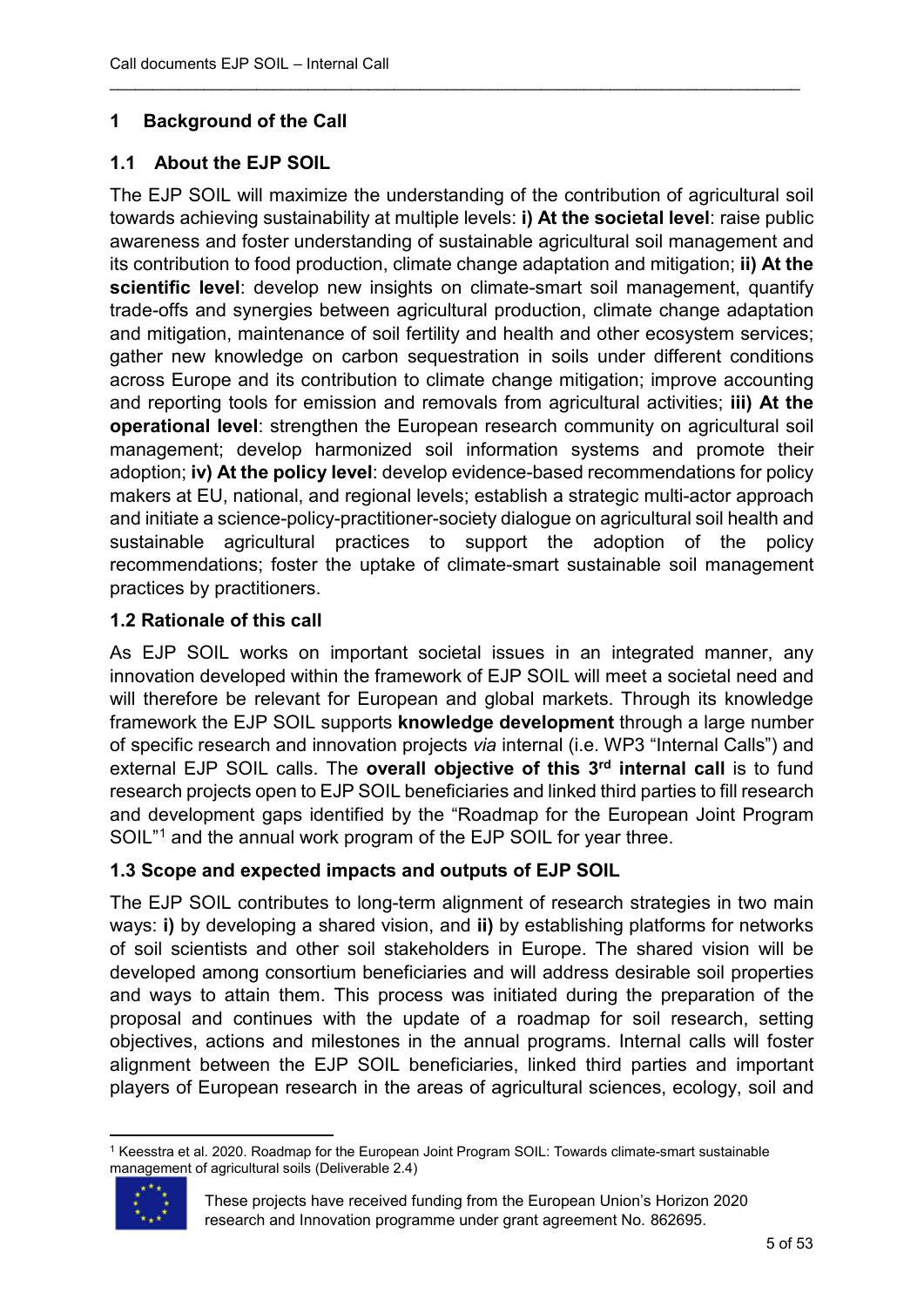climate sciences. To facilitate relevant knowledge development the EJP SOIL will perform **research projects:**

\_\_\_\_\_\_\_\_\_\_\_\_\_\_\_\_\_\_\_\_\_\_\_\_\_\_\_\_\_\_\_\_\_\_\_\_\_\_\_\_\_\_\_\_\_\_\_\_\_\_\_\_\_\_\_\_\_\_\_\_\_\_\_\_\_\_\_\_\_\_\_\_\_\_\_\_\_\_\_\_

**Research projects** will answer a research question or a set of research questions. A Research Project must include a description of a defined protocol, clearly articulated goal(s), defined methods and outputs, and a defined start and end date.

Evaluated and selected research projects of 3rd internal EJP SOIL call will get funded after validation by the Board of Project Managers; for more details see section 4.3 of this document.

# **2 Call topics**

Project consortia should apply to one of the following EJP SOIL topics:

*Table 1: Targeted EJP SOIL topics of the 3rd internal call; project size, number of projects that can be granted and available funding are also provided. For detailed description see Annex 2 of this document. Project size is explained in detail in section 4.3.*

| EJP SOIL topic ID <sup>+</sup> | <b>Title</b>                                                                      | Number of<br>projects | Maximum<br>available<br>funding per<br>project |
|--------------------------------|-----------------------------------------------------------------------------------|-----------------------|------------------------------------------------|
| <b>Topics</b>                  |                                                                                   |                       |                                                |
| CA <sub>2</sub>                | Identifying adaptation options, related                                           | 1                     | 1.75M€                                         |
|                                | to agricultural soil management, to                                               |                       |                                                |
|                                | respond to water-related impacts of                                               |                       |                                                |
|                                | extreme weather and climate change                                                |                       |                                                |
| SE <sub>5</sub>                | Mitigate and adapt to salinization and                                            | 1                     | 1.75M€                                         |
|                                | restore saline soils: understanding                                               |                       |                                                |
|                                | the processes and improving                                                       |                       |                                                |
|                                | cropping systems under current and                                                |                       |                                                |
|                                | future climate                                                                    |                       |                                                |
| SE <sub>6</sub>                | Soil futures: scenario modelling for                                              | 1                     | 1.75M€                                         |
|                                | assessing the potential of climate-                                               |                       |                                                |
|                                | smart sustainable soil management                                                 |                       |                                                |
|                                | to provide multiple ecosystem                                                     |                       |                                                |
|                                | services                                                                          |                       |                                                |
| AD <sub>3</sub>                | Soil specific guidelines and decision                                             | 1                     | 1.75M€                                         |
|                                | support tools with focus on soil organic                                          |                       |                                                |
|                                | matter, water retention and nutrient                                              |                       |                                                |
|                                | use efficiency                                                                    |                       |                                                |
| POL <sub>3</sub>               | Healthy and safe soils in the agro-                                               | 1                     | 1.75M€                                         |
|                                | transitions<br>ecological<br>towards<br>a                                         |                       |                                                |
|                                | circular bioeconomy                                                               |                       |                                                |
| CA4/SP3-1                      | Contribution of soils to climate change<br>mitigation and adaptation, sustainable | 1                     | 1.75 M€                                        |
|                                |                                                                                   |                       |                                                |



These projects have received funding from the European Union's Horizon 2020 research and Innovation programme under grant agreement No. 862695.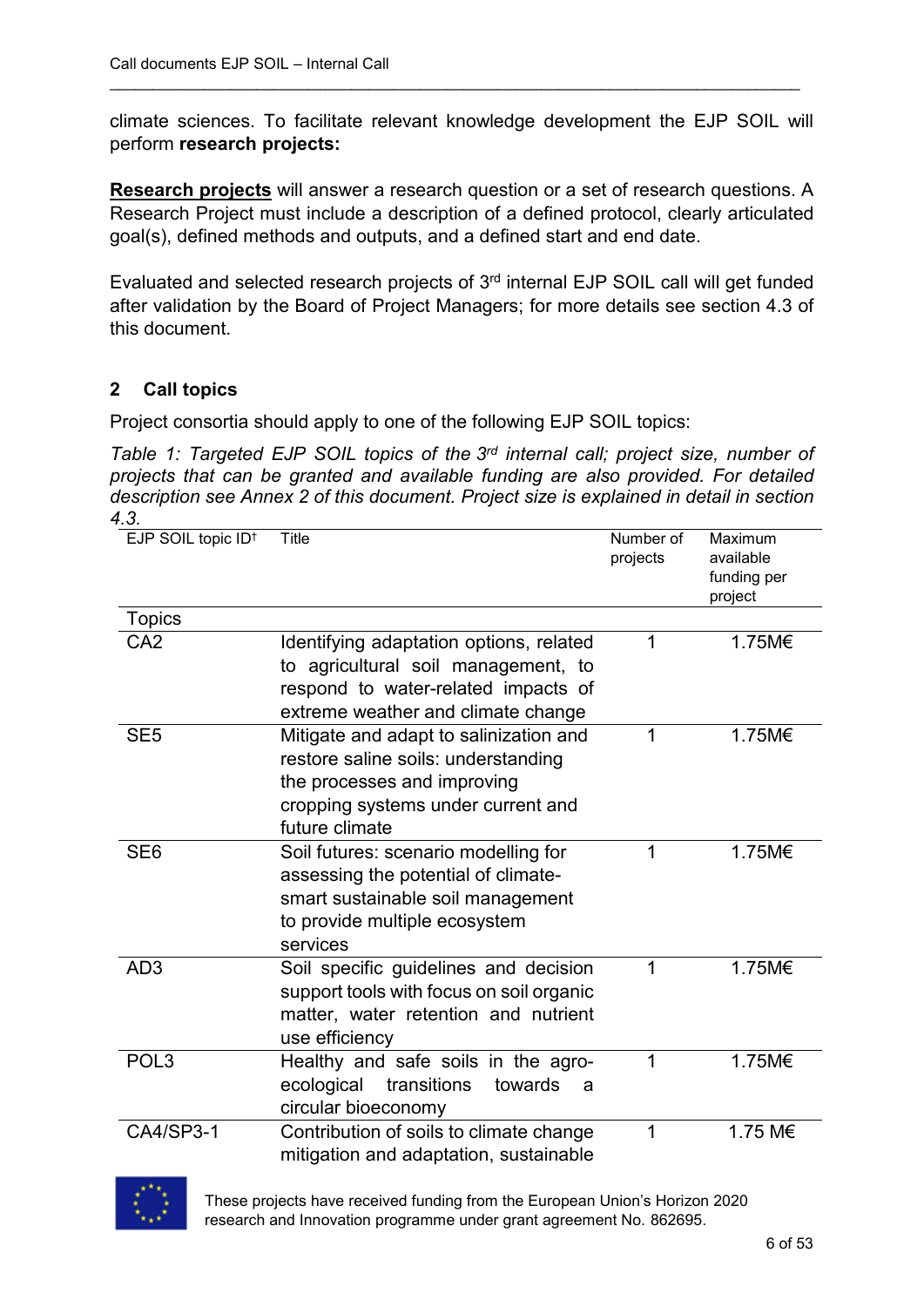| EJP SOIL topic ID <sup>+</sup> | Title                                                                                                                                          | Number of<br>projects | Maximum<br>available<br>funding per<br>project |
|--------------------------------|------------------------------------------------------------------------------------------------------------------------------------------------|-----------------------|------------------------------------------------|
|                                | production<br>agricultural<br>and<br>environment<br>agroecological<br>in<br>systems                                                            |                       |                                                |
| CA4/SP3-2                      | Fostering the adoption of<br>agroecological systems for climate<br>change mitigation and adaptation and<br>sustainable agricultural production |                       | 1.75 M€                                        |

† EJP SOIL topic ID: CA Climate change adaptation; SE Sustainable Environment; SP Sustainable Production; AD Adoption of sustainable soil management; POL Science policy interface.

# **3 Budget, funding modalities, eligibility criteria and project types**

The EJP SOIL is a 5-year program that runs from February 2020 (M1) to January 2025 (M60). The EJP SOIL falls into the concept of a co-fund action. **For the 3rd internal call of EJP SOIL projects a budget of maximum 13,5 M€ has been allocated**. General information relevant for consortium building (e.g. project size, number of consortium beneficiaries and linked third parties; geographical coverage) is given in Table 1 and in detail in Annex 2 for each topic.

After the closing date for submission, all proposals will be checked against the mandatory call`s eligibility criteria:

- $\triangleright$  The application must be written in English.
- $\triangleright$  Applications must be complete and in accordance to the submission procedure.
- $\triangleright$  Applications must be submitted in time.
- $\triangleright$  Proposals including beneficiaries and/or third linked parties that are NOT EJP SOIL beneficiaries are not eligible to apply and will be rejected (see Annex 1).

EJP SOIL experts who are involved in the internal call preparation (i.e. Johanna Leppälä, Rosemarie Stangl, Anna Briefer, Elena Rodríguez-Valín, Violeta Carrasco, Maria Kujala) cannot participate in the preparation of proposals nor get involved in subsequent project implementation.

Depending on the topic and type of project, the proposal must meet the following specific call eligibility criteria:

• **Medium sized project**: minimum 5 consortium beneficiaries and/or linked third parties with geographical coverage requested in the topics of this call; inclusiveness is of high importance; duration in maximum 24 months; up to 1.75 M€.

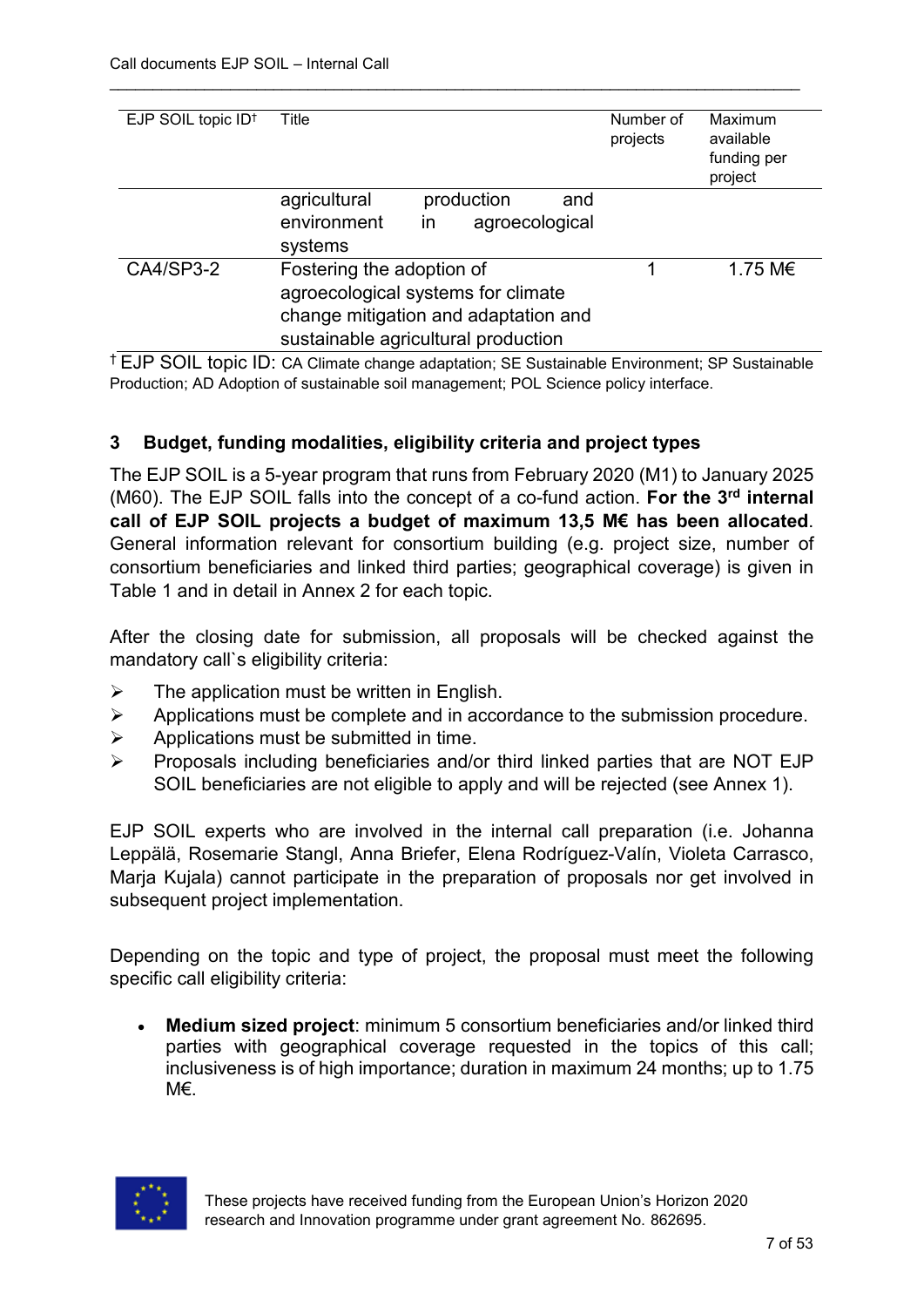# **4 Submission, eligibility check, evaluation and selection**

On the  $7<sup>th</sup>$  of April 2021 (M27) a webinar for interested applicants will be organised (more information at [www.ejpsoil.org\)](http://www.ejpsoil.org/), which will give an overview about all relevant aspects of the Call (i.e., topics, conditions, requirements, proposal submission, evaluation, etc.) and provide time to answer open questions. More detailed information will be released directly on the submission tool website [\(Link\)](https://www.lyyti.fi/reg/EJPSOIL_3rd_internal_call) in due time.

\_\_\_\_\_\_\_\_\_\_\_\_\_\_\_\_\_\_\_\_\_\_\_\_\_\_\_\_\_\_\_\_\_\_\_\_\_\_\_\_\_\_\_\_\_\_\_\_\_\_\_\_\_\_\_\_\_\_\_\_\_\_\_\_\_\_\_\_\_\_\_\_\_\_\_\_\_\_\_\_

# **4.1 Submission**

Please follow the instructions of the call text published at [www.ejpsoil.org](http://www.ejpsoil.org/) to submit the proposal (font: Arial, font size: 12, line space: 1.5) prepared in accordance to detailed instructions given in Annexes 3 to 5:

- Annex 3: Proposal template: Project information; Consortium beneficiaries and linked third parties; Project summary budget; Description of the work; Communication strategy; Data management strategy; Work packages and work plan
- Annex 4: Budget plan;
- Annex 5: Ethics  $\rightarrow$  Self-assessment;
- Annex 6: Certificate of co-funding  $\rightarrow$  to be submitted after selection;
- Annex 7: Letter of confirmation  $\rightarrow$  signed by the project coordinator and submitted after selection.

Annex 4 should be submitted in form of a XLS file while the main application (based on annexes 3 and 5) should be submitted in form of a PDF file (i.e.; in max. 5 MB) to the Call Office by the project coordinator on behalf of the project consortium via the EJPSOIL online proposal submission system [\(Link\)](https://www.lyyti.fi/reg/EJPSOIL_3rd_internal_call).

# **4.2 Expert evaluation of proposals**

The evaluation of eligible proposals will be performed by a peer-review expert panel. This panel is composed of international experts with acknowledged scientific excellence and high expertise of the respective discipline. The members of the panel are proposed and selected by the Call Board considering the research areas covered by the submitted proposals. Appointed experts will need to strictly respect the Call Boards' standards and rules for impartiality and confidentiality.

Each proposal will be evaluated by at least three independent experts against the following criteria[2:](#page-7-0)

# **Excellence**

- Clarity, pertinence, and scientific quality of objectives, ambition in relation to the call scope and topic addressed and innovative progress beyond the state-of-the-art;
- Appropriate consideration of interdisciplinary approaches and, where relevant, use of stakeholder knowledge in research and innovation content;

<span id="page-7-0"></span> <sup>2</sup> Evaluation rules of the Horizon 2020 (https://ec.europa.eu/research/participants/data/ref/h2020/other/wp/2018- 2020/annexes/h2020-wp1820-annex-h-esacrit\_en.pdf)



These projects have received funding from the European Union's Horizon 2020 research and Innovation programme under grant agreement No. 862695.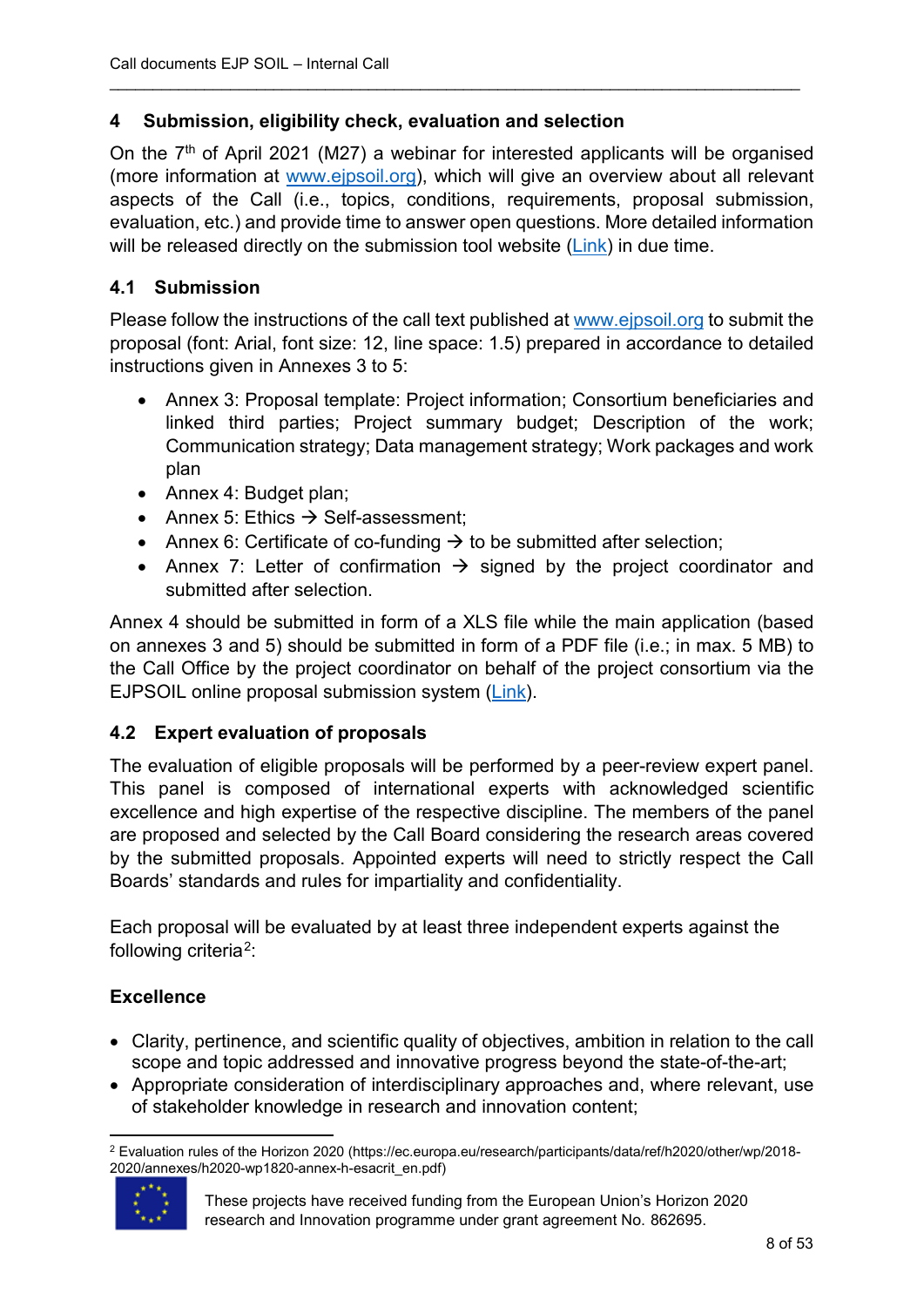• Soundness of the concept, and credibility of the proposed methodology;

#### **Impact**

• The extent to which the outputs of the project would contribute to each of the outcomes and expected impacts mentioned in the topic-specific call text, see Annex 2;

\_\_\_\_\_\_\_\_\_\_\_\_\_\_\_\_\_\_\_\_\_\_\_\_\_\_\_\_\_\_\_\_\_\_\_\_\_\_\_\_\_\_\_\_\_\_\_\_\_\_\_\_\_\_\_\_\_\_\_\_\_\_\_\_\_\_\_\_\_\_\_\_\_\_\_\_\_\_\_\_

- Quality of the proposed measures to exploit and disseminate the project results (including management of Intellectual Property Rights (IPR), to manage research data where relevant, and to communicate the project activities to different target audiences (see detailed instructions in section 7 under "Communication and dissemination")
- Any substantial impacts not mentioned in the topic-specific call text (Annex 2) that would enhance innovation capacity, address issues related to sustainable and climate-smart soil management, or bring other important benefits for society;
- Contribution to establishing and strengthening a durable cooperation between the consortium beneficiaries and/or linked third partiess;

#### **Implementation**

- Complementarity of the participants and extent to which the consortium as a whole brings together the necessary expertise;
- Appropriateness of the allocation of tasks, ensuring that all participants have a valid role and adequate resources in the project to fulfil that role.
- Quality and effectiveness of the work plan, including extent to which the resources assigned to work packages are in line with their objectives and deliverables;
- Appropriateness of the management structures and procedures, including risk and innovation management;

The three criteria will be scored independently, using scores from 0-5 for each criterion<sup>[3](#page-8-0)</sup>. A threshold of 3/5 will be applied for each criterion, i.e. proposals with a mean score < 3 in any main criterion and their sum ( $\Sigma$  of Excellence, Impact, Implementation)  $\leq$  9.99 will not be recommended for funding. The evaluation by the peer-review expert panel will result in a ranking list per topic. The experts will provide a written evaluation report on strengths and weaknesses of each proposal. The evaluation reports will be communicated to the applicants as part of the notification letter. It is emphasized that due to the nature of this Call, the evaluation of proposals will be assessed under the premises of creating added value for EJP SOIL. This means that special attention should be paid to the scope of the Call described in section 1.2.

<span id="page-8-0"></span><sup>3</sup> **0: Failure**: The proposal fails to address the criterion in question, or cannot be judged because of missing or incomplete information; **1: Poor**: The proposal shows serious weaknesses in relation to the criterion in question; **2: Fair**: The proposal generally addresses the criterion, but there are significant weaknesses that need corrections; **3: Good**: The proposal addresses the criterion in question well but certain improvements are necessary; **4: Very good**: The proposal addresses the criterion very well, but small improvements are possible**; 5: Excellent**: The proposal successfully addresses all aspects of the criterion in question.



 $\overline{a}$ 

These projects have received funding from the European Union's Horizon 2020 research and Innovation programme under grant agreement No. 862695.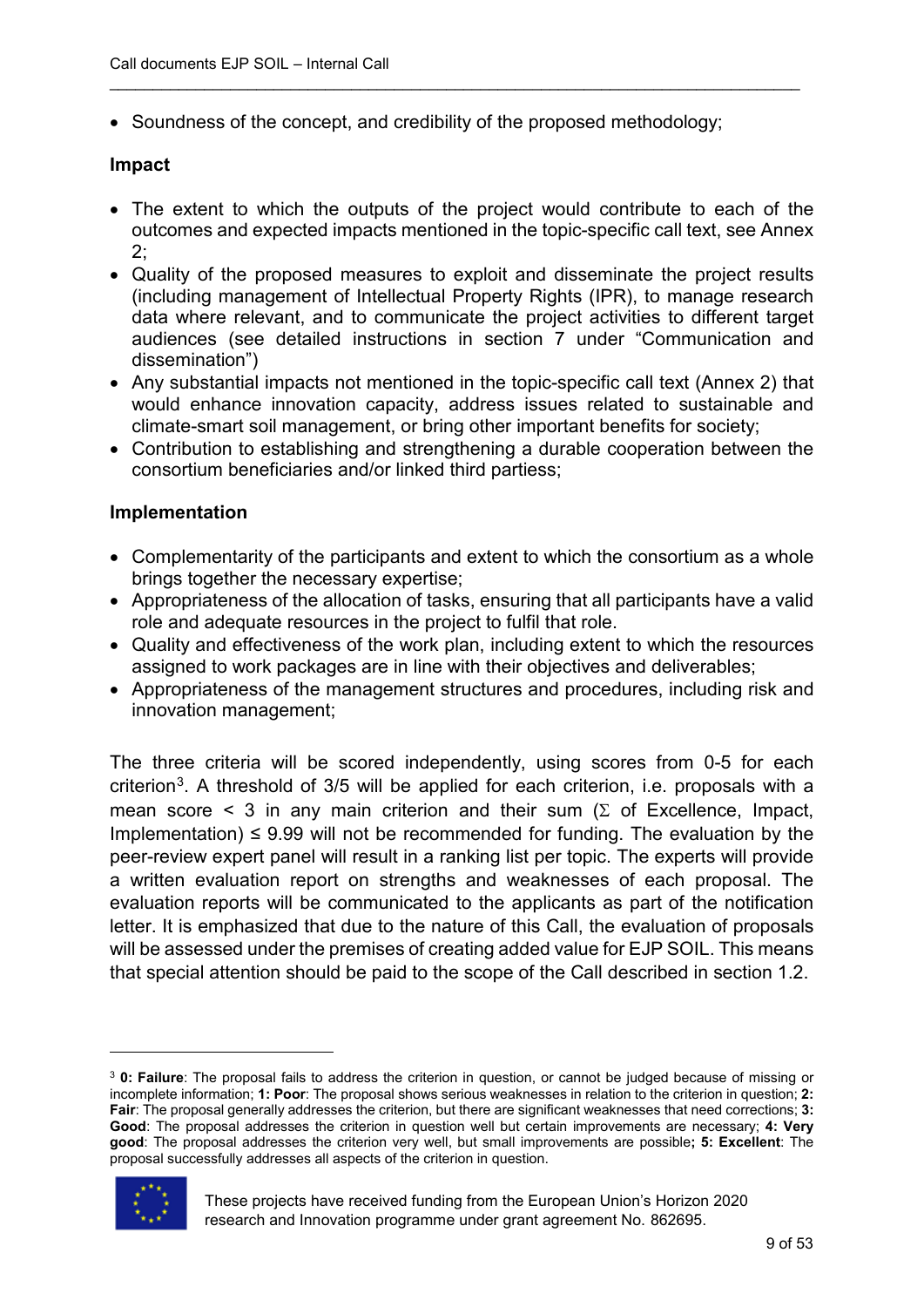In addition to the above-mentioned criteria, also the Ethical issues (see under section 7) will be checked by the experts using the information provided by the applicants. Additional ethical assessment on the national level can be performed by the funding bodies on optional basis.

\_\_\_\_\_\_\_\_\_\_\_\_\_\_\_\_\_\_\_\_\_\_\_\_\_\_\_\_\_\_\_\_\_\_\_\_\_\_\_\_\_\_\_\_\_\_\_\_\_\_\_\_\_\_\_\_\_\_\_\_\_\_\_\_\_\_\_\_\_\_\_\_\_\_\_\_\_\_\_\_

# **4.3 Proposal selection**

The Board of Program Managers (BPM; section 8 "Definitions") will validate the research proposals for funding based on the expert panel evaluation results (Section 4.2) and recommendation for funding provided by the coordinator of the EJP SOIL (i.e. Coordination (evaluation report) in consultation with the ExCom (based on ranked list).)

The criteria for selection are based on overall scores given by the evaluation results (see section 4.2 of this document). Selection does not include weighting of criteria.

In case of equal overall scoring (section 4.2) for proposals applying for the same topic the BPM will evaluate against "relevance" criteria (see below): Contribution to better alignment of European and national activities and policies. If a proposal fails at this stage the reasons will be explained in detail in the decision letter and report.

The "Relevance" criteria will be scored independently; using scores from 0-5 for each criterion (see section 4.2 of this document).

The outcome of the BPM validation procedure will be communicated by the Call Office to the research project coordinators, who are responsible for informing their project beneficiaries and/or linked third parties about the result.

In some instances, the BPM might formulate conditions for research project (mandatory) or recommendations (optional) based on expert evaluation and BPM discussion to improve certain aspects of the applications.

# **4.6. Formal commitment of the participating organisations**

As selected research projects are 44% EU funded, each participating organisation of each selected project must fill in the Annex 6 certificate of co-financing, in order to ensure that expected amounts to be co-funded will be made available in course of the implementation of the project. Hence, after formal validation for funding, all involved beneficiaries/linked third parties have to sign a Certificate of co-financing (see Annex 6). This certificate aims at ensuring that each participating institute accepts to engage the necessary co-financing in order to implement the project. All this information should be collected by the project coordinator and sent completely and in time to the Call Office (see also sections "Timeline", "4.1 Submission" and "7. Obligations for funded proposals").,

# **5 Ethics assessment**

An Ethics assessment is required for submission of proposals addressing the following ethical issues: environment, health and safety, exclusive focus on civil applications,

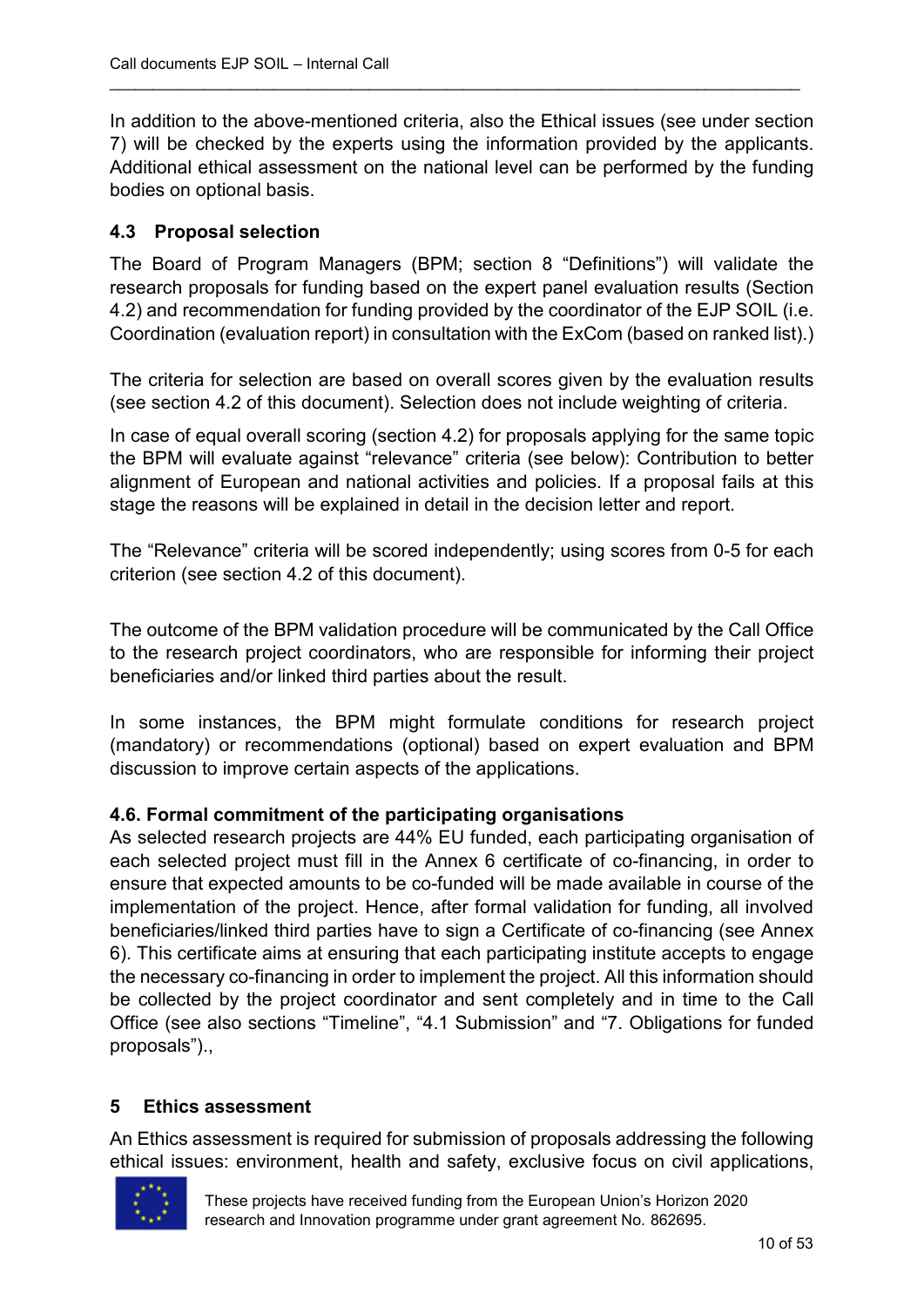personal data and data protection, misuse of research results and other ethics issues. Work involving the use of animals or humans should be carried out under the appropriate authorization, taking into account the European Union and national ethical requirements. Any proposal which seems to contravene fundamental ethical principles, shall not be selected, and may be excluded from the evaluation and selection procedure. Judgement of the significance of ethical issues will be made by using the criteria published by the Commission in its guidelines for the Horizon 2020 Framework Programme.

\_\_\_\_\_\_\_\_\_\_\_\_\_\_\_\_\_\_\_\_\_\_\_\_\_\_\_\_\_\_\_\_\_\_\_\_\_\_\_\_\_\_\_\_\_\_\_\_\_\_\_\_\_\_\_\_\_\_\_\_\_\_\_\_\_\_\_\_\_\_\_\_\_\_\_\_\_\_\_\_

The applicant is required to complete the ethics self-assessment (Annex 5) and provide a supporting documentation referred to in the ethics issues checklist. The **ethics selfassessment** (Annex 5) becomes part of proposal preparation and may thus give rise to binding obligations that may later on be checked through ethics checks, reviews or audits. This means the time invested in this self-assessment is not wasted. It will actually improve research results and:

- the proposed research will be in line with applicable international, EU and national law;
- the proposal will be processed more easily during the EJP SOIL proposal selection procedure;
- the results of the research can be published more easily in internationally refereed journals;
- applicants will contribute to the responsible conduct of research, thereby increasing its social acceptance.

Ethics also matter for scholarly publication. Major scientific journals in many areas will increasingly require ethics committee approval before publishing research articles.

First source should always be at the applicant's institution. We would ask each applicant to seek advice from colleagues with expertise in the ethics of research, such as:

- specialized ethics departments;
- relevant managers in the applicant's university/research organization;
- ethics advisers in the applicant`s organization;
- data protection officers.

They will provide information appropriate to the proposed project`s specific needs and legal environment. Consider involving/appointing an ethics adviser/Data Protection Officer. From the beginning of the project, an ethics adviser can assist with ethical issues and put in place the procedures to handle them appropriately.

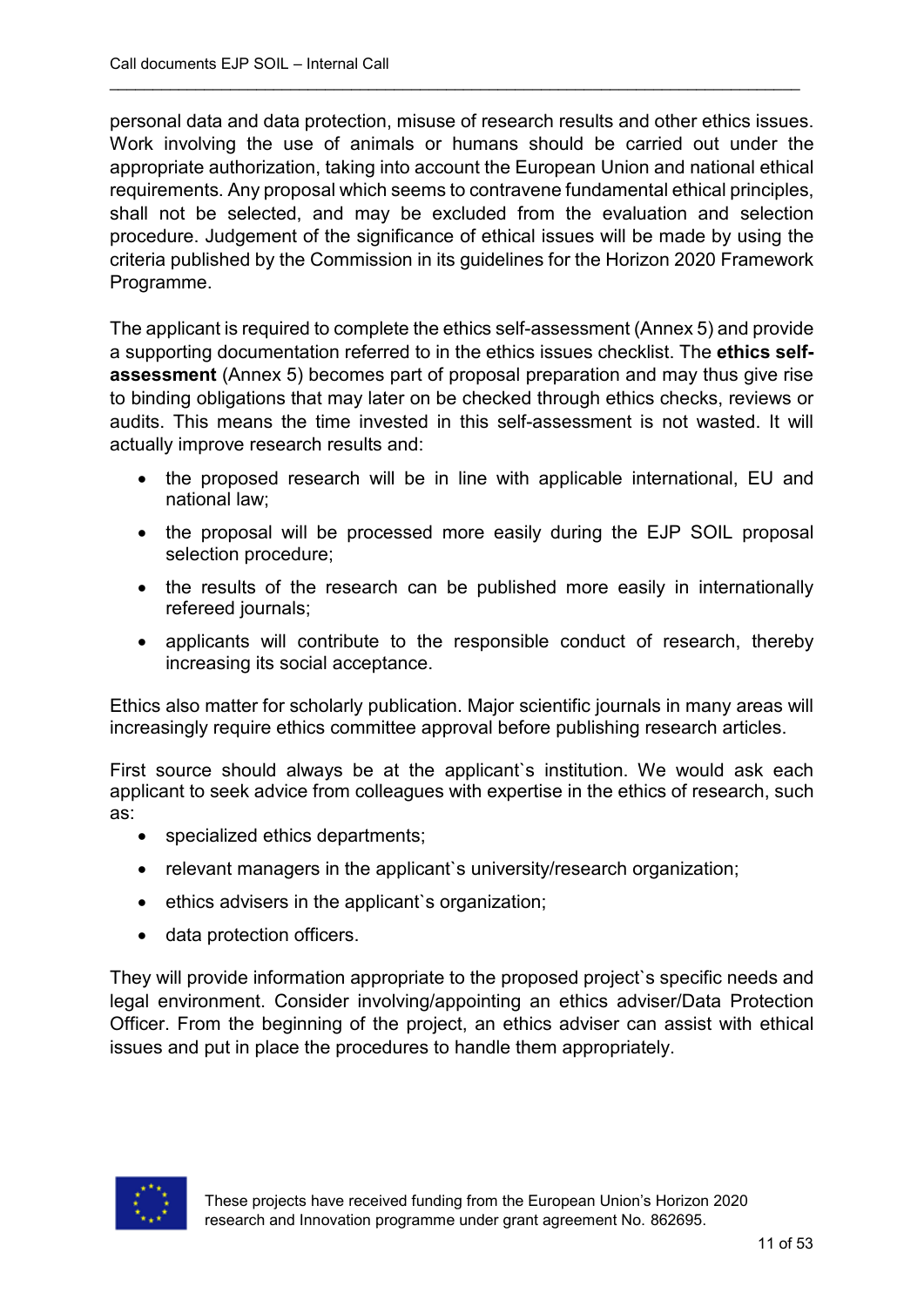Please consult Horizon 2020 Programme Guidance "How to complete your ethics selfassessment"[4.](#page-11-0) In addition, applicants can consult on the EC Website the Guidance Note – Ethics and Food-Related Research on core issues of ethical concern in the field of food-related research including appendix that addresses broader concerns in the field of food ethics.

\_\_\_\_\_\_\_\_\_\_\_\_\_\_\_\_\_\_\_\_\_\_\_\_\_\_\_\_\_\_\_\_\_\_\_\_\_\_\_\_\_\_\_\_\_\_\_\_\_\_\_\_\_\_\_\_\_\_\_\_\_\_\_\_\_\_\_\_\_\_\_\_\_\_\_\_\_\_\_\_

# **6 Confidentiality and Conflict of interest**

The proposals will be handled confidentially by the Call Office and the mandated experts responsible for the peer-review evaluation of the proposals. Each expert will have to sign a Declaration of Conflict of Interest, Confidentiality Disclosure Agreement and Code of Conduct Agreement.

# **7 Obligations for project coordinators and funded projects**

**Each research project needs to appoint a project coordinator**. The project coordinator has the following role and responsibilities (see section 7):

- Confirm co-funding commitment (see Annex 6) of all involved EJP SOIL beneficiaries and linked third parties to ensure the eligibility of the project,
- $\triangleright$  Lead the consortium throughout the application procedure and be responsible for the correct submission of the full proposal (i.e. single step approach; see also section 5),
- $\triangleright$  Be responsible for the overall project coordination and act as the central contact point for the consortium during the full lifespan of the project,
- $\triangleright$  Inform the Call Office about any event that might affect the implementation of the project,
- $\triangleright$  Ensure that all work is carried to a high standard and that it meets contractually bound deliverables and milestones presented in the full proposal and approved by the funding bodies,
- $\triangleright$  Be responsible for the sharing of information, data and results among EJP SOIL beneficiaries and linked third parties,
- $\triangleright$  Ensure timely and complete delivery of milestones, deliverables, and financial reports as described in the approved work program, as well as reporting and monitoring obligations to EJP SOIL Call Office (WP3) and EJP SOIL Coordination. The project coordinator will not be responsible for the financial management of project funding, which will be handled directly by the involved consortium beneficiaries and linked third parties.

# **Terms of participation**

The project coordinators of the research consortia are requested to acknowledge the overall coordinating role of EJP SOIL throughout the duration of the funded research projects until the delivery and acceptance of the final project report by signing a letter of commitment (Annex 7).

<span id="page-11-0"></span> <sup>4</sup> [https://ec.europa.eu/research/participants/data/ref/h2020/grants\\_manual/hi/ethics/h2020\\_hi\\_ethics-self](https://ec.europa.eu/research/participants/data/ref/h2020/grants_manual/hi/ethics/h2020_hi_ethics-self-assess_en.pdf)[assess\\_en.pdf](https://ec.europa.eu/research/participants/data/ref/h2020/grants_manual/hi/ethics/h2020_hi_ethics-self-assess_en.pdf)



These projects have received funding from the European Union's Horizon 2020 research and Innovation programme under grant agreement No. 862695.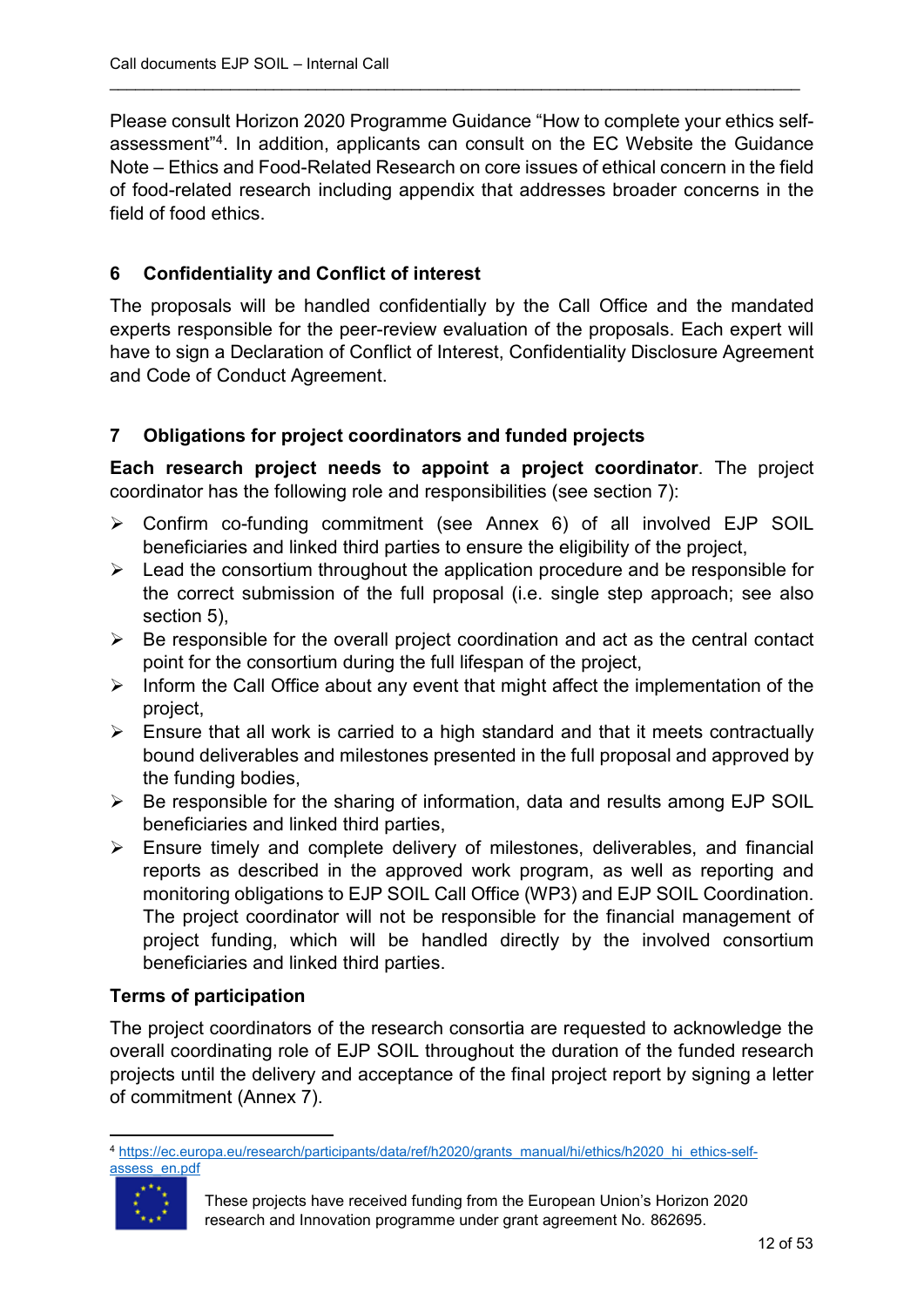# **Start date of projects**

A project can start after the BPM validates the proposal (i.e. Funding Decision) and letters of commitment have been signed by project coordinators. Once the EJP SOIL Funding Decisions comes into force and grant preparation is completed, eligible costs may be claimed according to the European and national procedures. Projects should start in November 2022 (M34).

\_\_\_\_\_\_\_\_\_\_\_\_\_\_\_\_\_\_\_\_\_\_\_\_\_\_\_\_\_\_\_\_\_\_\_\_\_\_\_\_\_\_\_\_\_\_\_\_\_\_\_\_\_\_\_\_\_\_\_\_\_\_\_\_\_\_\_\_\_\_\_\_\_\_\_\_\_\_\_\_

A list of the funded projects will be published in October 2022 (M33; and submitted to the European Commission as a deliverable D3.8). Therefore, applicants should be aware that the following information from the proposals may be published by EJP SOIL:

- Project title and project acronym,
- Duration of the project,
- Total funding of the project,
- Name of the project coordinator (including contact information as email and telephone number),
- Country and organisation name of each beneficiary/linked third parties,
- The publishable summary of the project from the application.

Information on each funded research project, including data on each participant and overview on the results will be sent to the European Commission after the end of the project period.

With the submission of the proposal all consortium beneficiaries and/or linked third parties agree that the above-mentioned information can be published. All personal data offered for project applications, reviewers and expert assessments, mailing lists, tracking websites, registration for activities and events will be collected, stored and processed in accordance with the General Data Protection Regulation (GDPR) (Regulation (EU) 2016/679). A data protection officer (DPO) of each involved beneficiary will be consulted, if necessary, to ensure compliance GDPR rules in collaboration with WP1, which manages data protection at EJP SOIL level. All the applicants are also expected to follow data protection and data sharing provisions of the EJP SOIL Consortium Agreement and EJP SOIL POPD. For more information please consult the privacy policy on the submission website or the Call Office.

# **National/ regional contracts**

The project coordinators of internally funded EJP SOIL projects are responsible for informing consortium beneficiaries and/or linked third parties about the selection result, for the implementation of possible conditions and recommendations of expert panel and BPM and for synchronising the project start among the consortium beneficiaries and/or linked third parties. After the project has been selected, the project coordinators will be contacted by the EJP SOIL Call Office in order to start the grant negotiation and accomplish the remaining steps until the research project can start.

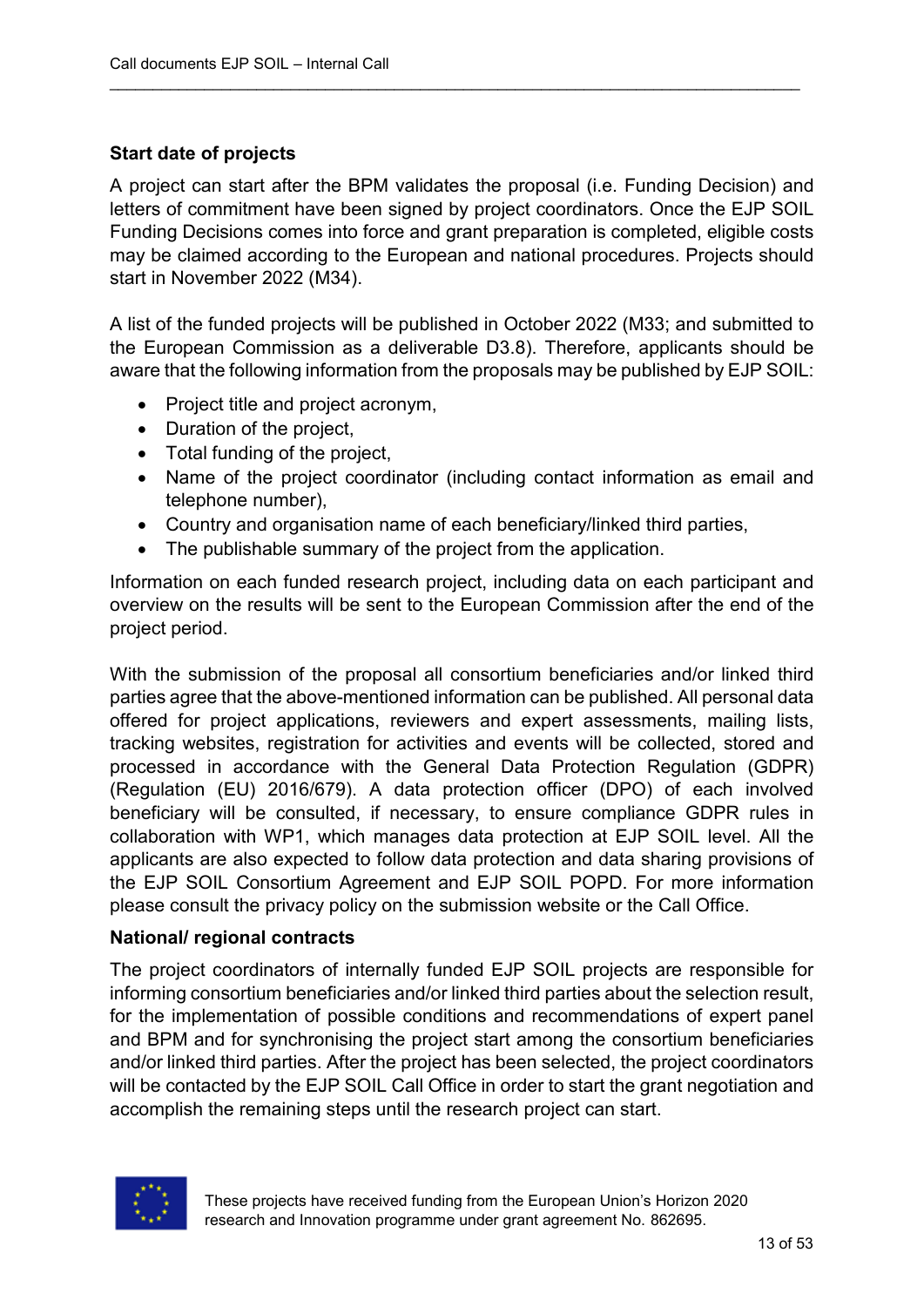#### **Financial issues and changes to the work plan or consortium**

For the whole duration of the research project contract, it is the responsibility of the project coordinator to inform the Call Office about any changes in her/his project, i.e. modifications within the work plan, project consortium or contract. The changes will need to be approved by the respective beneficiaries/linked third parties (i.e. legal signatory who have the authority to sign Annex 6).

\_\_\_\_\_\_\_\_\_\_\_\_\_\_\_\_\_\_\_\_\_\_\_\_\_\_\_\_\_\_\_\_\_\_\_\_\_\_\_\_\_\_\_\_\_\_\_\_\_\_\_\_\_\_\_\_\_\_\_\_\_\_\_\_\_\_\_\_\_\_\_\_\_\_\_\_\_\_\_\_

#### **Project monitoring, meetings and reporting**

Each funded research project is expected to organise project meetings on a regular basis. The costs for these meetings should be included in the project budget. To enhance dissemination of the project results, additionally or in parallel to the own project meetings, all coordinators of internally funded medium sized EJP SOIL projects should calculate costs for the attendance of three mandatory consortium meetings (kick-off-, mid-term- and final meeting) in their project plan.

In order to promote coherence, project coordinators will be required to submit annual work plans for their projects that will be included in the EJP SOIL annual program as well as summary progress reports, annual technical reports, and a final technical report to the EJP SOIL Call Office (WP3) and EJP SOIL Coordination (WP1) about the results of their transnational project as a whole (in addition to reporting required at national level). Detailed information on the reporting and monitoring procedures as well as templates will be provided to the coordinators of the proposals selected for funding in due course. Additional progress information and reports may need to be delivered short-term on request by the EJP SOIL Call Office.

#### **Communication and dissemination**

Communication<sup>[5](#page-13-0)</sup>, dissemination<sup>[6](#page-13-1)</sup> and exploitation<sup>[7](#page-13-2)</sup> of outputs is a key part of the work done in the EJP SOIL. At the level of EJP SOIL funded project responsibilities are shared between internally funded EJP SOIL research projects, and WPs of the EJP SOIL. The project applicants are asked to read and refer to EJP SOIL's definition of *Communication, Dissemination* and *Exploitation*, when including considered specifications and budget lines for project communication, dissemination and exploitation activities. **Thus, the communication and dissemination plan is considered in the evaluation procedure of projects**; see Annex 3. WP9 (Claus Bo Andreasen, clausbo.andreasen@dca.au.dk and Line Carlenius Berggreen, lcb@dca.au.dk) of the EJP SOIL supports communication and dissemination *via* a twostage approach:

• **Stage 1** (during proposal preparation): Describe in the proposal the relevance of the proposed research for specific stakeholders, and how the project will

<span id="page-13-2"></span> $7$  Exploitation is, based on the above, fostering actual application, utilization, and employment of EJP SOIL outcomes.



 $\overline{a}$ 

<span id="page-13-0"></span><sup>5</sup> Communication is the act of keeping an ongoing dialogue and information flow with and towards our external stakeholders. Keeping them engaged, updated and in the loop of what is going on in the EJP SOIL programme.

<span id="page-13-1"></span><sup>6</sup> Dissemination is spreading the news. It is the circulation of news and outcomes. Spreading and diffusing information about progress, outcomes and results from the EJP SOIL programme, reaching far into all relevant stakeholder networks. Making stakeholders EJP SOIL ambassadors.

These projects have received funding from the European Union's Horizon 2020 research and Innovation programme under grant agreement No. 862695.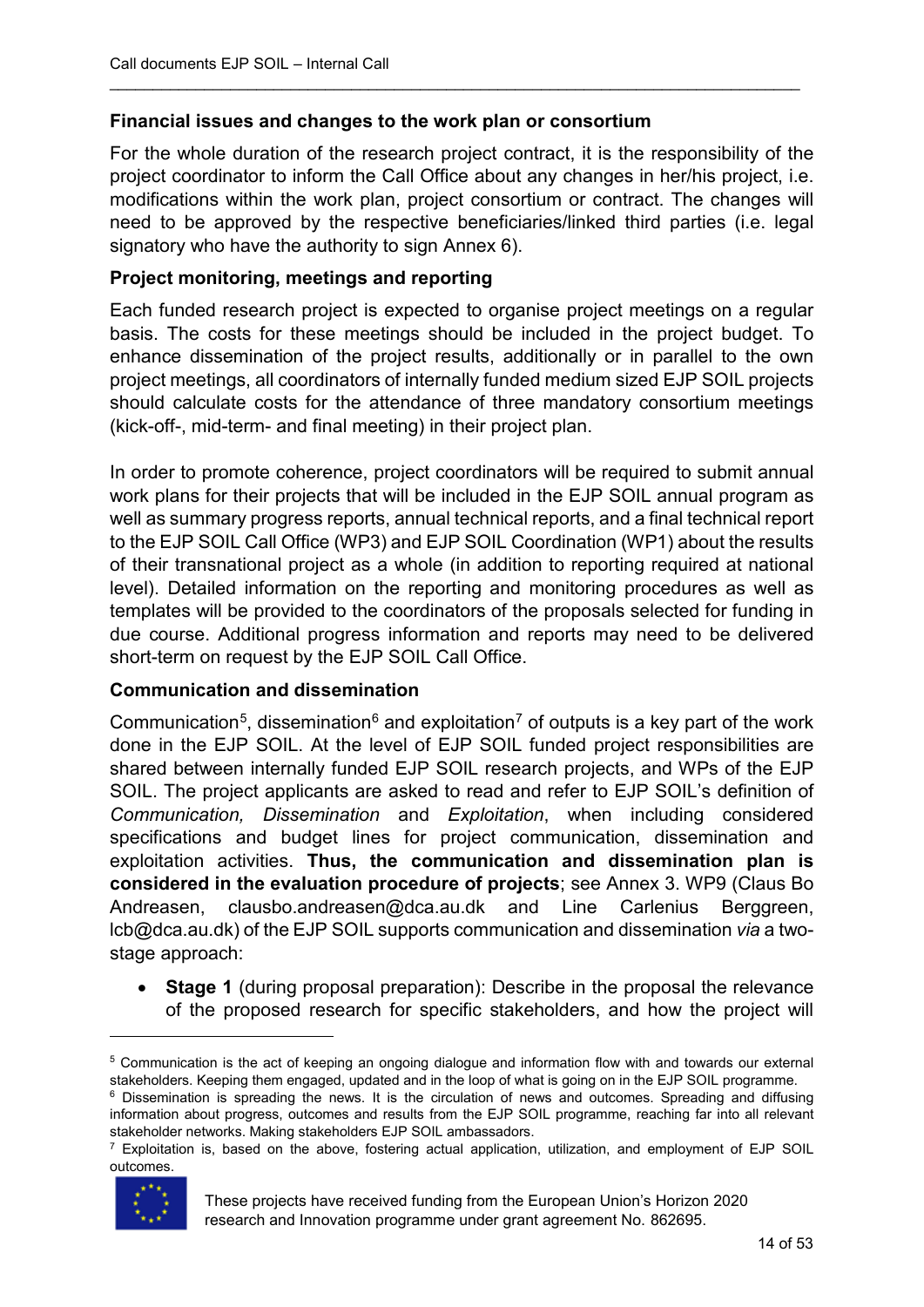engage and interact with these on both national and European level (Annex 3). An EJP SOIL communication and dissemination kit is accessible at [www.ejpsoil.com](http://www.ejpsoil.com/) (see for more details below => Stage 2).

\_\_\_\_\_\_\_\_\_\_\_\_\_\_\_\_\_\_\_\_\_\_\_\_\_\_\_\_\_\_\_\_\_\_\_\_\_\_\_\_\_\_\_\_\_\_\_\_\_\_\_\_\_\_\_\_\_\_\_\_\_\_\_\_\_\_\_\_\_\_\_\_\_\_\_\_\_\_\_\_

- **Stage 2** (during project implementation): WP9 (Claus Bo Andreasen, clausbo.andreasen@dca.au.dk and Line Carlenius Berggreen, lcb@dca.au.dk) will support the funded EJP SOIL projects **with tools and structures** for communication and dissemination of activities and relevant results; including:
	- Project subpages at [www.ejpsoil.org,](http://www.ejpsoil.org/) making it possible to publish project results etc.;
	- An EJP SOIL newsletter providing stakeholders with information on research results, events etc.;
	- A communication and dissemination kit providing logos, templates etc.;
	- Access to a network of National Communication Representatives (NCRs)<sup>[8](#page-14-0)</sup> committed to support interaction with national stakeholders;
	- A quick guide assisting project members in successful communication;
	- EJP SOIL workshops to be held in all participating countries engaging national key stakeholders;
	- Annual science days allowing EJP SOIL consortium beneficiaries and/or linked third partiess to meet and present their work;

The consortium beneficiaries and/or linked third parties have to acknowledge the transnational funding of the EJP SOIL co-funds and the individual national institutes/organizations in any document that is published (in written, oral or electronic form) within the research project.

The EJP SOIL supports the European Commission´s requirement to make research results from public-funds accessible and thereby strengthening the knowledge base for science and the society alike. For more information please refer to the rules in H2020 projects and the EJP SOIL`s Consortium Agreement. Publications need to be published in Gold or Green Open Access and both publications and research data need to be deposited in Open Access repositories.

# **Intellectual property rights, use and access to results**

Results and new Intellectual Property Rights (IPR) arising from projects funded through the EJP SOIL Internal Call will be owned by the consortium beneficiaries and/or linked third parties according to the conditions stated in the EJP SOIL Grant Agreement and Consortium Agreement and shall not be in conflict with the respective national regulations. Applicants should consult the respective national institutes/organizations, if any questions arise. Researchers are encouraged to actively exploit the results of the project and make them available for use, whether for commercial gain or not, for public benefit to be obtained from the knowledge created.

<span id="page-14-0"></span><sup>&</sup>lt;sup>8</sup> The Project Communication Representatives (PCRs) is responsible for all project related communication and dissemination activities. Funded projects must specify how they will draw upon relevant professional assistance from WP9 and NCRs together with institutional communication departments to secure stakeholder and end user engagement at national level.



These projects have received funding from the European Union's Horizon 2020 research and Innovation programme under grant agreement No. 862695.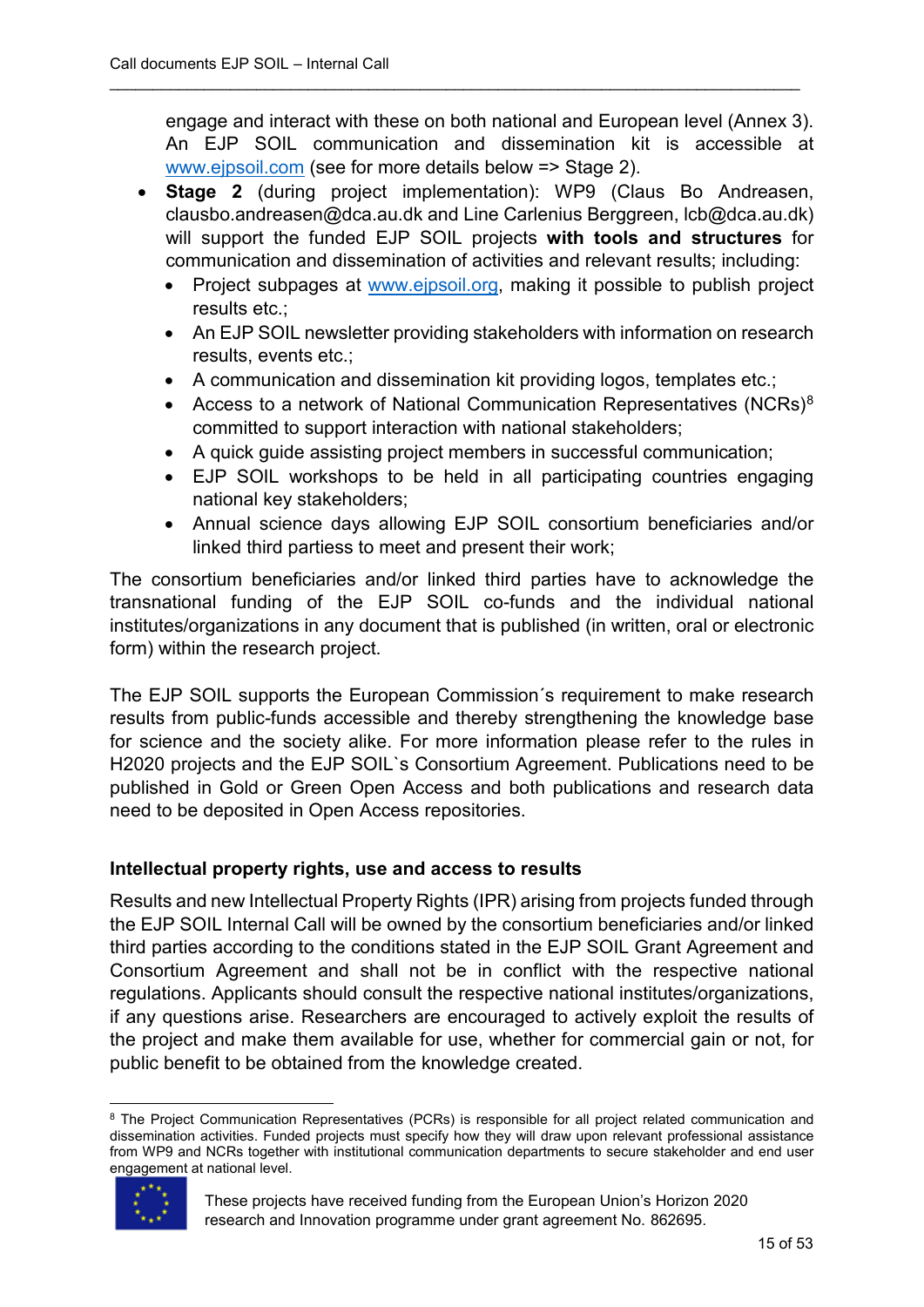# **8 Definitions**

Board of Program Managers (BPM): Decision making body of the EJP SOIL consisting of the Program Managers representatives.

\_\_\_\_\_\_\_\_\_\_\_\_\_\_\_\_\_\_\_\_\_\_\_\_\_\_\_\_\_\_\_\_\_\_\_\_\_\_\_\_\_\_\_\_\_\_\_\_\_\_\_\_\_\_\_\_\_\_\_\_\_\_\_\_\_\_\_\_\_\_\_\_\_\_\_\_\_\_\_\_

Call Office: responsible for administrative support regarding the Call, Call documents and procedures, submission tool and webinar. WP3 of the EJP SOIL consortium.

Beneficiary/linked third parties: Legal entity eligible to apply for and receive internal EJP SOIL funding. Beneficiaries of the EJPSOIL and their linked third parties listed in the Grant Agreement under Art 14.

EJP SOIL Coordination: manages the EJP SOIL consortium at the strategic, operational and organizational level. WP1 of the EJP SOIL consortium.

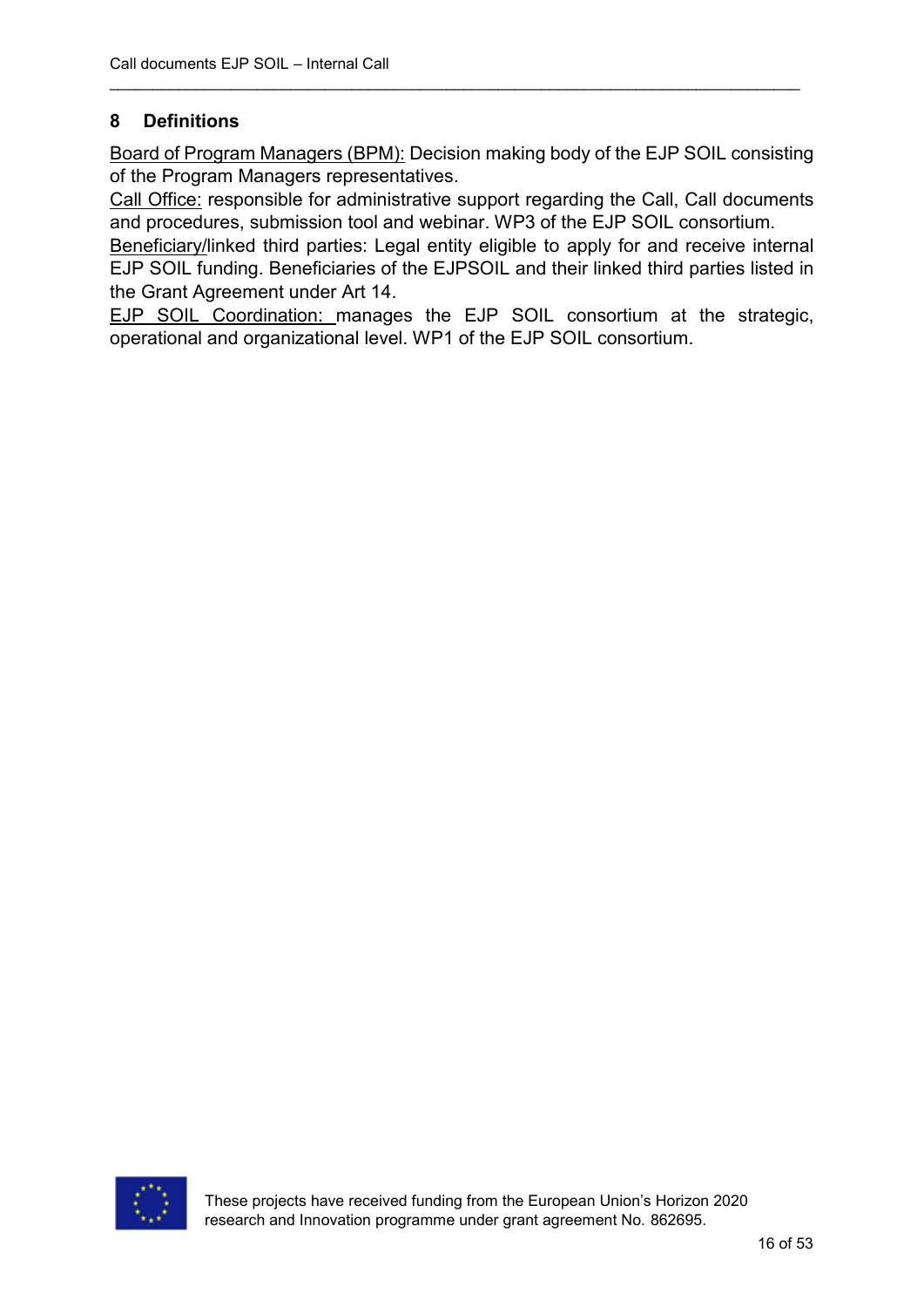| Member<br>states | EJP SOIL beneficiaries and their linked<br>third parties | Contact (Name and e-mail)                                 |
|------------------|----------------------------------------------------------|-----------------------------------------------------------|
|                  | Institut National de Recherche pour                      | <b>Pierre Benoit</b>                                      |
|                  | l'Agriculture, l'Alimentation et                         | pierre.benoit@inrae.fr                                    |
|                  | l'Environnement - INRAE                                  |                                                           |
|                  | Linked third parties: AgroParisTech,                     |                                                           |
|                  | <b>Institut Agro</b>                                     |                                                           |
|                  | Stichting Wageningen Research - WR                       | Saskia Visser                                             |
|                  |                                                          | saskia.visser@wur.nl                                      |
|                  | Verein zur Förderung der                                 | Sophie Zechmeister-                                       |
|                  | Lebenswissenschaften - BIOS                              | <b>Boltenstern</b>                                        |
|                  | Linked third parties: BOKU, AGES,                        | sophie.zechmeister@boku.ac.                               |
|                  | BAW, BFW, EEA<br><b>Flanders Research Institute for</b>  | at                                                        |
|                  | Agriculture, Fisheries and Food - EV-                    | <b>Greet Ruysschaert</b><br>Greet.ruysschaert@ilvo.vlaand |
|                  | <b>ILVO</b>                                              | eren.be                                                   |
|                  | Linked third parties: EV INBO, VPO                       |                                                           |
|                  | Centre Wallon de Recherches                              | <b>Bruno Huyghebaert</b>                                  |
|                  | Agronomiques - CRAW                                      | b.huyghebaert@cra.wallonie.b                              |
|                  |                                                          | e                                                         |
|                  | Czech University of Life Sciences -                      | Luboš Borůvka                                             |
|                  | CZU                                                      | boruvka@af.czu.cz                                         |
|                  | Aarhus University, Danish Centre for                     | Lars Juhl Munkholm                                        |
|                  | Food and Agriculture - AU                                | <u>lars.munkholm@agro.au.dk</u>                           |
|                  | Estonian University of Life Sciences -                   | <b>Alar Astover</b>                                       |
|                  | <b>EMU</b>                                               | alar.astover@emu.ee                                       |
|                  | Linked third party: ARC                                  |                                                           |
|                  | Luonnonvarakeskus - Natural                              | Johanna Leppälä                                           |
|                  | Resources Institute Finland - LUKE                       | johanna.leppala@luke.fi                                   |
|                  | Johann Heinrich von Thünen-Institut -                    | <b>Axel Don</b>                                           |
|                  | <b>Thunen</b>                                            | axel.don@thuenen.de                                       |
|                  |                                                          |                                                           |
|                  | Forschungszentrum Jülich GmbH -<br>Julich                | Ulrike Ziegler<br>u.ziegler@fz-juelich.de                 |
|                  |                                                          |                                                           |
|                  | <b>Agricultural Research Centre</b>                      | Zsofia Bakacsi                                            |
|                  | Agrártudományi Kutatóközpont - MTA                       | bakacsi.zsofia@agrar.mta.hu                               |
|                  | <b>ATK</b>                                               |                                                           |
|                  | Teagasc – The Agriculture and Food                       | David Wall                                                |
|                  | Development Authority - Teagasc                          | david.wall@teagasc.ie                                     |
|                  |                                                          |                                                           |

# **Annex 1. EJP SOIL beneficiaries and their linked third parties**

\_\_\_\_\_\_\_\_\_\_\_\_\_\_\_\_\_\_\_\_\_\_\_\_\_\_\_\_\_\_\_\_\_\_\_\_\_\_\_\_\_\_\_\_\_\_\_\_\_\_\_\_\_\_\_\_\_\_\_\_\_\_\_\_\_\_\_\_\_\_\_\_\_\_\_\_\_\_\_\_



These projects have received funding from the European Union's Horizon 2020 research and Innovation programme under grant agreement No. 862695.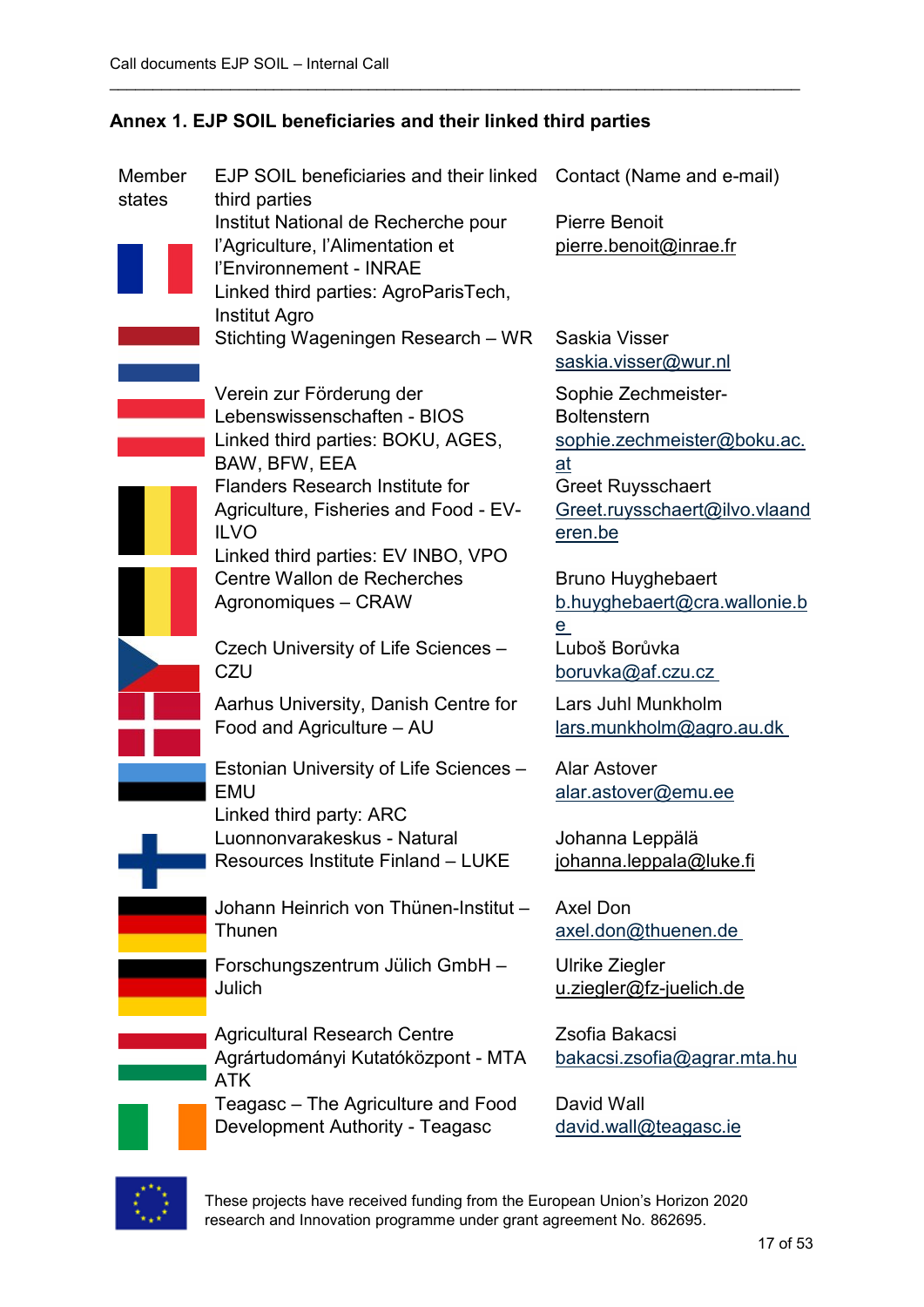| Member<br>states | EJP SOIL beneficiaries and their linked<br>third parties                                                                                                                            | Contact (Name and e-mail)                                                                                                               |
|------------------|-------------------------------------------------------------------------------------------------------------------------------------------------------------------------------------|-----------------------------------------------------------------------------------------------------------------------------------------|
|                  | Council for Agricultural Research and<br>Economics - CREA<br>Linked third parties: CNR, ISPRA,<br>UNIPA, ENEA, AGRIS, ERSAF<br>Lombardia                                            | Rosario Napoli<br>rosario.napoli@crea.gov.it                                                                                            |
|                  | University of Latvia - UL                                                                                                                                                           | Raimonds Kasparinskis<br>raimonds.kasparinskis@lu.lv                                                                                    |
|                  | Lithuanian Research Centre for<br>Agriculture and Forestry - LAMMC                                                                                                                  | Žydrė Kadžiulienė<br>zydre.kadziuliene@lammc.lt                                                                                         |
|                  | Norwegian Institute of Bioeconomy<br>Research - NIBIO                                                                                                                               | <b>Daniel Rasse</b><br>daniel.rasse@nibio.no                                                                                            |
|                  | Institute of Soil Science and Plant<br>Cultivation - State Research Institute -<br><b>IUNG</b>                                                                                      | Bożena Smerczak<br>bozenas@iung.pulawy.pl                                                                                               |
|                  | National Institute for Agrarian and<br>Veterinarian Research I. P. (INIAV)                                                                                                          | Maria da Conceição<br>Gonçalves<br>maria.goncalves@iniav.pt                                                                             |
|                  | <b>National Agricultural and Food Centre</b><br>$-$ NPPC                                                                                                                            | Dana Peškovičová<br>dana.peskovicova@npppc.sk                                                                                           |
|                  | University of Ljubljana - UL<br>Linked third parties: AIS, UM-FKBV<br>Agencia Estatal Consejo Superior de<br>Investigaciones Científicas (CSIC)                                     | Helena Grčman<br>Helena.Grcman@bf.uni-lj.si<br>Elena Rodríguez-Valín<br>rodriguez.elena@inia.csic.es                                    |
|                  | <b>Swedish University of Agricultural</b><br>Sciences - SLU                                                                                                                         | Anke Herrmann<br>anke.herrmann@slu.se                                                                                                   |
|                  | Agroscope-AGS                                                                                                                                                                       | <b>Klaus Jarosch</b><br>klaus.jarosch@agroscope.adm<br>in.ch                                                                            |
| $\blacksquare$   | Ministry of Agriculture and Forestry,<br><b>General Directorate of Agricultural</b><br><b>Research and Policies - TAGEM</b><br>Agri-Food and Biosciences Institute -<br><b>AFBI</b> | Sevinç Madenoglu<br>sevinc.madenoglu@tarimorma<br>n.gov.tr<br><b>Suzanne Higgins</b><br>Suzanne.Higgins@afbini.gov.u<br>$\underline{k}$ |

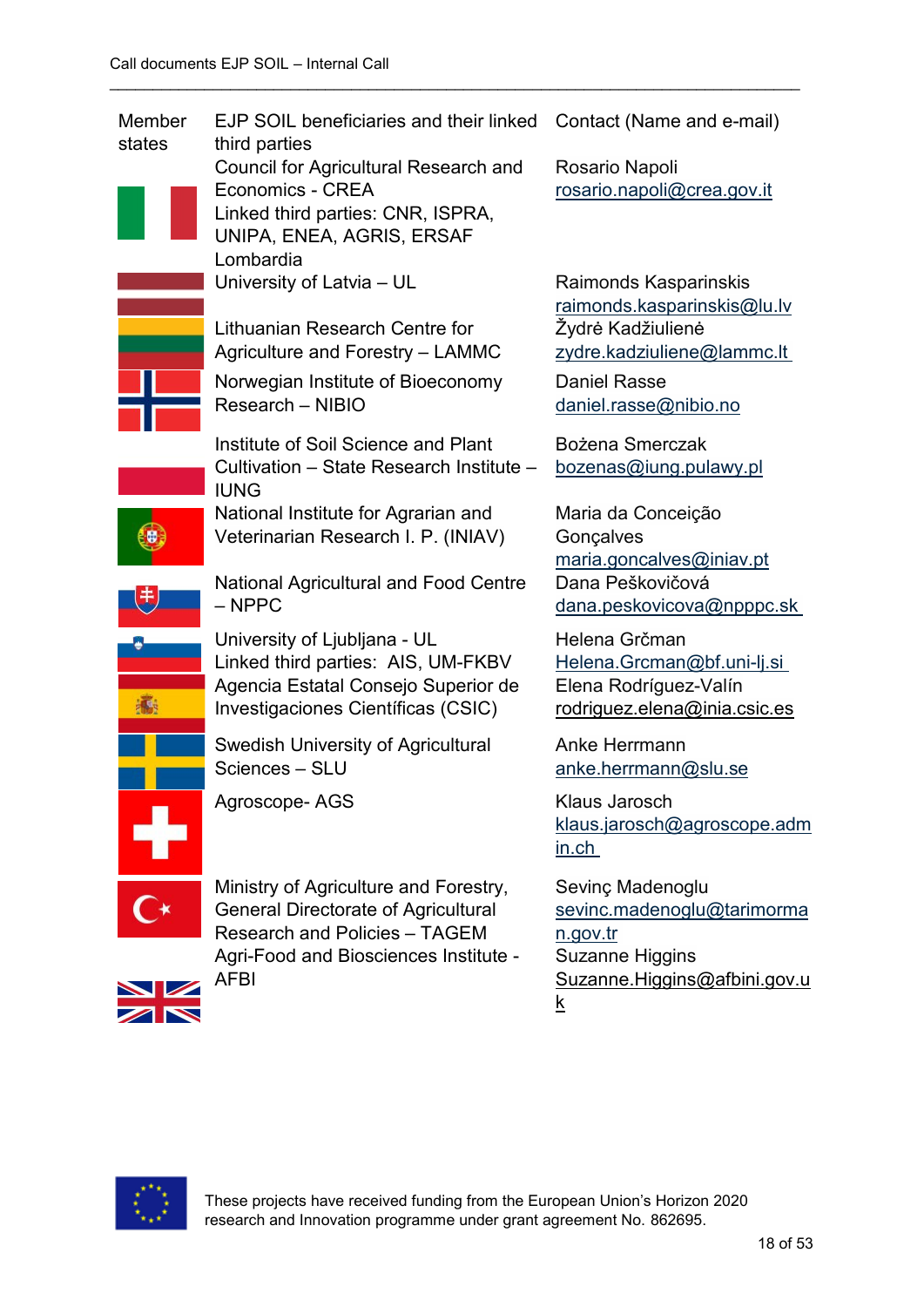# **Annex 2. EJP SOIL call topics**

# **CA2 - Identifying adaptation options, related to agricultural soil management, to respond to water-related impacts of extreme weather and climate change**

\_\_\_\_\_\_\_\_\_\_\_\_\_\_\_\_\_\_\_\_\_\_\_\_\_\_\_\_\_\_\_\_\_\_\_\_\_\_\_\_\_\_\_\_\_\_\_\_\_\_\_\_\_\_\_\_\_\_\_\_\_\_\_\_\_\_\_\_\_\_\_\_\_\_\_\_\_\_\_\_

**Rationale:** Soil properties are linked to multiple water functions at field and landscape level, affecting the availability and quality of water resources. In European agriculture, soil physical properties and soil management through mechanical, chemical or biological interventions underpin the sustainable production capacity under climate change. Several issues threaten this capacity of soils for regulating water functions and productive crops: (i) the occurrence and intensity of extreme weather events which affect soil structure, and consequently surface runoff and erosion processes; (ii) soil management regimes which induce soil compaction and degradation of soil structure and can simultaneously affect soil physical properties and the associated water functions.

Soil physical properties, such as bulk density, water retention parameters and aggregate stability are under-documented in soil monitoring systems<sup>[9](#page-18-0)</sup>. To adapt agricultural production systems to future extreme events and climate change<sup>[10](#page-18-1)</sup>, soil management practices need to evolve and consider both an excess dry-spells and droughts, as well as excess saturation and flood conditions, and finally aim towards higher resilience of soils to these hydro-climatic variations. A range of soil and crop management interventions can improve soil physical properties, structure and associated water functions of soils. These interventions range from soil tillage practises (timing, type of tillage) and other physical soil management options (drainage systems, soil conservation structures) to the use of chemical (e.g. liming) or biological amendments (e.g. green manures) and management options (e.g. sequencing deep root crops)<sup>11</sup>.

There is a need to identify synergies in multiple management interventions to enhance soil water functions, crop production potential and cost efficiencies under more extreme weather and climate change. Another challenge is to provide insights in the potential climate change induced shifts in resilience and competitiveness of current farming systems across Europe and in the financial resilience and relative competitiveness of the considered/proposed farming systems.

**Scope:** Projects should focus on agricultural soil management-related adaptation options, with emphasis on soil physical properties that support water functions and improve soil resilience to hydro-climatic variations and trends. A synthesis is expected

<span id="page-18-2"></span> $11$  Eden et al, 2017 Organic waste recycling in agriculture and related effects on soil water retention and plant available water: a review Agron. Sustain. Dev.37: 11 DOI 10.1007/s13593-017-0419-9



 $\overline{a}$ 

<span id="page-18-0"></span><sup>&</sup>lt;sup>9</sup> Orgiazzi et al 2016 LUCAS Soil, the largest expandable soil dataset for Europe: a review European Journal of Soil Science, January 2018, 69, 140–153 doi: 10.1111/ejss.12499

<span id="page-18-1"></span><sup>10</sup> [https://easac.eu/publications/details/extreme-weather-events-in-europe/,](https://easac.eu/publications/details/extreme-weather-events-in-europe/) FAO. 2020. The State of Food and Agriculture 2020. Overcoming water challenges in agriculture. Rome.<https://doi.org/10.4060/cb1447en>

These projects have received funding from the European Union's Horizon 2020 research and Innovation programme under grant agreement No. 862695.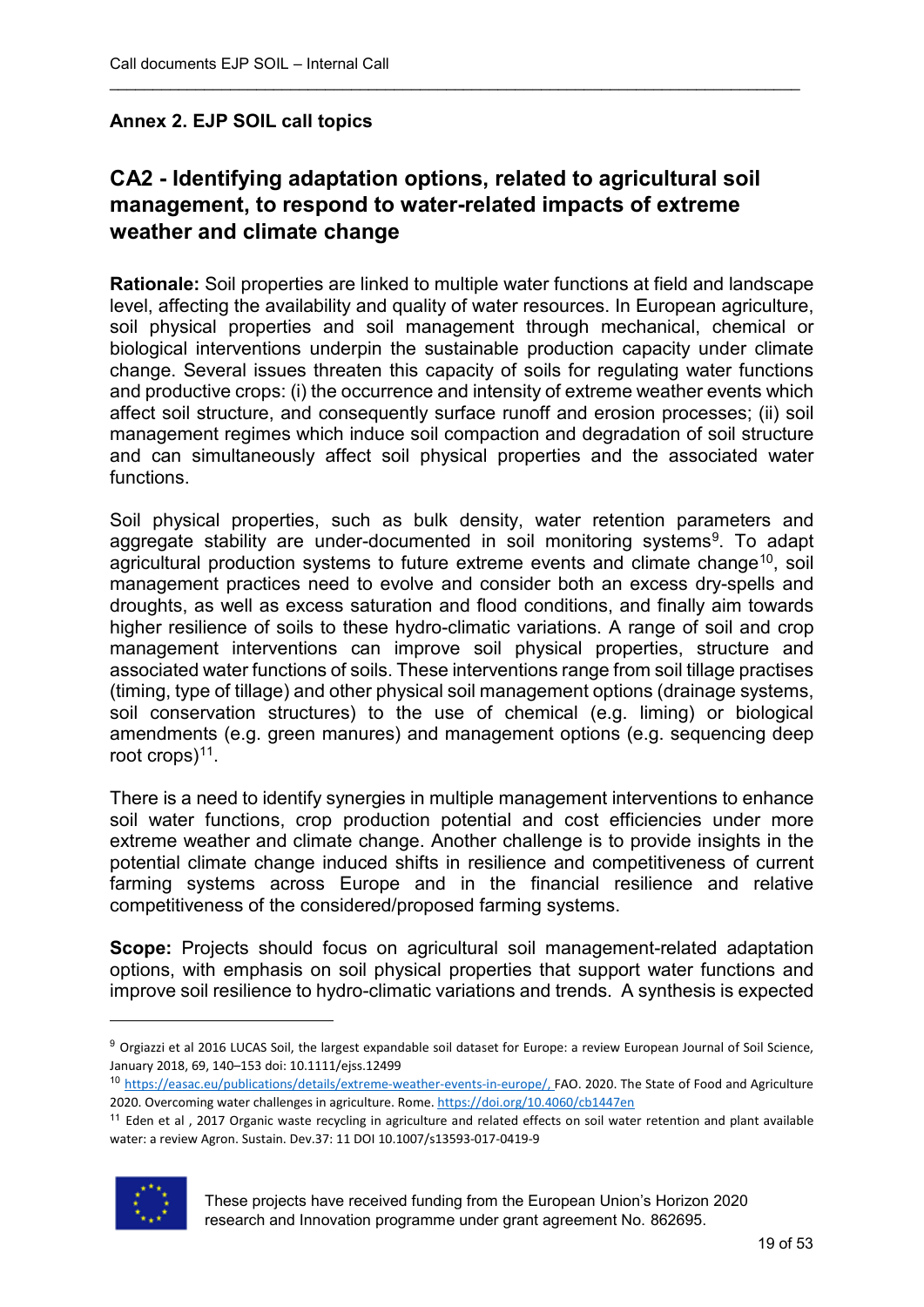to evaluate soil – crop management strategies in their capacity to adapt to extreme weather and to climate change-related water scarcity or excess. The focus is on soil physical properties to: 1) manage infiltration and drainage (and thereby indirectly soil surface conditions) and 2) enhance/maintain water holding capacity in the root zone, with physical and-or chemical or crop (crop rotation /root developments) management options. A framework should be developed to evaluate synergies and potential tradeoffs of 'best bet' soil-crop management strategies for adapting to water-related impacts of extreme weather and climate change. Proposals should associate biophysical and economic expertise to understand incremental and synergies in soil management strategies. Particularly, they should estimate cost efficiencies and return on investments for short /medium /long term interventions for soil–crop management strategies. The considered strategies could concern one or several of the following items:

\_\_\_\_\_\_\_\_\_\_\_\_\_\_\_\_\_\_\_\_\_\_\_\_\_\_\_\_\_\_\_\_\_\_\_\_\_\_\_\_\_\_\_\_\_\_\_\_\_\_\_\_\_\_\_\_\_\_\_\_\_\_\_\_\_\_\_\_\_\_\_\_\_\_\_\_\_\_\_\_

- New ways to use organic or chemical amendments to ameliorate soil physical and chemical stresses to crop root systems, limiting rooting depth and crop productivity, and/or to use new cropping systems better adapted to soil constraints;
- Soil and crop management options to increase root zone water availability through management of soil structure;
- Estimating available days for agricultural management, regarding climate projections and agricultural scenarios, over Europe;
- Estimating evapotranspiration and soil water recharge for climate projections and agricultural scenarios and agricultural soil management options over Europe, taking into account soil physical properties;
- Developing/piloting/testing precision agriculture practices and innovations in soil moisture measurements with sensors-model-RS packages, to maximize soil moisture use and water and nutrient efficiency, pending on incidence and prognosis of extreme weather events.

#### **Expected outcomes:**

- Shared improved understanding on the capacity of soil crop management strategies to adapt to extreme weather and to climate change-related water scarcity or excess;
- Suggestions on best bets /resilience / 'no regret' interventions based on maximized synergies and potential trade-offs and context-specific advices for soil – crop management strategies.

# **Expected impacts**:

- EJP SOIL EI1: Fostering understanding of soil management and its influence on climate mitigation and adaptation, sustainable agricultural production and environment;
- EJP SOIL EI5: Fostering the uptake of soil management practices which are conducive to climate change adaptation and mitigation.

**Project Type**: Medium size research project (up to 1.75 M€).

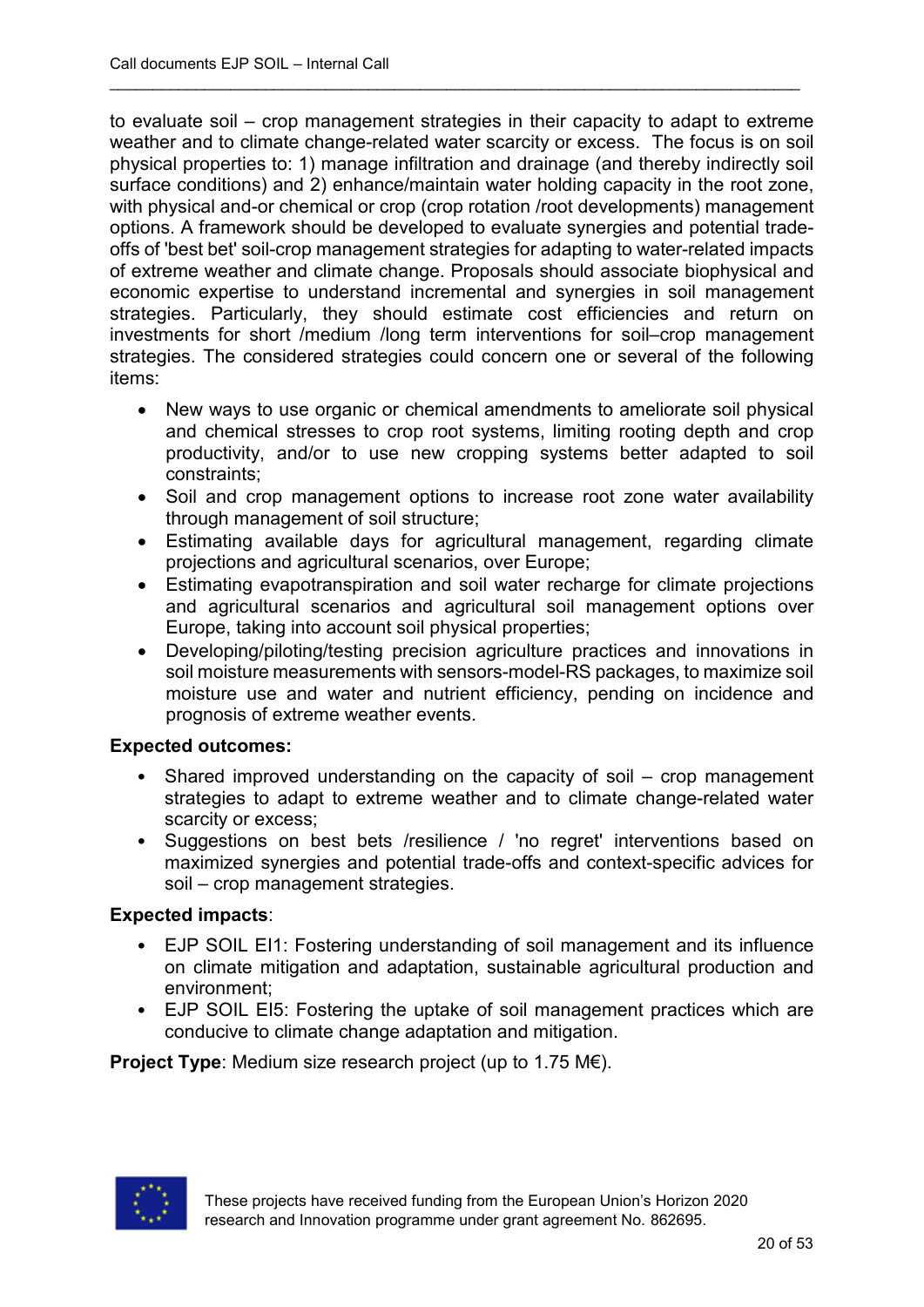# **Promoting the contribution of soils to climate mitigation and adaptation, sustainable agricultural production, and a sustainable environment**

\_\_\_\_\_\_\_\_\_\_\_\_\_\_\_\_\_\_\_\_\_\_\_\_\_\_\_\_\_\_\_\_\_\_\_\_\_\_\_\_\_\_\_\_\_\_\_\_\_\_\_\_\_\_\_\_\_\_\_\_\_\_\_\_\_\_\_\_\_\_\_\_\_\_\_\_\_\_\_\_

The agroecological transition can be considered as a highly potential opportunity to respond to changes and challenges posed by climate change across the European continent. Agroecology is a holistic approach that relies on and maximizes the use of ecological processes to support agricultural production. Agroecological systems are characterized by higher biodiversity at all levels (intra- and interspecies, cropping and farming systems, landscapes and non-agricultural elements) than traditional highly intense agricultural systems. Such agroecological systems are potentially better adapted to local environmental conditions and to social and economic requirements. Transition of intensive agricultural systems to agroecological systems leads to more sustainable and climate responsive agricultural production. Such a transition is a relevant contribution to the implementation and success of the EU Green Deal and EU policies on biodiversity, on circular economy and on climate change. A transition towards agroecological systems fits the recommendations from the EU Mission A Soil Deal for Europe and the Farm to Fork Strategy and will contribute to reach the target "25% of agricultural land under organic farming".

Challenging agroecological systems for such purposes needs to progress in two directions. First, getting and gathering new knowledge on the contribution of soils to the overall systems, hence focusing on biophysical aspects, is required to promote the transition of cropping systems towards a more resilient, sober, sustainable and healthy food production. Second, the adoption of sustainable production systems should be encouraged through a combination of strategies where national and local goals are aligned. This requires tailored public policies at the EU and Member State level, connecting to local conditions and acknowledging farmers' needs. Understanding factors that motivate farmers to adopt more sustainable practices is vital for a robust agricultural system transition. Two topics have therefore been proposed.

# **CA4/SP3-1 – Contribution of soils to climate mitigation and adaptation, sustainable agricultural production and environment in agroecological systems**

**Rationale:** Introducing higher biodiversity in agroecosystems can benefit soil health and improve different soil functions. Examples and experiences include better soil exploration by deep rooting in mixed crops or deep rooting crops to enhance water and nutrient availability. The facilitation of symbiosis of roots with microbes may also enhance nutrient uptake. More soil carbon will stimulate soil biodiversity and enhance resilience to climate change and climate variability and the ability of soils to sustain more frequent extreme events (prolonged drought, extreme wet conditions, extended warm periods, and higher risk for diseases to occur). However, the impact of the transition to agroecology on the resilience of agroecosystems to climate change in many European regions is poorly understood and documented, especially for its soil components. Understanding and quantifying this impact is particularly relevant when the climate is changing and forces local and regional agricultural systems to adapt.

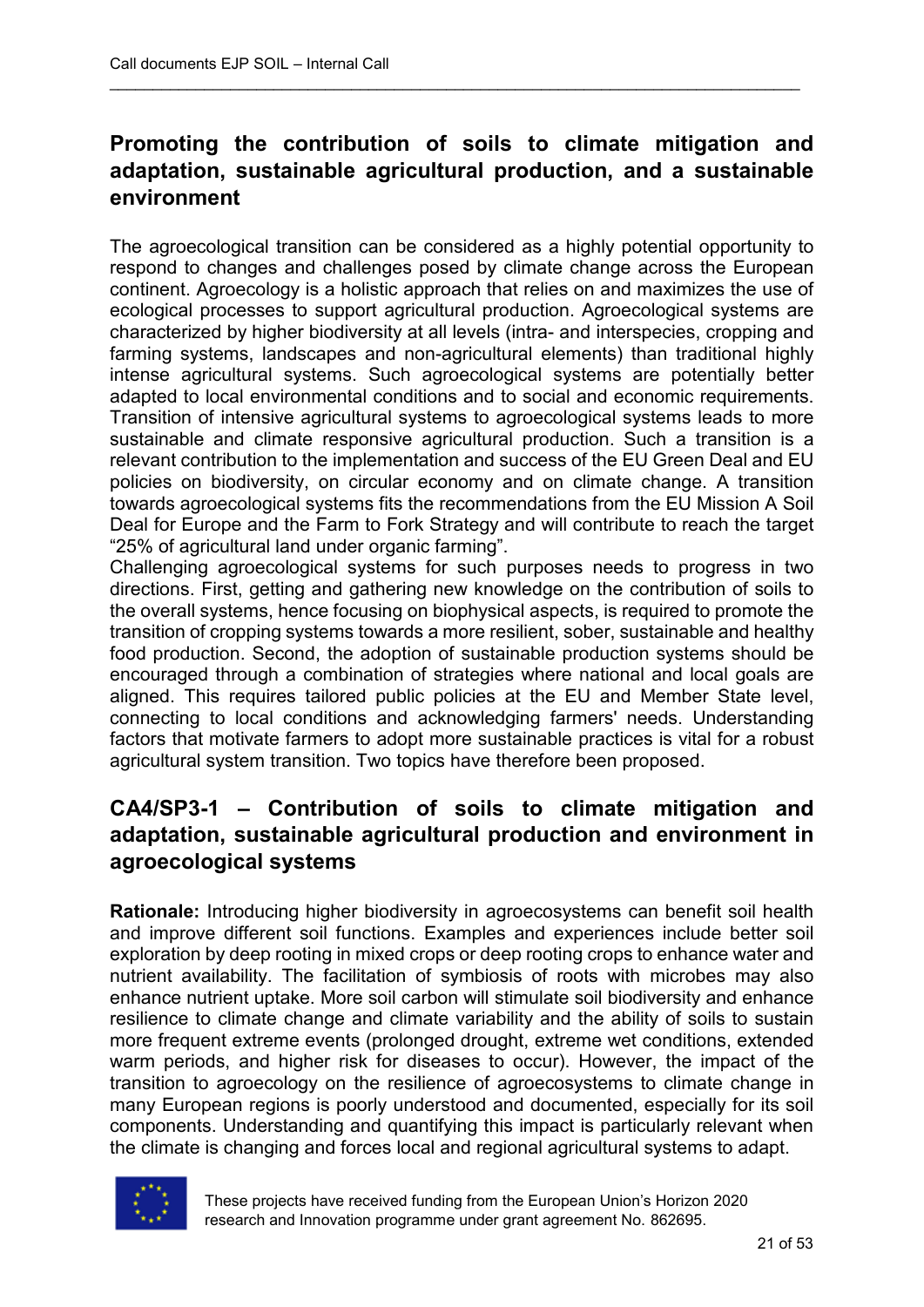To date, most long-term experimental studies and meta-analyses on the effects of management on agricultural soils have focused on the impact of a single practice or a specific technology. As a consequence, they have not considered the full context of an agroecological farming system, nor considered the broad range and diversity of agricultural systems that exist in Europe. Future projects under HORIZON-CL6-2021- CLIMATE-01 will consider a wide range of crop and farming agroecological systems, but will not focus on soils.

\_\_\_\_\_\_\_\_\_\_\_\_\_\_\_\_\_\_\_\_\_\_\_\_\_\_\_\_\_\_\_\_\_\_\_\_\_\_\_\_\_\_\_\_\_\_\_\_\_\_\_\_\_\_\_\_\_\_\_\_\_\_\_\_\_\_\_\_\_\_\_\_\_\_\_\_\_\_\_\_

**Scope:** The project should evaluate the contribution of soils to ecosystem services related to climate mitigation and adaptation, sustainable agricultural production and sustainable environment, in agroecological farming systems. This will include the provisioning services, the ability of the soils to contribute to climate change mitigation (conserve or increase SOC stocks, decrease  $N_2O$  emissions), and the ability of soils to contribute to climate change adaptation (e.g., soil water infiltration & storage and yield stability).

The agroecological systems and the underlying climate-smart sustainable soil management practices considered should be selected on their a priori positive effects on climate change adaptation and mitigation (e.g., agroforestry, conservation agriculture, organic farming, integrated crop-livestock-forestry systems). The project should select some representative situations accounting for the actual adoption or potential for adoption of agroecological systems by farmers in climate regions and agricultural zones across the EU and related to the projected climate change, as well as accounting for the Green Deal objectives. This will require the sourcing and use of results of completed projects and existing data in the EJP SOIL related to innovative farming systems.

The research will use available tools (existing models and indicators). The project should identify, use, and adapt if needed, a series of long term and highly instrumented case studies in different pedo-climatic conditions. This could be based upon long term experiments (LTE's) of the EJP SOIL consortium allowing for retrospective analysis of soil conditions, crop yields and climate conditions and change. In complement, the project could also identify pioneer farmers in different EU countries as lighthouse farms to enhance the regional applicability and allow farmers to recognize their local conditions and systems. The research could also be performed by modelling the complex soil – plant interactions in agroecological systems, to evaluate them regarding their resistance and resilience under different climate scenarios (RCPs). These different research approaches could be combined. Project outputs should feed into the future EU Partnership on agroecology.

#### **Expected outcomes:**

- Knowledge is available and shared on the effect of climate variability across EU pedoclimatic zones on soils and crop in various agroecological systems;
- The impact and contribution of soils and soil management across the range of agroecological systems to climate mitigation and adaptation and relate to future regional climate conditions is evaluated and can support targeted advice.



These projects have received funding from the European Union's Horizon 2020 research and Innovation programme under grant agreement No. 862695.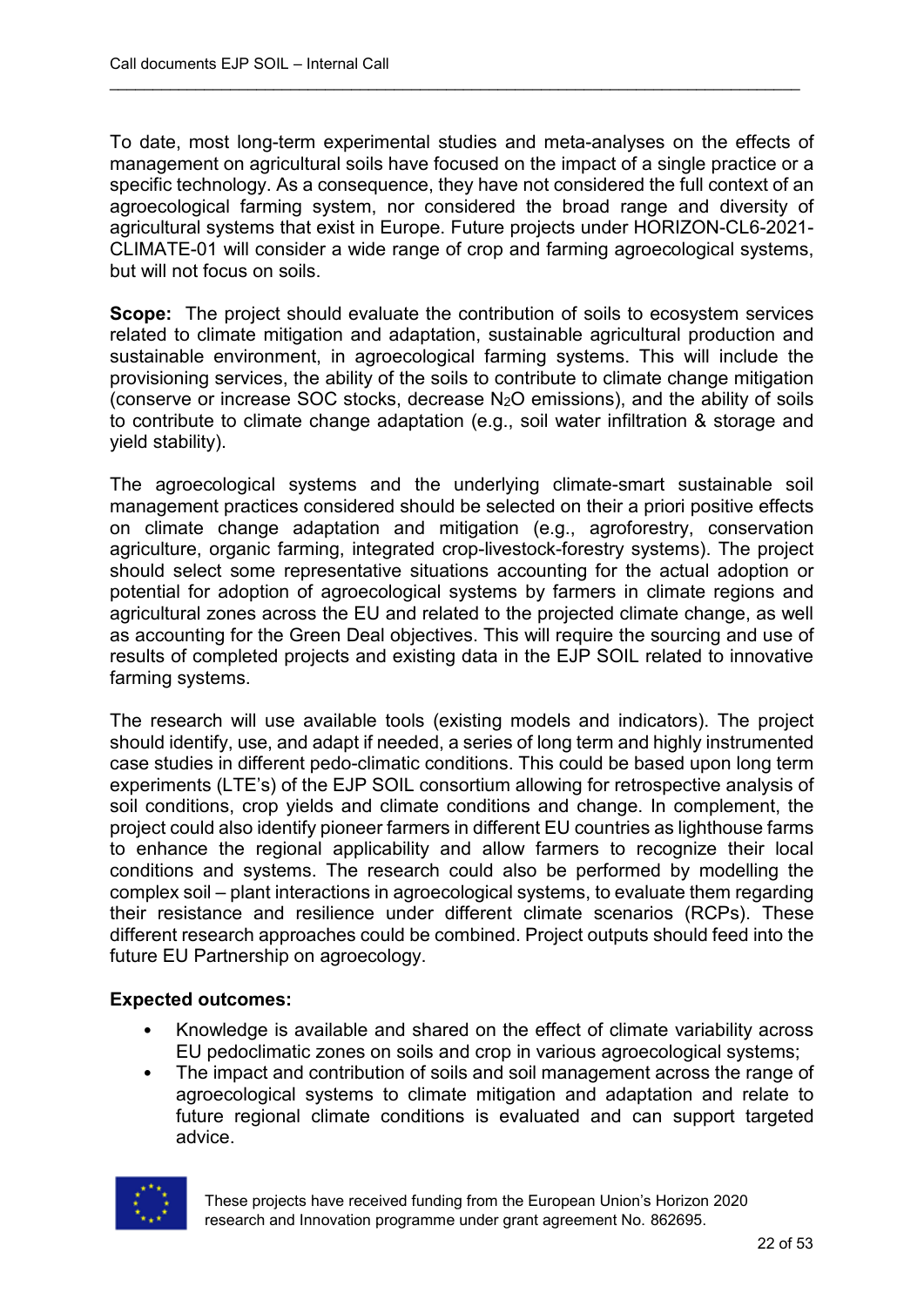#### **Expected impacts:**

• EJP SOIL EI1: Fostering understanding of soil management and its influence on climate mitigation and adaptation, sustainable agricultural production and environment.

\_\_\_\_\_\_\_\_\_\_\_\_\_\_\_\_\_\_\_\_\_\_\_\_\_\_\_\_\_\_\_\_\_\_\_\_\_\_\_\_\_\_\_\_\_\_\_\_\_\_\_\_\_\_\_\_\_\_\_\_\_\_\_\_\_\_\_\_\_\_\_\_\_\_\_\_\_\_\_\_

**Project Type:** Medium size research project (up to 1.75 M€).

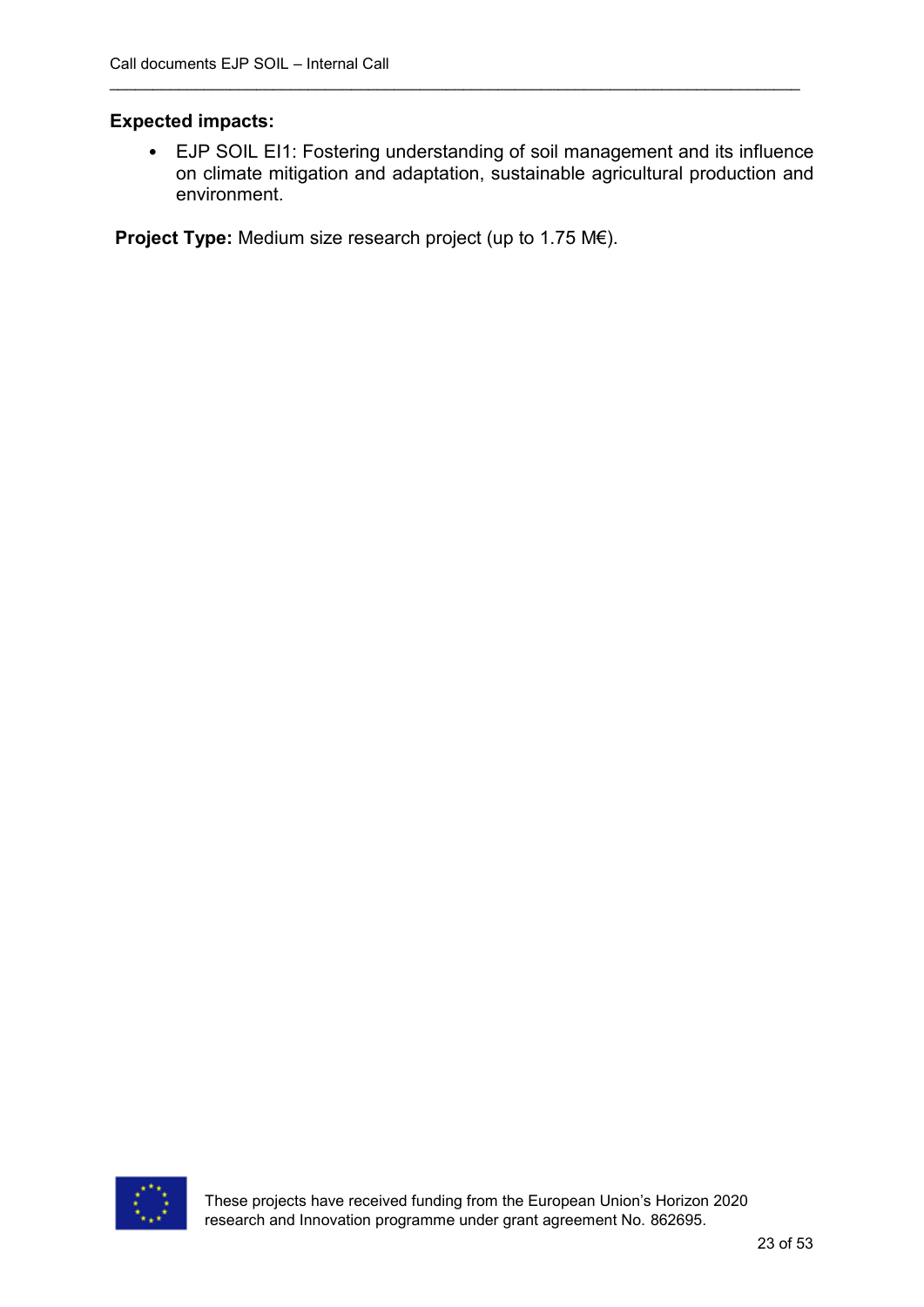# **CA4/SP3-2 – Fostering the adoption of agroecological systems for climate mitigation and adaptation and sustainable agricultural production**

\_\_\_\_\_\_\_\_\_\_\_\_\_\_\_\_\_\_\_\_\_\_\_\_\_\_\_\_\_\_\_\_\_\_\_\_\_\_\_\_\_\_\_\_\_\_\_\_\_\_\_\_\_\_\_\_\_\_\_\_\_\_\_\_\_\_\_\_\_\_\_\_\_\_\_\_\_\_\_\_

#### **Rationale:**

The adoption of agroecological approaches is currently relatively limited to pioneering farmers and farmer associations. One explanation is that, contrary to practices, which are currently being stimulated through the CAP, adoption of sustainable agroecological systems is until now, not promoted by specific policies at the EU level. Furthermore, the measures promoted are often ineffective due to overly complex patterns of targeting measures and instruments, making it difficult for national policies to match local priorities. Improving farmers's uptake of agroecological practices calls for specific support measures and for the design of specific business cases at the farm and landscape level.

Understanding factors that motivate farmers to adopt more sustainable practices is vital for a robust agricultural system transition and for the implementation of agroecological systems. There is a need to move beyond the biophysical and socioeconomic context, and also look at the aspirations and ambitions of the farmer with a focus on soil.

**Scope:** This project will utilize and build upon the knowledge and data provided by ongoing and completed FP7/H2020 projects looking at the adoption of sustainable measures, farmer's behaviour and risk perception. Focusing on soils, it will be complementary to future projects under HORIZON-CL6-2021-CLIMATE-01 will consider a wide range of crop and farming agroecological systems.

Farmer's behaviour and risk perception are at the core of this assignment. Farmers do not work in isolation, but are linked in the food system to various institutions and actors. The project should include a stakeholder analysis (powers) and their roles and responsibilities in relation to the adoption of measures and system transition. The project should consider the farmers and their relation with the other actors: policymakers, value chain actors, farmer associations and cooperatives, research and financial institutions as part of the context and adoption process.

Farmers differ in their perception of risk and opportunities related to soil management, even when operating in similar contexts. Triggering behavioural change and reaching out to farmers must account for these perceptions. This should also enable to identify incentives that resonate with farmer groups or types.

The insights should be used to improve extension services which are tailored to farmers, to understand how inter- and intra-farm cooperation and experimentation works for different farmer types and help foster efficient one; to design communication strategies adapted to the type of farmer, region and value chain. Project outputs should feed into the future EU Partnership on agroecology.

#### **Expected outcomes:**

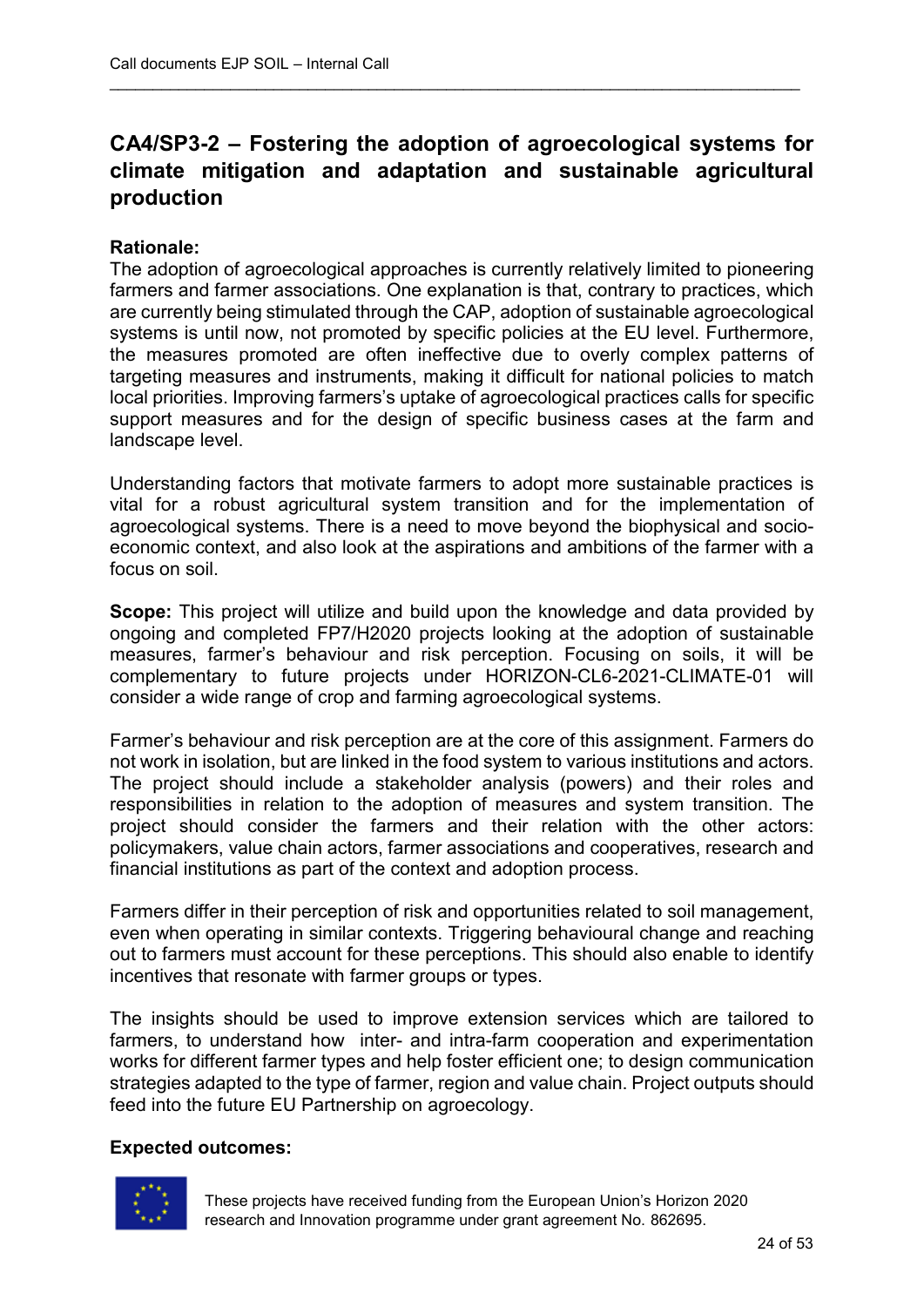• Quantitative and qualitative data and information on the drivers and barriers for the adoption of soil management practices that enable climate-smart sustainable soil management.

\_\_\_\_\_\_\_\_\_\_\_\_\_\_\_\_\_\_\_\_\_\_\_\_\_\_\_\_\_\_\_\_\_\_\_\_\_\_\_\_\_\_\_\_\_\_\_\_\_\_\_\_\_\_\_\_\_\_\_\_\_\_\_\_\_\_\_\_\_\_\_\_\_\_\_\_\_\_\_\_

#### **Expected impacts:**

• EJP SOIL EI5: Fostering adoption of sustainable and agroecological farming systems conducive to climate change adaptation and mitigation.

**Project Type:** Medium size research project (up to 1.75 M€).

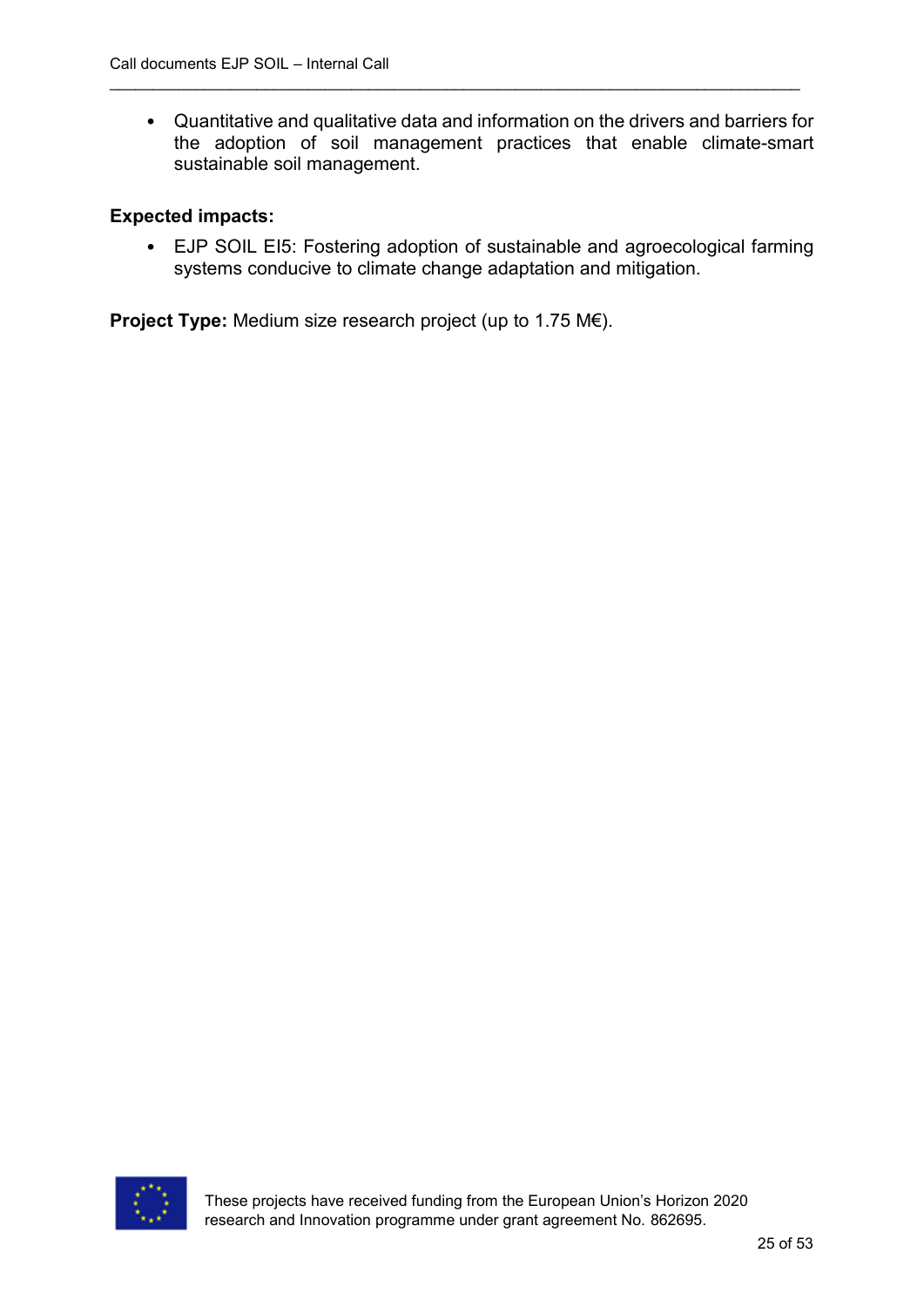# **SE5 – Mitigate and adapt to salinization and restore saline soils: understanding the processes and improving cropping systems under current and future climate**

\_\_\_\_\_\_\_\_\_\_\_\_\_\_\_\_\_\_\_\_\_\_\_\_\_\_\_\_\_\_\_\_\_\_\_\_\_\_\_\_\_\_\_\_\_\_\_\_\_\_\_\_\_\_\_\_\_\_\_\_\_\_\_\_\_\_\_\_\_\_\_\_\_\_\_\_\_\_\_\_

**Rationale:** Soil salinization is recognised as one of the major threats to soils. It makes it more difficult for plants to extract water, promotes toxic concentrations of Cl- and to a lesser extent Na+, and participates in the deterioration of the soil structure. Irreversible soil alteration may exceptionally result from clay dispersion caused by the irrigation of salty soils with clean water in southern European countries and the Mediterranean basin, while salinization could lead to soil alkalinization-sodification in other parts of the World (e.g. sub-Saharan Africa and the Horn of East Africa). In Southern Europe, the tropicalization of the climate is already observed with drought periods which should extend, followed by unpredictable heavy rains. In addition, competition between different water uses leads to an increased pressure on water. Irrigation is increasingly necessary to meet crop water needs. Irrigation can use underground water and/or reclaimed wastewater that may be rich in salts and/or other pollutants. The risk of irrigation with salt water is more important as the quantities of water used do not allow leaching of salts towards deeper soil horizons and promote their gradual concentration in soil. Moreover, salt extraction by plants is not relevant from a quantitative point of view. There is a need to optimize water management for sustainable cropping practices with regard to salinization risks. The optimization should consider the regional context to encompass also aspects of water use in irrigated systems (harvesting, storing, treating wastewaters with the possibility of desalinizing part of it for example by reverse osmosis). Participatory approaches involving water managers and farmers would improve the outcomes of research in these aspects.

**Scope:** Soil salinization and the positive or negative impacts of different irrigation scenarios as well as water desalination (sea water, brackish water, and wastewater) have been extensively studied and are already available at low cost. Proposals should focus on one of the following three objectives:

• Development of a decision support system for water management at regional and local scales, including irrigation management, in order to ensure sustainable water management avoiding any accumulation of salts in the soil horizons explored by the roots;

• Development of sustainable solutions to improve soil structure of salt enriched soils. Solutions could include organic fertilization, bio-amendments, or the use of some plants well known to positively affect soil structure ;

• Analysis of the processes underlying the tolerance of certain plants to soil salinity, including 'plant-endorhiza' interactions, which would allow better use of salty soils.

For the first item, participatory approaches (e.g. through living labs as recommended the EU Mission A Soil Deal for Europe) is desirable whenever possible.

# **Expected outcomes:**

• Depending on the chosen objective, outcomes concerning the sustainable soil management strategies of salt-affected soils could be:



These projects have received funding from the European Union's Horizon 2020 research and Innovation programme under grant agreement No. 862695.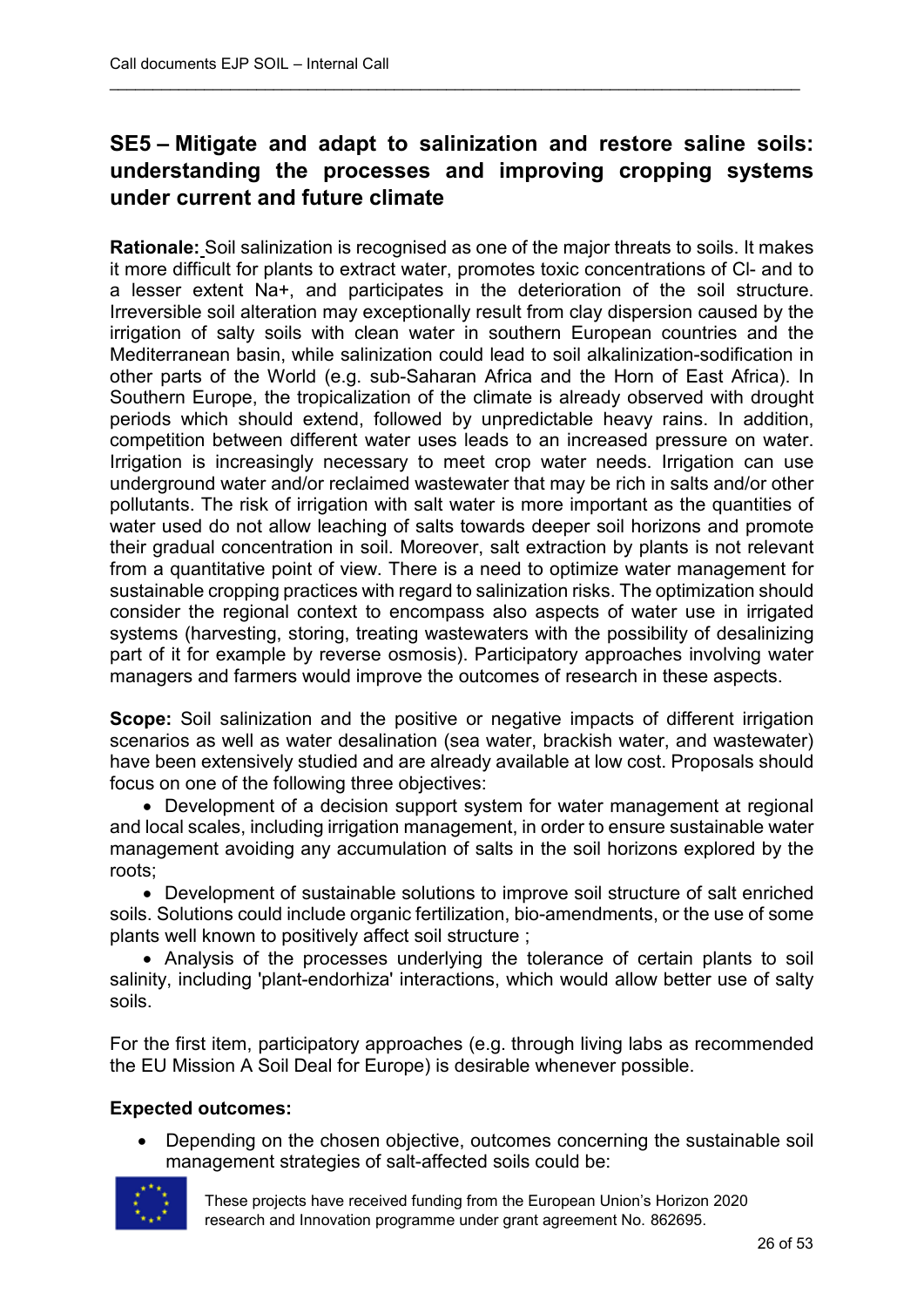o Designing and advising optimized irrigation practices (objective 1);

\_\_\_\_\_\_\_\_\_\_\_\_\_\_\_\_\_\_\_\_\_\_\_\_\_\_\_\_\_\_\_\_\_\_\_\_\_\_\_\_\_\_\_\_\_\_\_\_\_\_\_\_\_\_\_\_\_\_\_\_\_\_\_\_\_\_\_\_\_\_\_\_\_\_\_\_\_\_\_\_

- o Recommendations on the proper use of organic fertilizers taken up for farmers advice and assessing bio-amendment strategies are developed by soil stakeholders (objective 2);
- o Propositions of strategies for reclamation and restoration developed by soil stakeholders (objective 3);
- Improved understanding and modelling of salinization process in present and future risk areas in the climate change scenario (collaboration with WP6 of EJP-SOIL).

#### **Expected Impacts:**

- EJP SOIL EI1: Fostering understanding of soil management and its influence on climate mitigation and adaptation, sustainable agricultural production and environment;
- EJP SOIL EI5: Fostering the uptake of soil management practices which are conducive to climate change adaptation and mitigation.

**Project Type**: Medium size research project (up to 1.75 M€).

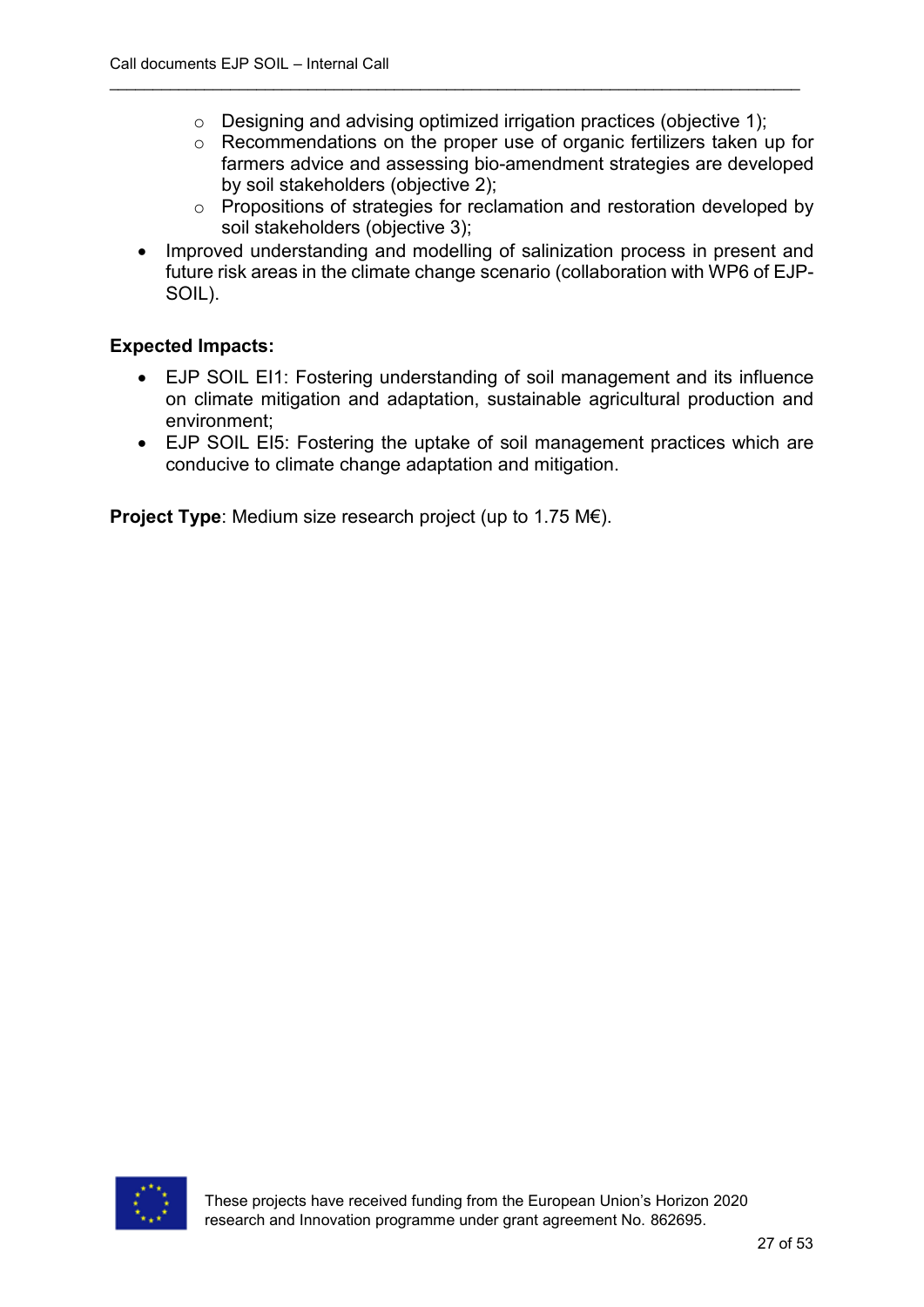# **SE6 – Soil futures: scenario modelling for assessing the potential of climate-smart sustainable soil management to provide multiple ecosystem services.**

\_\_\_\_\_\_\_\_\_\_\_\_\_\_\_\_\_\_\_\_\_\_\_\_\_\_\_\_\_\_\_\_\_\_\_\_\_\_\_\_\_\_\_\_\_\_\_\_\_\_\_\_\_\_\_\_\_\_\_\_\_\_\_\_\_\_\_\_\_\_\_\_\_\_\_\_\_\_\_\_

**Rationale:** Biophysical models have been and are being developed to predict the ecosystem services provided by soils, including soil organic carbon sequestration and GHG mitigation. These models can be coupled with models of economic agricultural production decision, market supply and demand, and policy impact evaluation to carry qualitative or quantitative foresight approaches. Developing such analyses for several soil functions and ecosystem services will provide new insights and knowledge to support effective soil policy and selection of more cross-cutting measures to be included in eco-schemes and incentive-based policies. Moreover, market-based strategies for service valuation are increasingly considered and even implemented by private operators, based on similar insights and knowledge.

Biophysical and to a lesser extent, economic models are most often used in current climate conditions, under predefined land-use and agricultural practices, while the current climate, socio-economic conditions, trends in consumption and policies are changing.

Scenario modelling is a powerful approach in this respect, as scenarios are used to describe plausible futures for drivers of change and options for altering these drivers through management strategies and policy interventions. Models then enable these scenarios to be translated into consequences on the modelled functions and services of ecosystems and of soils (IPBES, 2016). So far, policy scenario modelling has been only applied in limited occasions to agricultural soils (e.g., SoilCare H2020 project), requiring a significant effort in building both scenario and modelling frameworks.

**Scope:** Projects should develop new scenarios integrating socio-economic scenarios (e.g., Shared SocioEconomic Pathways, O'Neill et al., 2014[12\)](#page-27-0), climate scenarios (e.g., Representative Concentration Pathways RCPs, van Vuuren et al. 2014<sup>[13](#page-27-1)</sup>) and EU policy changes (e.g., a scenario for development of organic agriculture, to comply with the Farm to Fork Strategy, or the development of biodiversity-favourable landscape features as promoted in the Biodiversity Strategy). The potential of these new scenarios to differentiate among various levels of achievement of the European Green Deal and the Mission "A Soil Deal for Europe" objectives (e.g., reduce land degradation and pollution, prevent erosion, improve soil structure, reduce the EU global footprint on soils) is essential. Projects should establish contact with MACSUR/SciPol working group to foster complementarities and synergies.

In parallel, projects should design a modelling framework built around a coupling (interlinking) architecture of biophysical soil models and integrated models of agriculture, climate, soil and the economy. Integrated interdisciplinary models allow

<span id="page-27-1"></span><span id="page-27-0"></span><sup>&</sup>lt;sup>12</sup> O'Neill, B.C., Kriegler, E., Riahi, K., Ebi, K.L., Hallegatte, S., Carter, T.R., Mathur, R., van Vuuren, D.P., 2014. A new<br>scenario framework for climate change research: the concept of shared socioeconomic pathways. <sup>13</sup> Van Vuuren, D.P., Kriegler, E., O'Neill, B.C., Ebi, K.L., Riahi, K., Carter, T.R., Edmonds, J., Hallegatte, S., Kram, T., Mathur, R., 2014. A new scenario framework for climate change research: scenario matrix architecture. Clim. Change 122, 373e386.



 $\overline{a}$ 

These projects have received funding from the European Union's Horizon 2020 research and Innovation programme under grant agreement No. 862695.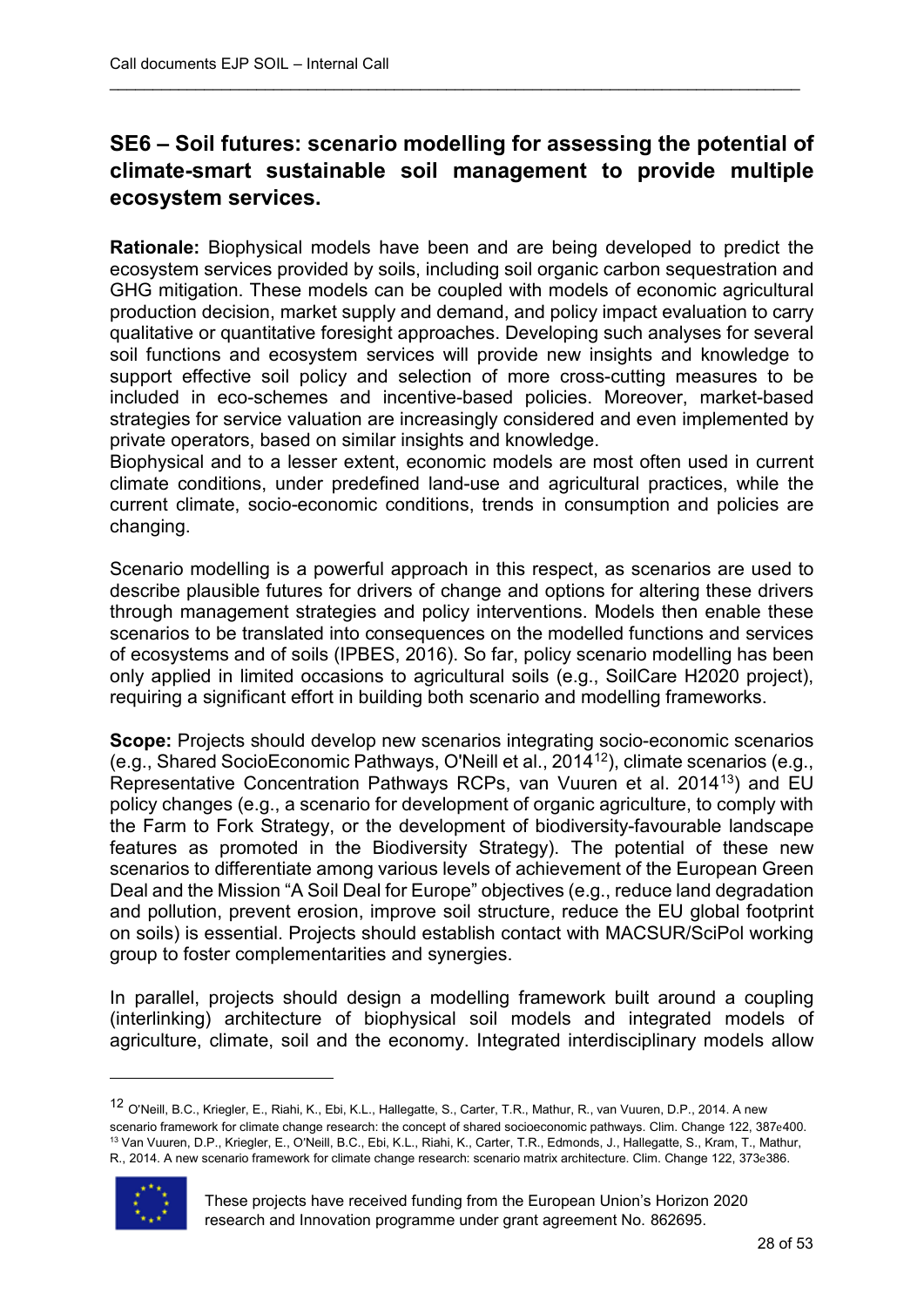coupling existing models to address the synergies, antagonisms and cost/benefit ratios among different soil management strategies relevant for the EJP SOIL challenges. In particular, economic models of agricultural markets and supply, and land use changes at a higher scale than farm-level, can be used to test for such scenarios, if available from previous EJP SOIL projects or from their partners. A possibility is to build the scenario-based modelling framework along two dimensions: changes in agriculture practices and systems on the one hand, identification of changes in soil health and services provided on the other. The modelling framework should be defined and documented with detailed argumentation, then set up and if possible, be preliminarily used depending on available models and limited duration of the project.

\_\_\_\_\_\_\_\_\_\_\_\_\_\_\_\_\_\_\_\_\_\_\_\_\_\_\_\_\_\_\_\_\_\_\_\_\_\_\_\_\_\_\_\_\_\_\_\_\_\_\_\_\_\_\_\_\_\_\_\_\_\_\_\_\_\_\_\_\_\_\_\_\_\_\_\_\_\_\_\_

To build such framework, models utilised or developed by other EJP SOIL projects (1<sup>st</sup> internal call) should be given high priority, to predict the provision of ecosystem services by agricultural soils, including agricultural production and climate change mitigation, under climate-smart sustainable soil management options. This priority extends to data already collected and managed by EJP SOIL projects. Examples of models and data include EJP SOIL projects: Carboseq (feasible Soil Organic Carbon sequestration potential data), SOMMIT (simulation outputs of long-term agroecological system responses to contrasting management options), TRACE-Soil (soil abiotic and biotic predictors of trade-off magnitudes involving carbon sequestration, biodiversity, GHG emissions), STEROPES (satellite information to predict cropland soil organic carbon content), SCALES (harmonisation of data and modelling approaches for the management of sediment connectivity) and SIREN (inventory of indicator systems).

Alternative methods can also be considered for implementing scenarios at national scale (method of transfer, use of scientific external references) in case of lack of specific data for some countries from EJP SOIL projects. The modelling framework, associated with the scenario design, should clearly target the assessment of the performance of soil management strategies in addressing the quantitative targets proposed by the Mission Board on Healthy Soil and Food (e.g., current C losses in farmlands should be reversed to an increase by 0.1-0.4% per year). Intrinsic framework properties can also be checked for consistency with the Green Deal objectives, when considering the impact of changes in agricultural practices and systems on soil functions and services.

#### **Expected outcomes:**

- Supporting effective policy and selection of eco-schemes in different European countries with a better vision of how soils and their services may respond to different pathways of future human development in Europe.
- Identifying potential impediments and bottlenecks that need to be addressed and overcome to ensure the provision of ecosystem services by agricultural soils.
- Increased consistency in EJP SOIL projects' outcomes, by complementing the outputs of 1st and 2nd internal call projects and integrating and linking them within scenario modelling frameworks.
- Increasing the number and range of modelling frameworks involving interdisciplinary approaches, related to climate smart and sustainable soil management for the provision of multiple ecosystem services.



These projects have received funding from the European Union's Horizon 2020 research and Innovation programme under grant agreement No. 862695.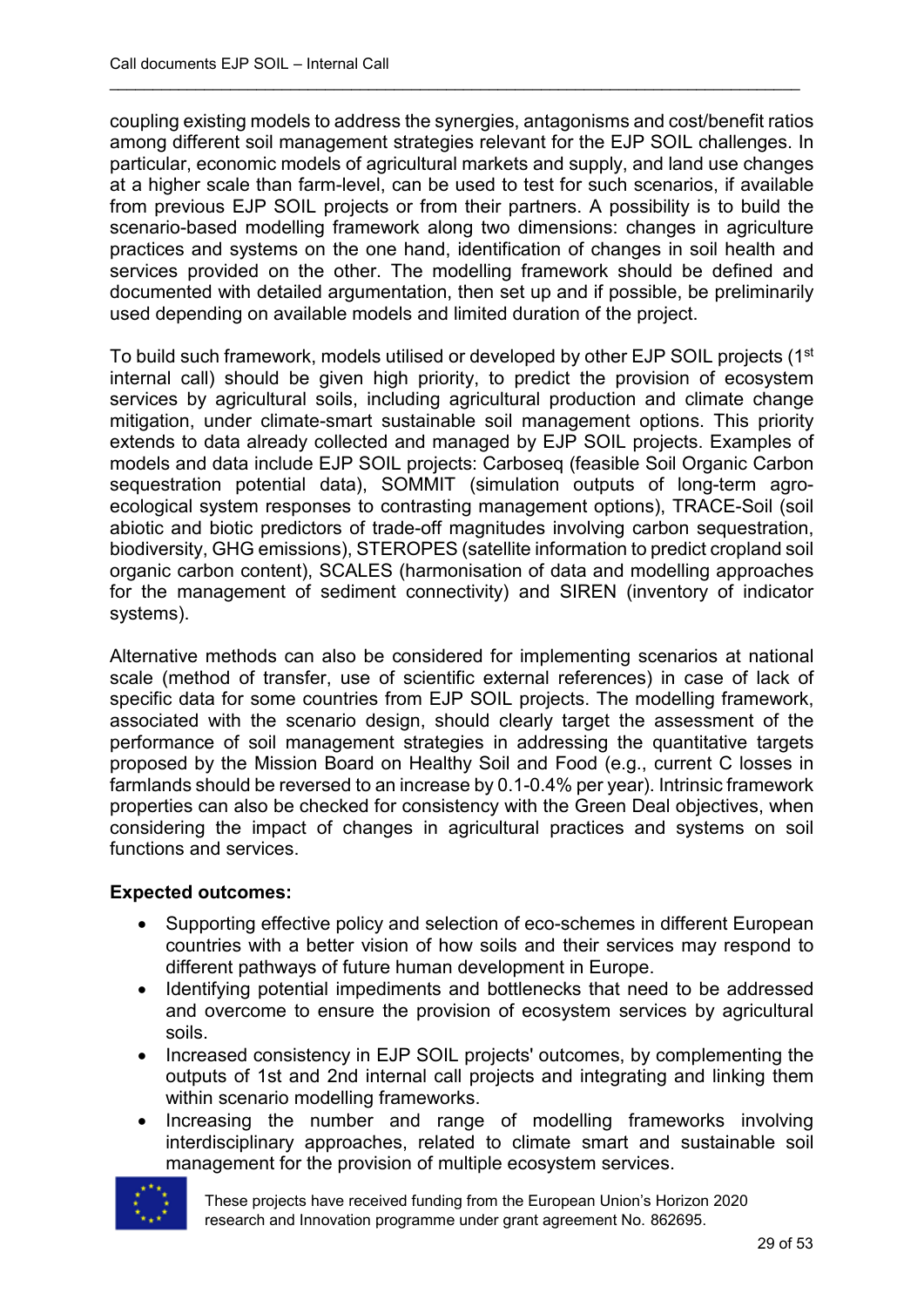# **Expected impacts**:

• EJP SOIL EI1: Fostering understanding of soil management and its influence on climate mitigation and adaptation, sustainable agricultural production and environment.

\_\_\_\_\_\_\_\_\_\_\_\_\_\_\_\_\_\_\_\_\_\_\_\_\_\_\_\_\_\_\_\_\_\_\_\_\_\_\_\_\_\_\_\_\_\_\_\_\_\_\_\_\_\_\_\_\_\_\_\_\_\_\_\_\_\_\_\_\_\_\_\_\_\_\_\_\_\_\_\_

- EJP SOIL EI2: Understanding how soil carbon sequestration can contribute to climate change mitigation at regional level including accounting for carbon.
- EJP SOIL EI5: Fostering the uptake of soil management practices which are conducive to climate change adaptation and mitigation.

**Project Type**: Medium size research project (up to 1.75 M€).

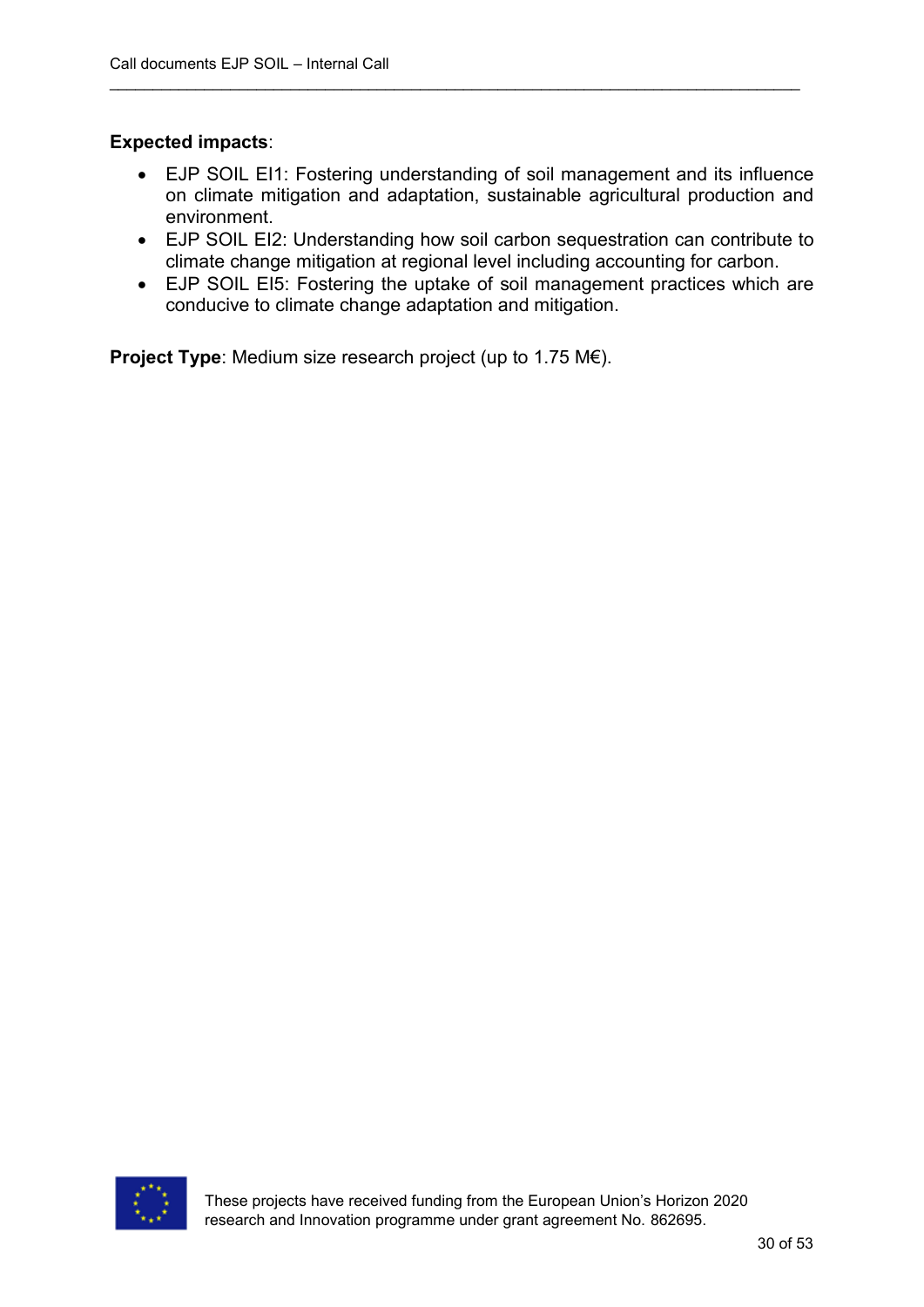# **AD3 – Soil specific guidelines and decision support tools with focus on soil organic matter, water retention and nutrient use efficiency**

\_\_\_\_\_\_\_\_\_\_\_\_\_\_\_\_\_\_\_\_\_\_\_\_\_\_\_\_\_\_\_\_\_\_\_\_\_\_\_\_\_\_\_\_\_\_\_\_\_\_\_\_\_\_\_\_\_\_\_\_\_\_\_\_\_\_\_\_\_\_\_\_\_\_\_\_\_\_\_\_

**Rationale:** The level of implementation of sustainable soil management practices in Europe varies substantially among farmers and regions. The current status of the most promising management practices was analysed in relation to their level of uptake in research, policy, and farmers' practice (EJP SOIL Roadmap and report Task 2.4.1<sup>[14](#page-30-0)</sup>). Whether farmers adopt a sustainable management practice, both in environmental, social and financial terms, depends on many factors (Zhang et al., 2018). An important barrier is the uncertainty of the impact from implementing potential practices on soil quality and farm profits (Hvarregaard Thorsøe, 2019; Cerda et al., 2017). The farm level decision-making process is further complicated by trade-offs, for example, between environmental and economic benefits, short- and long-term benefits, and between different soil quality aspects. Barriers are largely dependent on the type of management practices in play and whether practices fit specific and regional farm strategies.

Climate change will (gradually) modify the environmental conditions for farming practices and farm strategies. As such, the agricultural advisory services across Europe are well equipped with flexible, good quality and (scientific) evidence-based assessment and decision support tools to analyse and select options to adopt strategies and cropping and farming systems to sustain soil quality and optimize farm profits and to support farmers in well-timed decisions on adaptation to e.g. climate change and other soil challenges. Across Europe, examples of decision support tools concepts, protocols and (mobile) applications have been developed by H2020 projects, e.g. Landmark, SoilCare, Prisma and iSqaper and also by many national initiatives. In general, the quality of decision support tools would benefit from sharing knowledge, approaches and concepts across regional actions across Europe, rather than from developing and providing a single best solution. At this point, a full stocktake on what tools are available combined with a systematic assessment of the underlying principles and approaches (SWOT analysis) is missing. Such a study will likely reveal what works and what may need to be improved.

In agriculture across Europe, most decision support tools that farmers and advisory services use, are equipped to assess the use of nutrients (fertilisers and organic manures) and focus mainly on crop productivity related to nutrient supply. A better alignment of these recommendations with current and future policy targets relative to climate change mitigation and adaptation, biodiversity, water quality, would allow farmers to be more susceptive and responsive in considering concrete modifications to their farm management strategies. This requires that realistic and comprehensive understanding on the importance of soil -related functions is incorporated in such decision support tools.

<span id="page-30-0"></span> <sup>14</sup> Synthesis of impacts of sustainable soil management practices, Report Task 2.4.1; Roadmap for the European Joint Programme SOIL, Report Task 2.4



These projects have received funding from the European Union's Horizon 2020 research and Innovation programme under grant agreement No. 862695.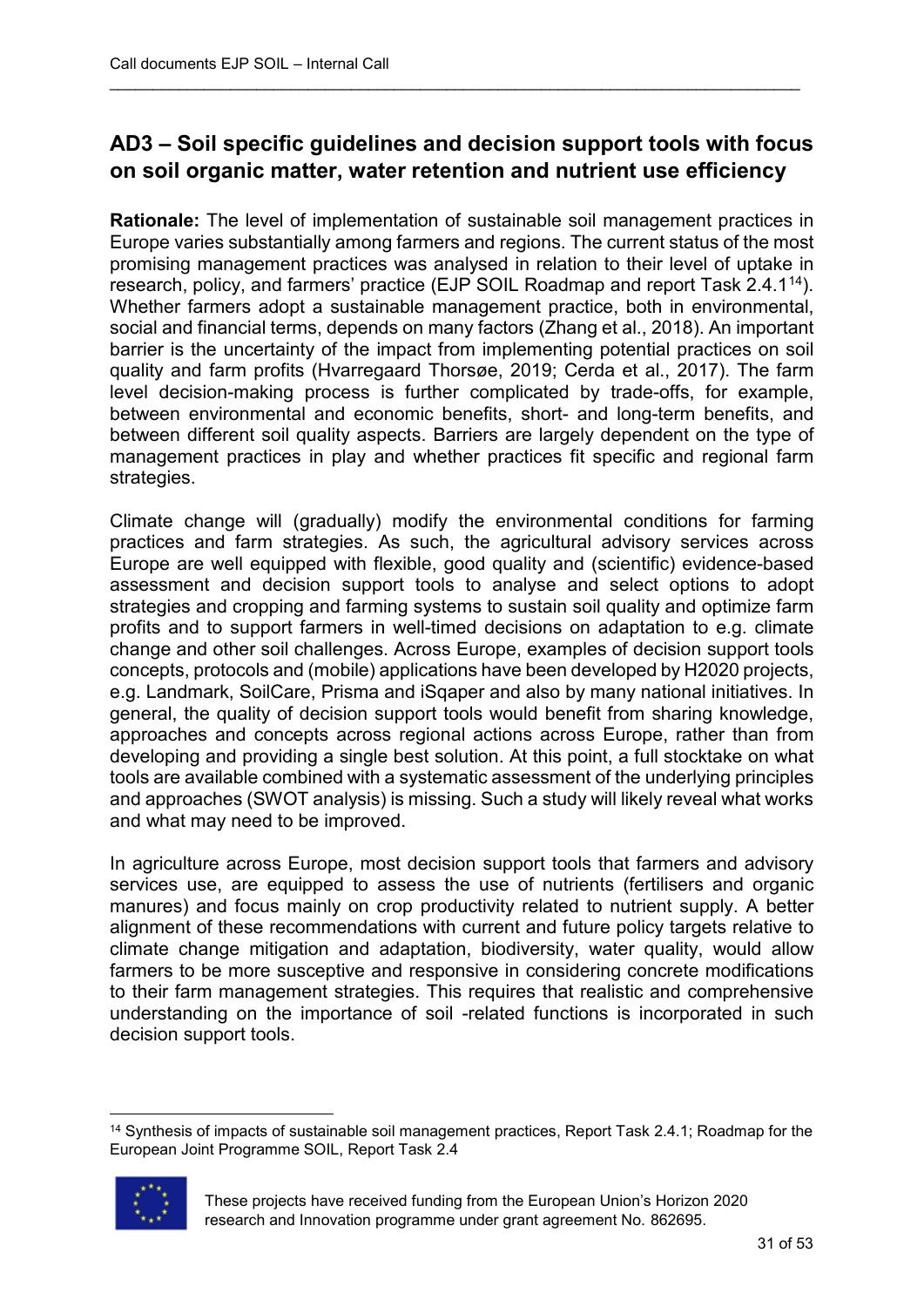Decision support tools may have crucial roles in the lifelong training and education of both (young) farmers and advisory services across EU. These would ultimately improve performance and quality of farming and reduce the environmental impact of food production and land needed for agricultural production. Also, such decision support tools would contribute to a more fair playing field and to bringing opportunities in farmer communities across Europe.

\_\_\_\_\_\_\_\_\_\_\_\_\_\_\_\_\_\_\_\_\_\_\_\_\_\_\_\_\_\_\_\_\_\_\_\_\_\_\_\_\_\_\_\_\_\_\_\_\_\_\_\_\_\_\_\_\_\_\_\_\_\_\_\_\_\_\_\_\_\_\_\_\_\_\_\_\_\_\_\_

Farmers and advisory services could gain access to practical science-based tools to analyse farming strategies and options to enhance farm performance and identify changes in their day-to-day work and decisions to facilitate water storage, nutrient use efficiencies and soil organic matter management. The application of decision support tools provides an outlook into the expected future farm performance including KPI's at farm level. Enhancing farmers' realistic and comprehensive understanding of the importance of soil in adaptation to climate change, nutrient use and greenhouse gases mitigation.

**Scope:** The project should design the specifications for a web-portal that would allow advisory services and farmers to access existing decision-support tools allowing to monitor adaptation to climate change, climate change mitigation. The tool specifications should also consider soil quality, degree of circularity of cropping systems, economic versus environmental performance indicators and more if appropriate. The project will exchange with the future Horizon EU MISS-01-01 project which will design one-stop shop soil portals and with EUSO which will host an EUscale soil web portal.

The use of (region) specific tools to provide for either qualitative or quantitative information from available tools should be promoted. This would require to be able to define regionally these target objectives (vs guidelines). A mock-up of a soil quality monitoring dashboard could be drafted with the main aim to follow how close/far target results on soil indicators (SOM, water retention, nutrient status/efficiency, GHG emissions and CO2 removal) are from benchmarks or what trends are resulting from changes to farm management at different scales from farm to country. The mock-up should outline what an attractive and user-friendly dashboard could look like if being developed in a future initiative (e.g., promoted by the Mission "A Soil Deal for Europe"). It should account for previous works (e.g., Landmark has an example of a dashboard available) and for ongoing EJP SOIL projects SIREN, SERENA and MINOTAUR). This also requires – where possible – the dashboard to use unified principles at the EU level and to be available under national configuration. This system would benefit if a set of activities were developed based on a Tiered approach (consider tier 1 on qualitative information, tier 2 on look-up tables and tier 3 calculation models).

The project should:

• investigate – and build if possible on available stocktakes and surveys such as the CIRCASA survey - farmers expectations and needs across Europe regarding decision support tools and farmers' willingness and capability (in terms of being able to supply required data to run the decision support tools) to use them either alone or supported by advisory services;

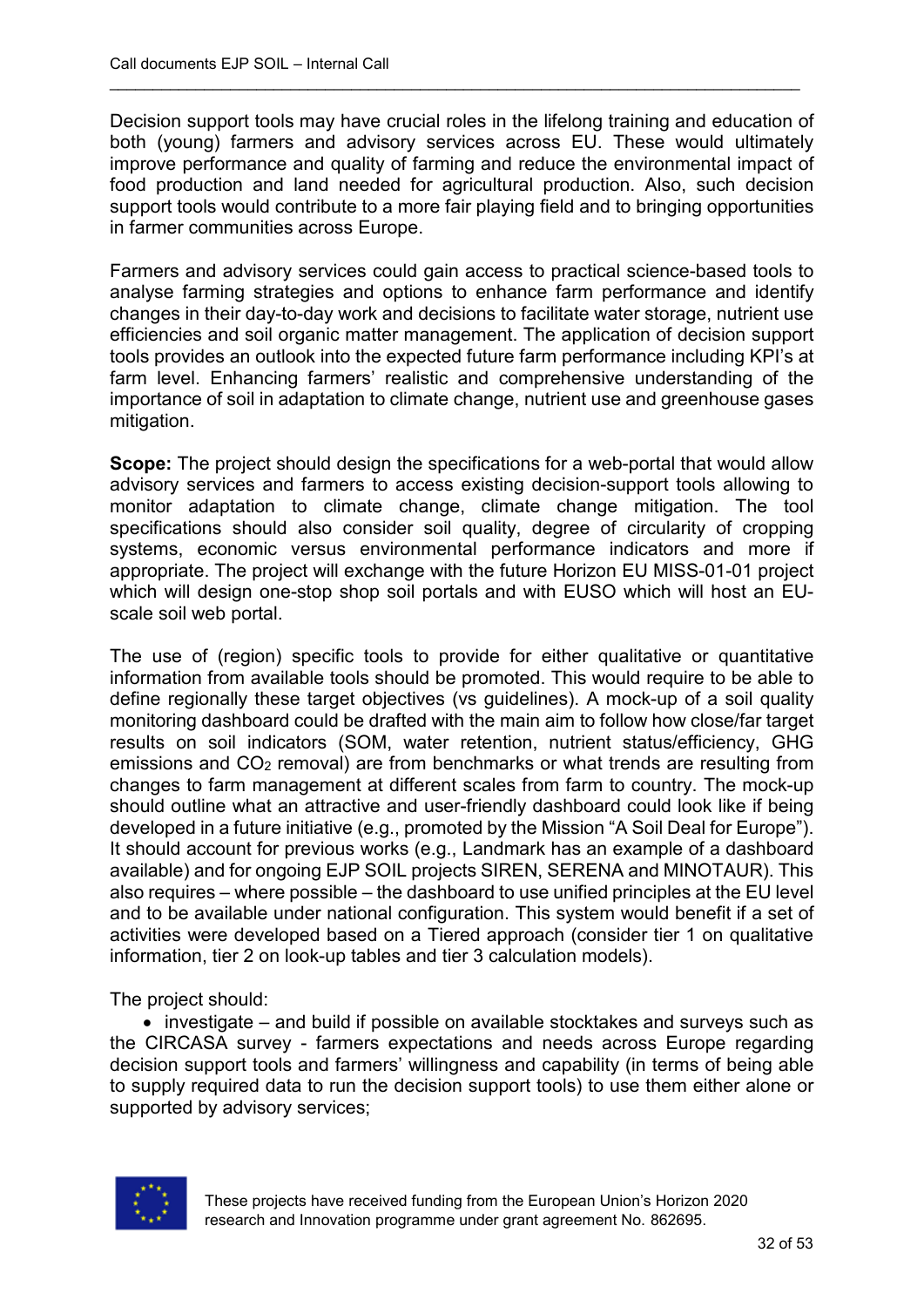• perform a systematic stocktake of decision support tools across Europe. Specific attention should be on regional differences and usability across regions and include new initiatives in the process of being launched;

\_\_\_\_\_\_\_\_\_\_\_\_\_\_\_\_\_\_\_\_\_\_\_\_\_\_\_\_\_\_\_\_\_\_\_\_\_\_\_\_\_\_\_\_\_\_\_\_\_\_\_\_\_\_\_\_\_\_\_\_\_\_\_\_\_\_\_\_\_\_\_\_\_\_\_\_\_\_\_\_

• analyse principles for assessment in different decision support tools and assess their usability across pedoclimatic zones;

• draw from these analyses recommendations, in the form of guidelines and guidance to improve the quality and enhance the use of decision support tools across all MS in EU and climate regions and agricultural systems. The guidelines and guidance could benefit from connecting and testing at initiatives promoted and recommended by the EU Mission A Soil Deal for Europe e.g. lighthouse farms across Europe.

#### **Expected outcomes:**

- A better use of existing soil-related decision support tools available for agricultural soils in Europe;
- A better understanding of their underlying principles and approaches and their scientific underpinning and on the farmers appreciation and expectations of such tools;
- An improvement of existing or elaboration of new decision support tools to fill the identified gaps;
- A mock up issued from the project is used by stakeholders of the farming sector to co-construct a dashboard to identify and evaluate modifications to farm management in response to policy targets on climate, soil quality and environmental issues in addition to traditional agronomic assessments;

#### **Expected impacts**:

• EJP SOIL EI5: Fostering the uptake of soil management practices which are conducive to climate change adaptation and mitigation

**Project Type**: Medium size research project (up to 1.75 M€).

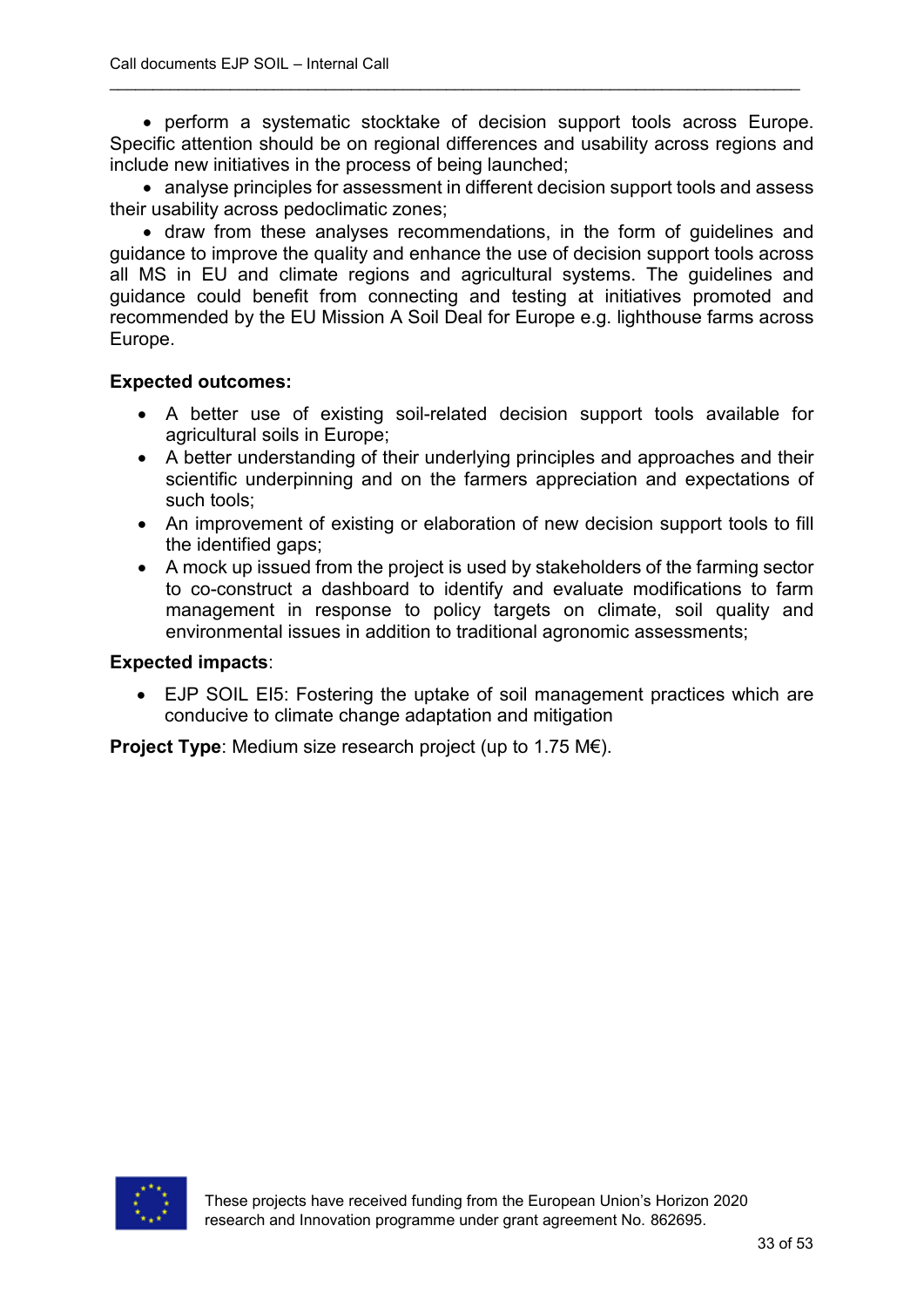# **POL3 – Healthy and safe soils in the agro-ecological transitions towards a circular bioeconomy**

\_\_\_\_\_\_\_\_\_\_\_\_\_\_\_\_\_\_\_\_\_\_\_\_\_\_\_\_\_\_\_\_\_\_\_\_\_\_\_\_\_\_\_\_\_\_\_\_\_\_\_\_\_\_\_\_\_\_\_\_\_\_\_\_\_\_\_\_\_\_\_\_\_\_\_\_\_\_\_\_

**Rationale:** A circular bioeconomy optimizes the usage of all agricultural areas and residual streams from agriculture to food-based industries, which can reduce the wastes and usage of landfill areas. Soils play a crucial role in the realization of the European circular bioeconomy, as soils are the supplier of sustainably produced biomass and food and the solid foundation under Europe's biodiversity. Apart from providing biomass, soils are increasingly recruited in a range of policies with promises of ecological, climatic and agricultural transitions, without sufficiently taking into account the trade-offs between these soil services. Furthermore, when recycling biomass, it is a prerequisite that waste fluxes preserve agricultural lands safety. Hence, assuring healthy and safe soils supporting a circular bioeconomy requires socialscience investigation and scrutiny by considering trade-offs among soil functions, avoiding the accumulation of safety risk.

**Scope:** Research should examine the contemporary reinvestments in soils in a context of social and ecological transitions. It should produce critical knowledge that supports shifts towards knowing and managing soil resources more holistically in innovative agri-food and biomass chains, thereby supporting the agro-ecological transition towards a circular bioeconomy. New, safe land managing systems aiming for biodiverse, healthy soils and landscapes are needed, and will be key to sustain a transition towards the circular bioeconomy.

Initiatives aiming at biodiverse, healthy soils and landscapes are currently being developed in territories (farmer communities, regions) and in agro-food and biomass chains (labels). These initiatives should be analysed for the way soils are, or could be taken into account for their impact on biodiversity restoration, and agro-ecological production of food and biomass for the circular bioeconomy. Challenges, specifically addressing safety issues that withhold accomplishing these initiatives should be identified and appropriate context-specific solutions should be designed, in relation with public policies.

Research should integrate knowledge developed in H2020 projects like RELACS, SOILCARE, PANACEA, CELEBIO, LANDMARK and MINDSTEP, and projects out of EJP SOIL topics CM8, ES1/ES2, FS2/MT4, POL2/ES7 and analyse several existing initiatives. The final objective should be to design EU region-specific systems integrating healthy and safe soils and landscapes for the agro-ecological transition towards a circular bioeconomy. To achieve this goal, the project should:

• Synthesise past and current (EJP SOIL) circular bioeconomy projects and initiatives dealing with the safety, agronomic and environmental impacts in relation to the potential policy opportunities and challenges; give attention to the question on how resource management can be optimized by safely closing nutrient, energy and biomass cycles;

• Develop a typology describing properties of sustainable agroecosystems at different scales (from farm to small regions) and in different pedo-climatic zones;

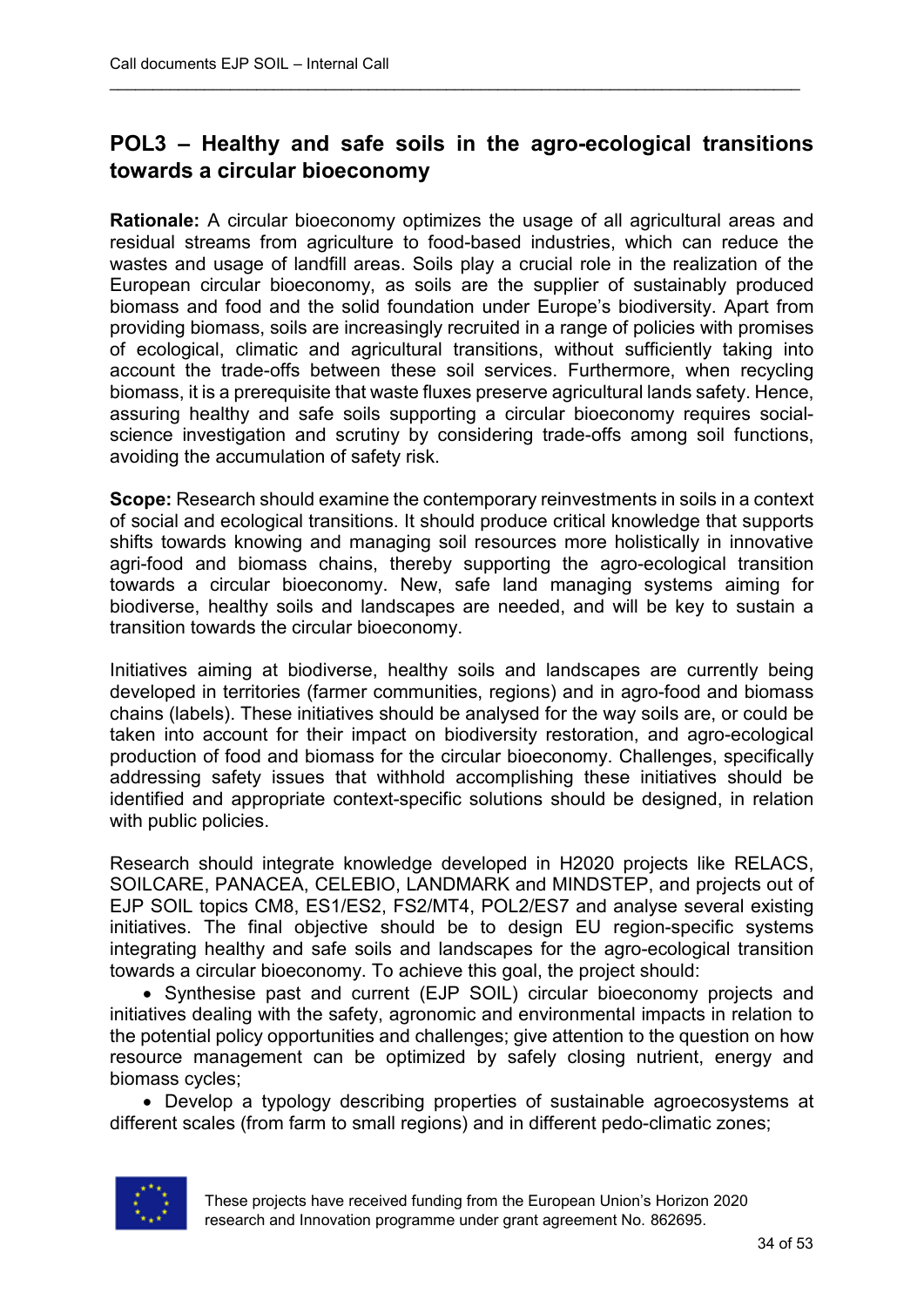• Design long-term safe, sustainable and economically viable and socially acceptable circular agro-ecological production systems (farm scale) that fit in multipurpose land management systems (based at the landscape scale) and that address EU strategies and ambitions in relation to biodiversity, food production, climate and circular economy;

\_\_\_\_\_\_\_\_\_\_\_\_\_\_\_\_\_\_\_\_\_\_\_\_\_\_\_\_\_\_\_\_\_\_\_\_\_\_\_\_\_\_\_\_\_\_\_\_\_\_\_\_\_\_\_\_\_\_\_\_\_\_\_\_\_\_\_\_\_\_\_\_\_\_\_\_\_\_\_\_

• Discuss existing and, when needed, design new policy instruments that foster and accompany the development of production and land management systems;

• Develop an evaluation protocol for the production systems and designed relevant policies.

#### **Expected outcomes:**

- An integration of soils as major components of agroecosystems in EU in the Biodiversity strategy 2030, the Farm to Fork strategy and the EU Circular Economy Action Plan
- A better knowledge on the farming systems contributing to the transition towards a safe, sustainable and economically viable and socially acceptable circular agro-ecological production;
- A better consideration of soils in future public policies to support the agroecological transition towards circular bioeconomy.

#### **Expected impacts**:

- EJP SOIL EI5: Fostering the uptake of soil management practices which are conducive to climate change adaptation and mitigation
- EJP SOIL EI1: Fostering understanding of soil management and its influence on climate mitigation and adaptation, sustainable agricultural production and environment

**Project Type**: Medium size research project (up to 1.75 M€).

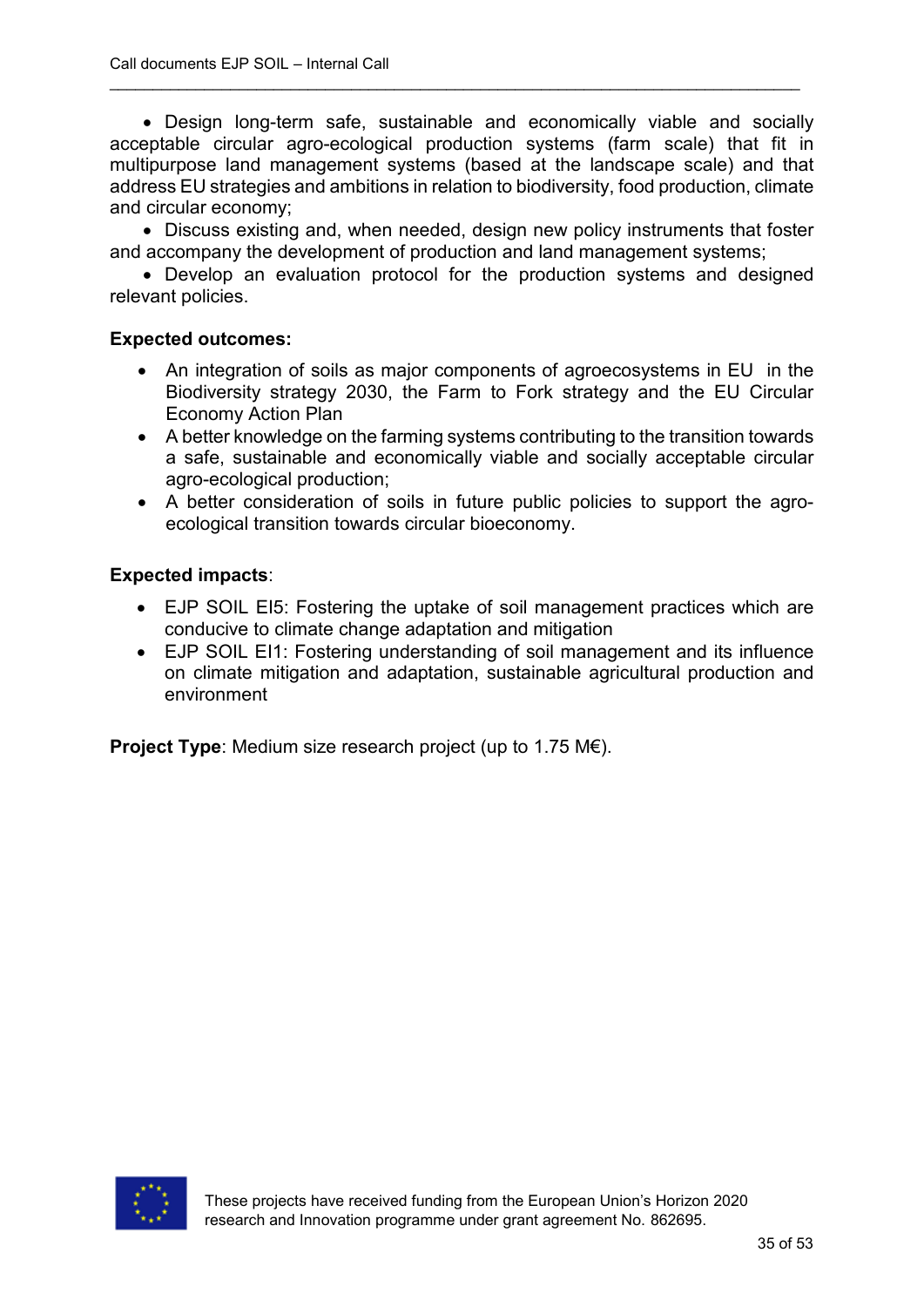**Annex 3. Proposal template**

# **Acronym**

\_\_\_\_\_\_\_\_\_\_\_\_\_\_\_\_\_\_\_\_\_\_\_\_\_\_\_\_\_\_\_\_\_\_\_\_\_\_\_\_\_\_\_\_\_\_\_\_\_\_\_\_\_\_\_\_\_\_\_\_\_\_\_\_\_\_\_\_\_\_\_\_\_\_\_\_\_\_\_\_

**Title**

Coordinator: XXX

Proposal for EJP SOIL 3rd Internal Call topic: XXX

[Date of submission]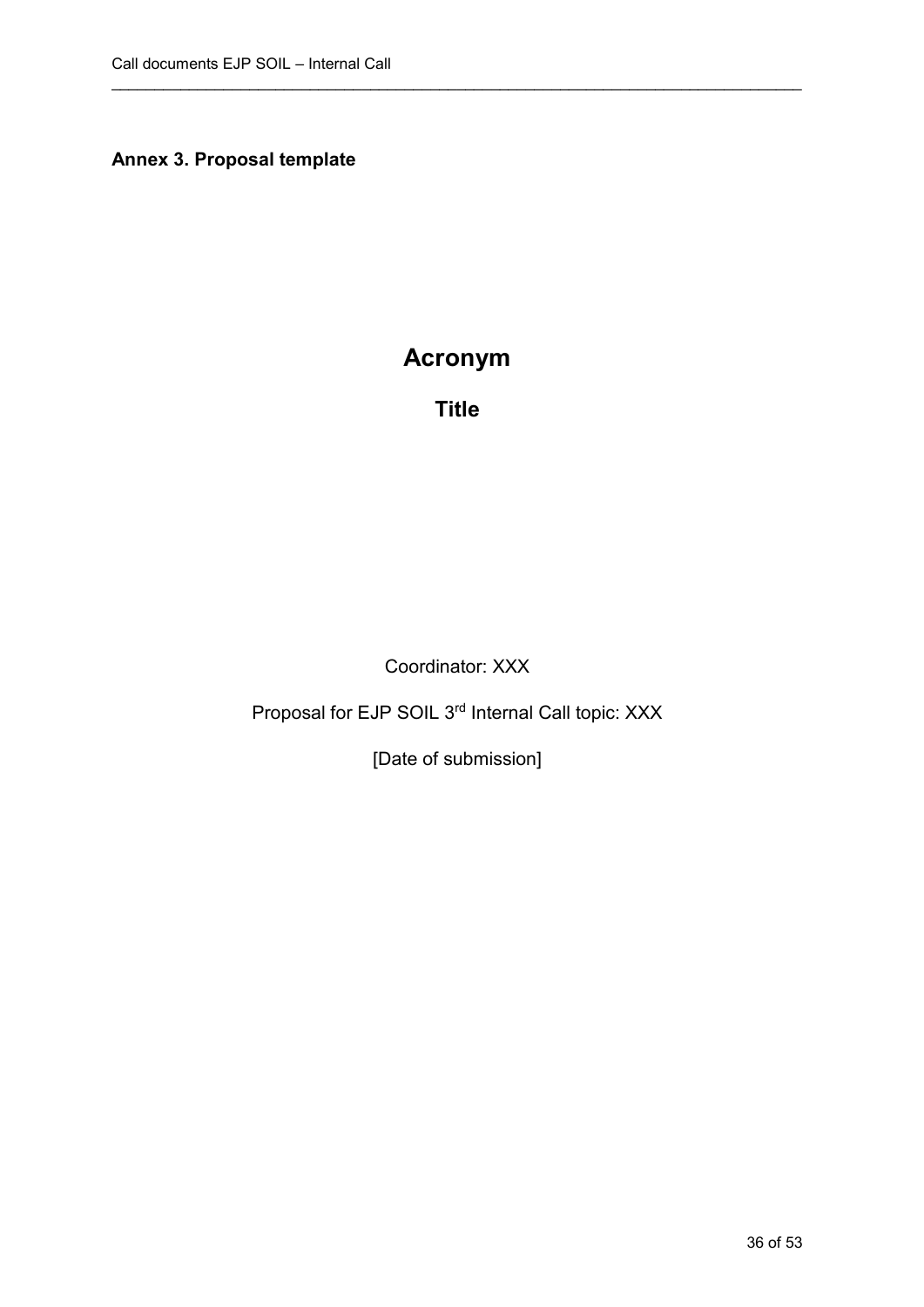# **Table of Contents**

| 1.<br>2.                         | Information of participating beneficiaries and linked third parties39 | .38 |
|----------------------------------|-----------------------------------------------------------------------|-----|
| 2.1.<br>2.2.                     |                                                                       |     |
| 4.                               |                                                                       |     |
| 4.1.<br>4.2.<br>4.3.             |                                                                       |     |
| 5 <sub>1</sub><br>6.<br>7.<br>8. |                                                                       |     |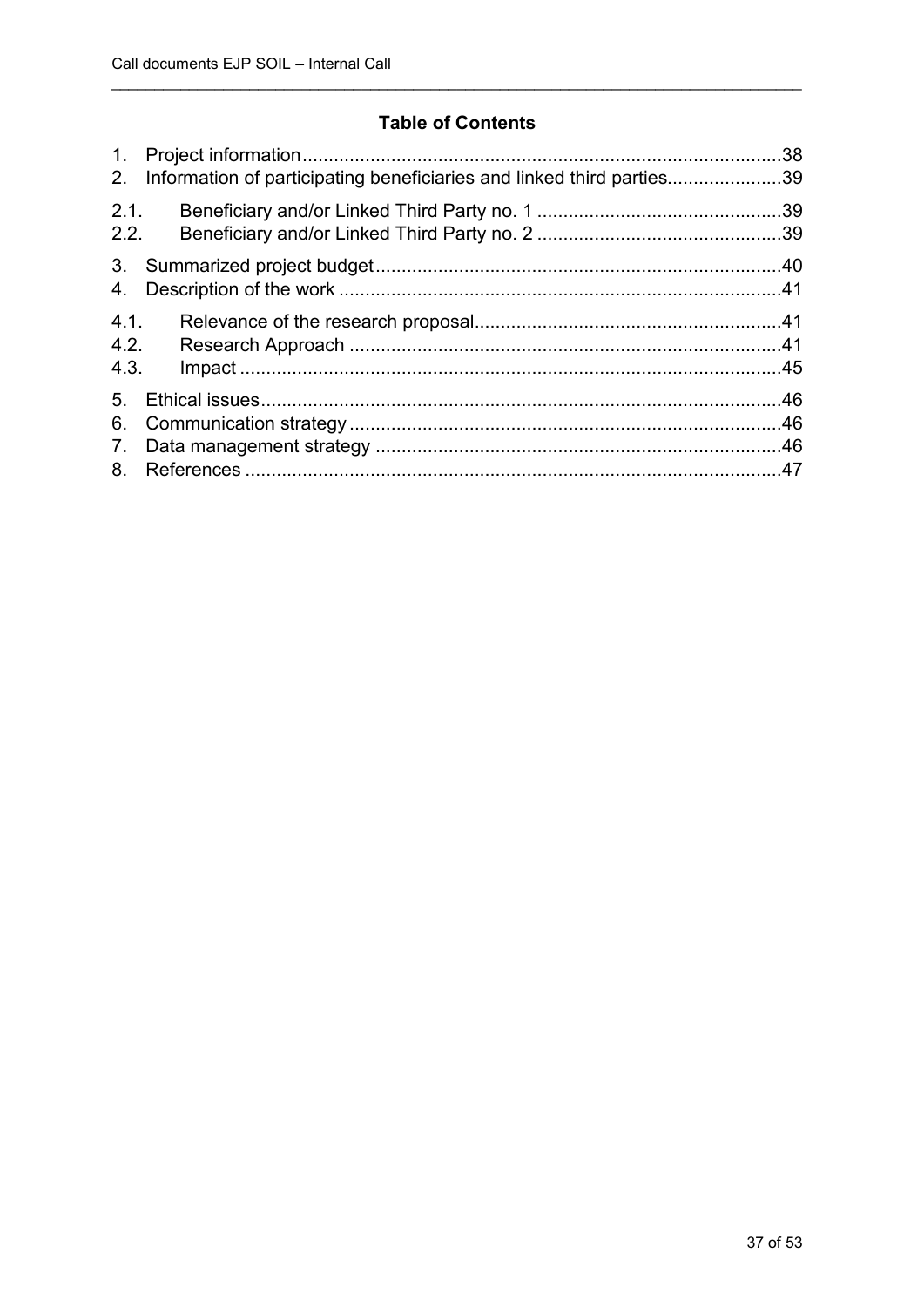# <span id="page-37-0"></span>**1. Project information**

Title and acronym:

Keywords:

Duration in months:

Topic:

Project leader: *Organization name and affiliation*

Publishable summary: *in max 800 characters incl. spaces*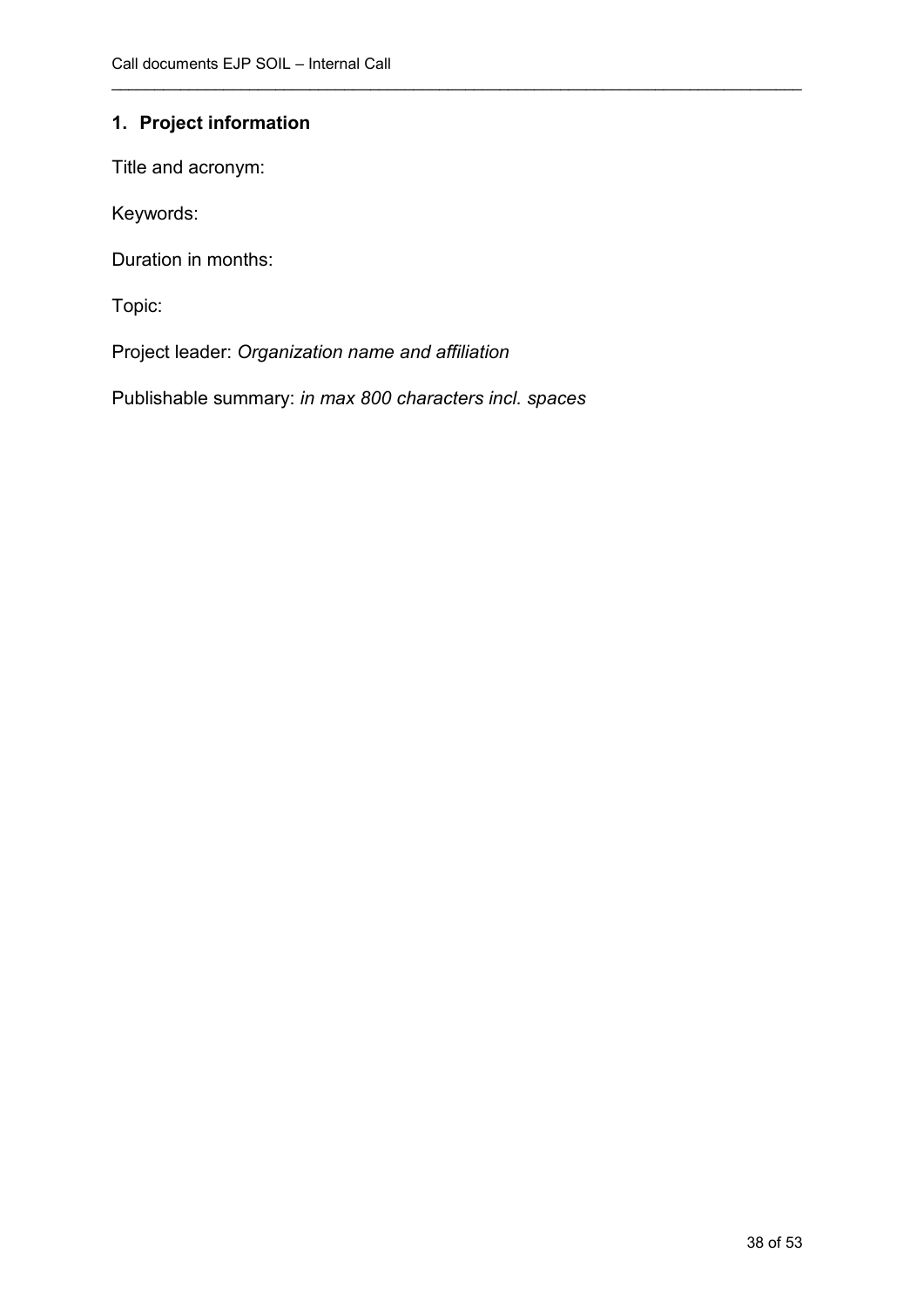# <span id="page-38-0"></span>**2. Information of participating beneficiaries and linked third parties**

\_\_\_\_\_\_\_\_\_\_\_\_\_\_\_\_\_\_\_\_\_\_\_\_\_\_\_\_\_\_\_\_\_\_\_\_\_\_\_\_\_\_\_\_\_\_\_\_\_\_\_\_\_\_\_\_\_\_\_\_\_\_\_\_\_\_\_\_\_\_\_\_\_\_\_\_\_\_\_\_

*Filled by each beneficiary, third linked part and the project coordinator.*

#### <span id="page-38-1"></span>**2.1.Beneficiary and/or Linked Third Party no. 1**

Organization:

Responsible person at the organization:

Role of beneficiary/linked third parties in the project *Max. 1000 characters; including fields of expertise and related to topic ongoing projects (including project name, funder, amount, overlaps and links with current proposal)*

Tasks of the beneficiary and linked third parties in the project: *Max. 1500 characters*

#### <span id="page-38-2"></span>**2.2.Beneficiary and/or Linked Third Party no. x**

Organization:

Responsible person at the organization:

Role of beneficiary/linked third parties in the project *Max. 1000 characters; including fields of expertise and related to topic ongoing projects (including project name, funder, amount, overlaps and links with current proposal)*

Tasks of the beneficiary and linked third parties in the project: *Max. 1500 characters*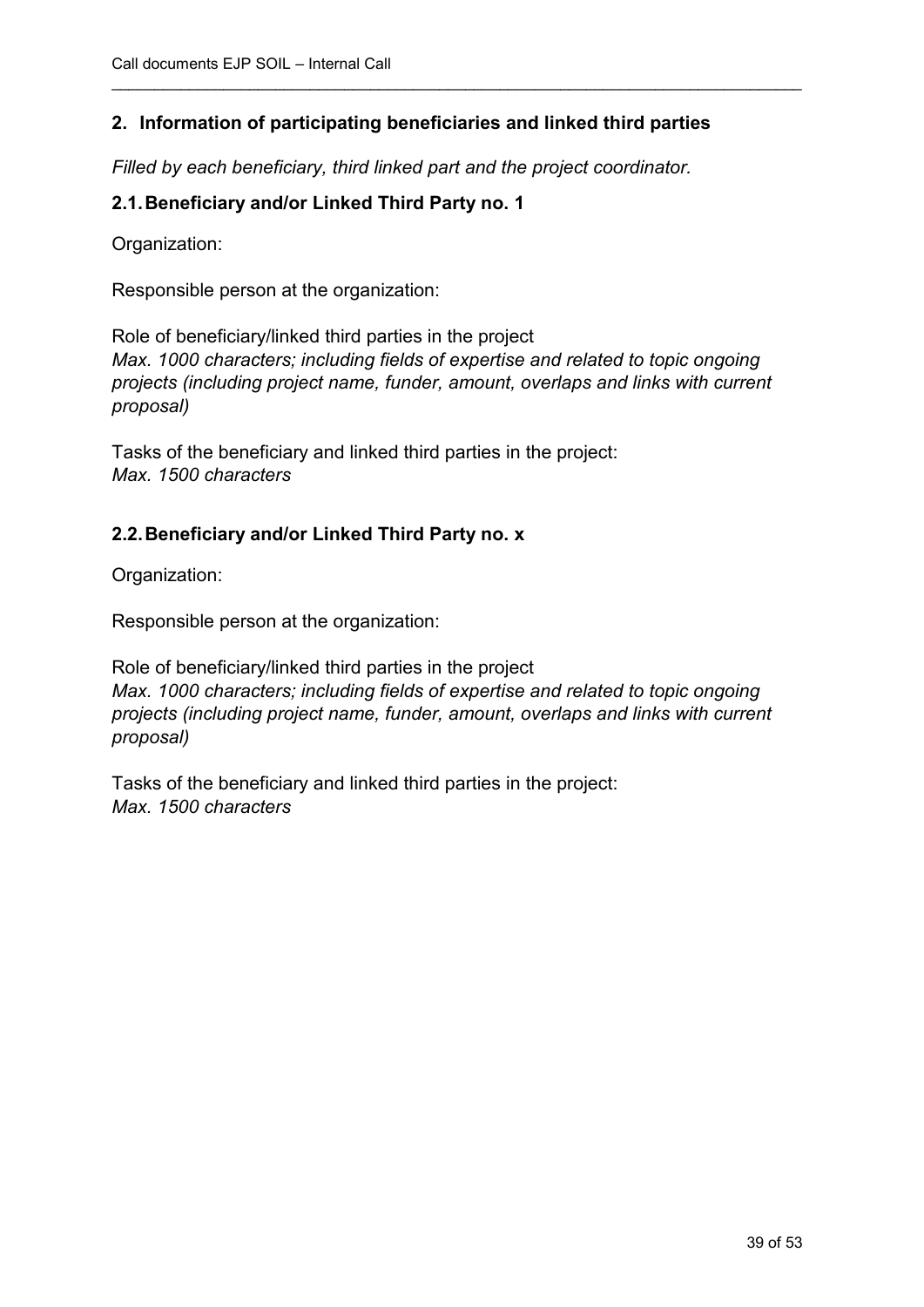## <span id="page-39-0"></span>**3. Summarized project budget**

*In k€ total budget; Please use XLS template for planning; see Annex 4. Short narrative explanation for each budget item listed in table 1 (max 800 characters incl. spaces plus Table 1). Avoid outstanding "other costs"; costs that exceed 15% of the personnel costs (please contact the Call Office [EJPCO@maapera.fi] in case outstanding costs are expected).* 

\_\_\_\_\_\_\_\_\_\_\_\_\_\_\_\_\_\_\_\_\_\_\_\_\_\_\_\_\_\_\_\_\_\_\_\_\_\_\_\_\_\_\_\_\_\_\_\_\_\_\_\_\_\_\_\_\_\_\_\_\_\_\_\_\_\_\_\_\_\_\_\_\_\_\_\_\_\_\_\_

| rabic 1. Odiffifiarized project budget |                   |  |  |  |  |  |
|----------------------------------------|-------------------|--|--|--|--|--|
|                                        | Amount in $k \in$ |  |  |  |  |  |
| <b>Personnel costs</b>                 |                   |  |  |  |  |  |
| <b>Consumables</b>                     |                   |  |  |  |  |  |
| Durable equipment                      |                   |  |  |  |  |  |
| <b>Travel and subsistence</b>          |                   |  |  |  |  |  |
| Other costs#                           |                   |  |  |  |  |  |
| Sub-contracting                        |                   |  |  |  |  |  |
| Indirect costs*                        |                   |  |  |  |  |  |
| Total budget                           |                   |  |  |  |  |  |

Table 1: Summarized project budget

*# Includes budget for communication, dissemination and exploitation activities; see for more information in the proposal template, section 6 "Communication strategy". \* Indirect costs: 25% of the total direct costs (personnel costs, consumables, durable equipment, travel and subsistence and other costs) minus subcontracting costs.*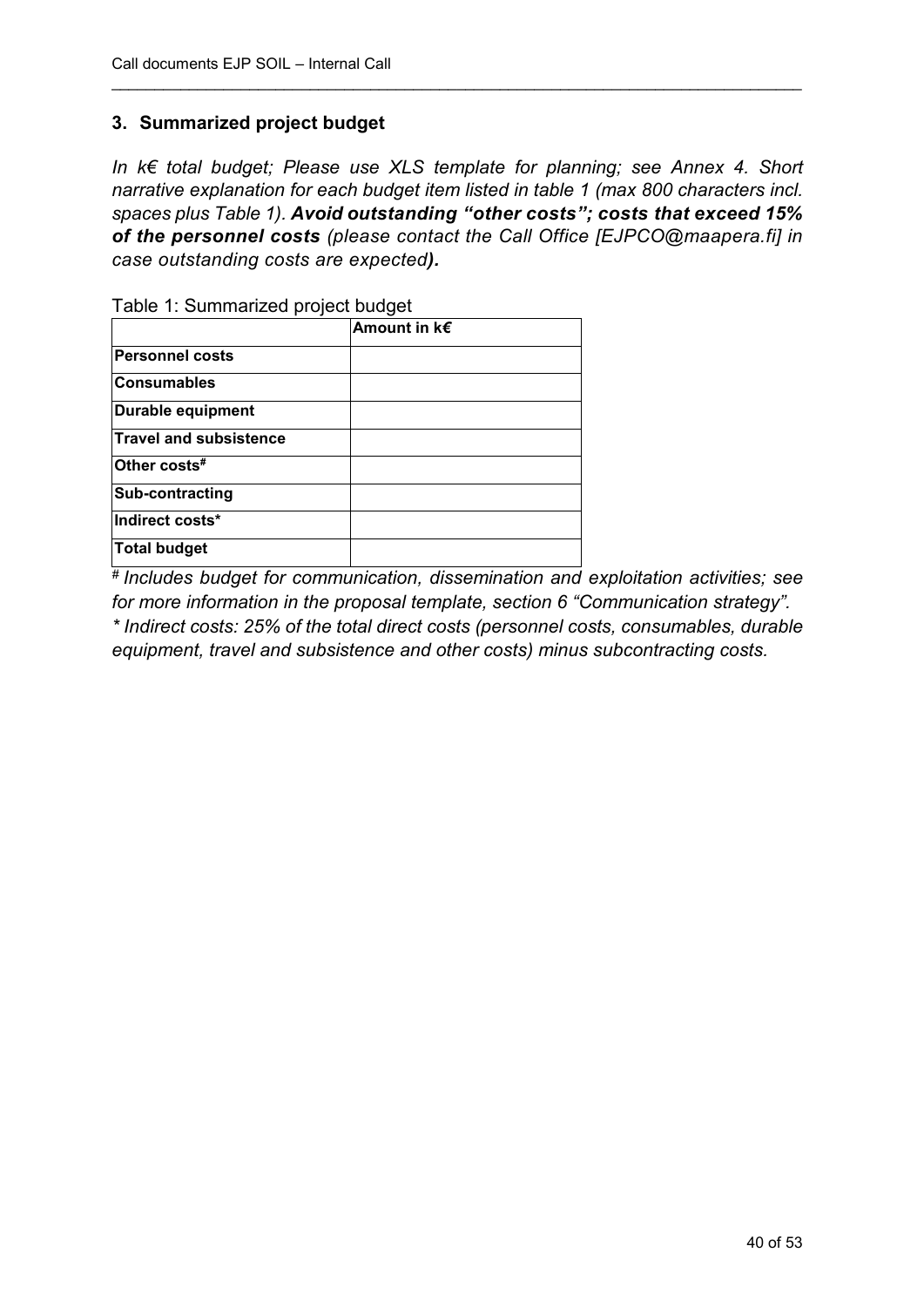## <span id="page-40-0"></span>**4. Description of the work**

*Max 18.000 characters with spaces; in addition the work package descriptions and work plan that are part of section 4.2.*

\_\_\_\_\_\_\_\_\_\_\_\_\_\_\_\_\_\_\_\_\_\_\_\_\_\_\_\_\_\_\_\_\_\_\_\_\_\_\_\_\_\_\_\_\_\_\_\_\_\_\_\_\_\_\_\_\_\_\_\_\_\_\_\_\_\_\_\_\_\_\_\_\_\_\_\_\_\_\_\_

#### <span id="page-40-1"></span>**4.1.Relevance of the research proposal**

*Objectives and main hypotheses*

*Relevance to the topic*

#### <span id="page-40-2"></span>**4.2.Research Approach**

*General approach and methodology*

#### *Brief description of the work plan*

*(including provisional project structure, work packages, work plan and collaboration among beneficiaries and/or linked third parties)*

Table 2: Work packages (WPs), start and end months (i.e. EJP SOIL months), and number of person months.

| <b>Work package</b> | Lead                | Person- | <b>Start</b> | End            |
|---------------------|---------------------|---------|--------------|----------------|
|                     | participant*        | months  | month*       | $ $ month* $ $ |
| <b>WP1:</b>         |                     |         | <b>MXX</b>   | <b>MXX</b>     |
| <b>WP2:</b>         |                     |         | <b>MXX</b>   | <b>MXX</b>     |
| <b>WP3:</b>         |                     |         | <b>MXX</b>   | <b>MXX</b>     |
| <b>WP4:</b>         |                     |         | <b>MXX</b>   | <b>MXX</b>     |
| <b>WP5:</b>         |                     |         | <b>MXX</b>   | <b>MXX</b>     |
| <b>WP6:</b>         |                     |         | <b>MXX</b>   | <b>MXX</b>     |
| <b>WP7:</b>         |                     |         | <b>MXX</b>   | <b>MXX</b>     |
|                     | <b>Total person</b> |         |              |                |
|                     | months:             |         |              |                |

*\* EJP SOIL months; M1 equals February 2020*

Table 3: Descriptions of the work packages (WPs). The following pages contain tables detailing the participants (i.e. beneficiaries and linked third parties [LTP]), start and end months (i.e. EJP SOIL months; M1 equals February 2020), number of person months, objectives (OB), tasks (T) & deliverables (D) of each WP.

| <b>Work package</b>  | WP1:                |                     |   |   |   |   |  |   |   |    |    |    |
|----------------------|---------------------|---------------------|---|---|---|---|--|---|---|----|----|----|
| Lead beneficiary     |                     |                     |   |   |   |   |  |   |   |    |    |    |
| lor LTP              |                     | full name (acronym) |   |   |   |   |  |   |   |    |    |    |
| <b>Deputy leader</b> | full name (acronym) |                     |   |   |   |   |  |   |   |    |    |    |
| Beneficiary no.      |                     | ◠                   | 3 | 4 | 5 | 6 |  | 8 | 9 | 10 | 12 | 13 |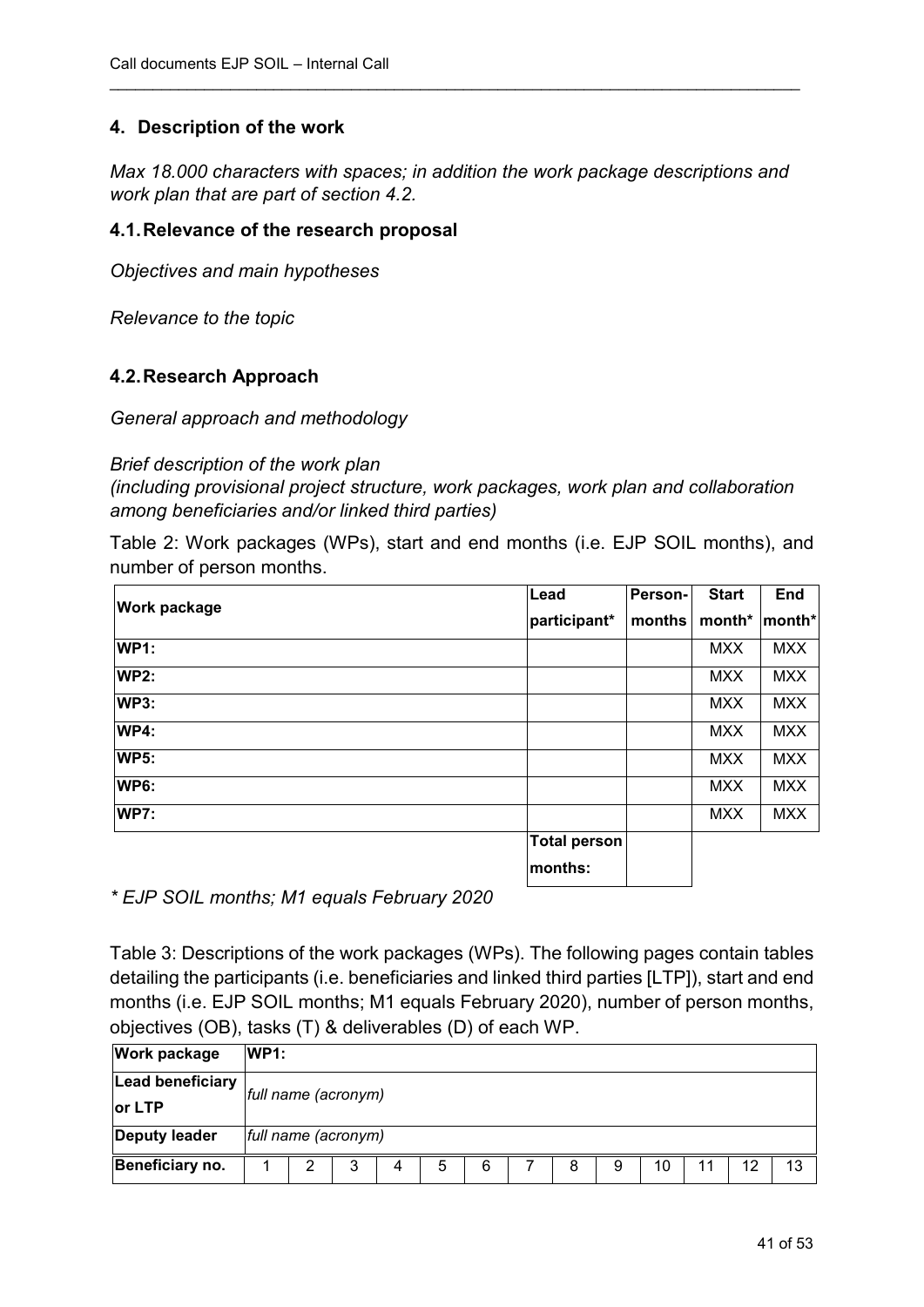| <b>Abbreviation</b>  | <b>INRAE</b>  | <b>WR</b>      | <b>BIOS</b>          | EV-ILVO      | CRAW             | CZU             | $\overline{z}$     | EMU              | LUKE             | Thuenen          | Julich                     | <b>ATK</b>       | Teagasc          |
|----------------------|---------------|----------------|----------------------|--------------|------------------|-----------------|--------------------|------------------|------------------|------------------|----------------------------|------------------|------------------|
| <b>Person-months</b> |               |                |                      |              |                  |                 |                    |                  |                  |                  |                            |                  |                  |
| Beneficiary no.      | 14            | 15             | 16                   | 17           | 18               | 19              | 20                 | 21               | 22               | 23               | 24                         | 25               | 26               |
| <b>Abbreviation</b>  | CREA          | $\exists$      | LAMMC                | <b>NIBIO</b> | <b>SAND</b>      | <b>NINI</b>     | NPPC               | ULBF             | CSIC             | <b>DTS</b>       | AGS                        | TAGEM            | <b>AFBI</b>      |
| <b>Person-months</b> |               |                |                      |              |                  |                 |                    |                  |                  |                  |                            |                  |                  |
| LTP no.              | 1             | $\overline{2}$ | 3                    | 4            | 5                | $6\phantom{1}6$ | $\overline{7}$     | 8                | 9                | 10               | 11                         | 12               | 13               |
| <b>Abbreviation</b>  | AgroParisTech | Institut Agro  | $\frac{1}{\sqrt{2}}$ | EAA          | <b>BOKU</b>      | AGES            | BAW                | BFW              | EV INBO          | OdA              | <b>ARC</b>                 | <b>CNR</b>       | <b>ISPRA</b>     |
| <b>Person-months</b> |               |                |                      |              |                  |                 |                    |                  |                  |                  |                            |                  |                  |
| LTPno.               | 14            | 15             | 16                   | 17           | 18               | 19              | 20                 | 21               | 22               | 23               | 24                         | 25               | 26               |
| Abbreviation         | <b>UNIPA</b>  | ENEA           | AGRIS                | ERSAF        | <b>AIS</b>       | <b>JM-FKBV</b>  | $\frac{1}{\Gamma}$ | $\frac{1}{\tau}$ | $\frac{1}{\tau}$ | $\frac{1}{\tau}$ | $\frac{1}{\tau}$           | $\frac{1}{\tau}$ | $\frac{1}{\tau}$ |
| <b>Person-months</b> |               |                |                      |              |                  |                 |                    |                  |                  |                  |                            |                  |                  |
| <b>Start month</b>   |               |                | <b>MXX</b>           |              | <b>End month</b> |                 | <b>MXX</b>         |                  |                  |                  | <b>Total person-months</b> |                  | XX               |

#### **Objectives**

• *Describe the overall objective of the WP (max. 7 lines).*

• *List the specific objectives of the WP, including a descriptive but concise title, followed by a description.*

• *A commonly used approach, which helps to boost clarity, is link objectives directly to tasks, i.e. OB1.1 is dealt with by T1.1.*

The specific objectives are to:

- **OB1.1: TITLE:** DESCRIPTION
- **OB1.2: TITLE:** DESCRIPTION
- **OB1.3: TITLE:** DESCRIPTION
- **OB1.4: TITLE:** DESCRIPTION
- **OB1.5: TITLE:** DESCRIPTION

**Description of work**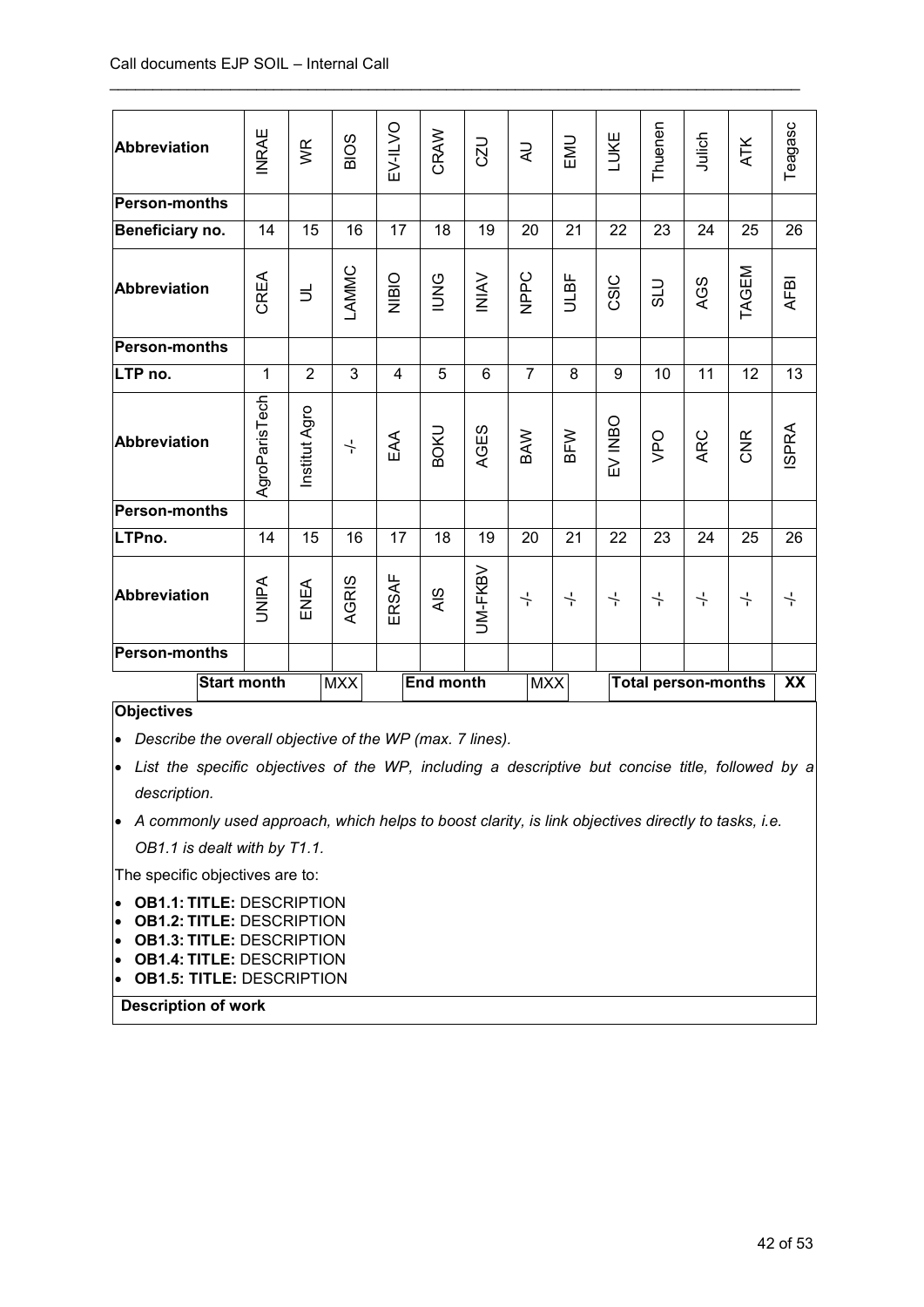|                        | Background: Describe the state-of-the-art in the field(s) relating to the WP, in particular the starting               |  |  |  |  |  |  |
|------------------------|------------------------------------------------------------------------------------------------------------------------|--|--|--|--|--|--|
|                        | basis for the work, and gaps that the WP will bridge (max. 8 lines, as it has already been outlined in                 |  |  |  |  |  |  |
|                        | Section 4.1).                                                                                                          |  |  |  |  |  |  |
|                        | Approach: Describe the overall approach adopted by the WP, in order for it to achieve its                              |  |  |  |  |  |  |
|                        | objectives (max. 8 lines).                                                                                             |  |  |  |  |  |  |
|                        | Tasks: List the tasks (and subtasks), including a descriptive but concise title, followed by the task                  |  |  |  |  |  |  |
|                        | leader(s) and participants, and description, which should also clarify the roles of each participant.                  |  |  |  |  |  |  |
|                        | T1.1:TITLE (leader, co-leader, participants): DESCRIPTION                                                              |  |  |  |  |  |  |
| $\bullet$<br>$\bullet$ | T1.2:TITLE (leader, co-leader, participants): DESCRIPTION<br>T1.3:TITLE (leader, co-leader, participants): DESCRIPTION |  |  |  |  |  |  |
| $\bullet$              | T1.4:TITLE (leader, co-leader, participants): DESCRIPTION                                                              |  |  |  |  |  |  |
| $\bullet$              | T1.5:TITLE (leader, co-leader, participants): DESCRIPTION                                                              |  |  |  |  |  |  |
| $\bullet$              | T1.6:TITLE ( <i>leader</i> , co-leader, participants): DESCRIPTION                                                     |  |  |  |  |  |  |
| l.                     | T1.7:TITLE (leader, co-leader, participants): DESCRIPTION                                                              |  |  |  |  |  |  |
|                        | T1.8: TITLE (leader, co-leader, participants): DESCRIPTION                                                             |  |  |  |  |  |  |
|                        |                                                                                                                        |  |  |  |  |  |  |
|                        |                                                                                                                        |  |  |  |  |  |  |
|                        |                                                                                                                        |  |  |  |  |  |  |
|                        | Deliverables (see Table 4)                                                                                             |  |  |  |  |  |  |
|                        | Milestones (see Table 5)                                                                                               |  |  |  |  |  |  |

| <b>Work package</b>     | WPX:                |
|-------------------------|---------------------|
| <b>Lead beneficiary</b> | full name (acronym) |
| or LTP                  |                     |
| <b>Deputy leader</b>    | full name (acronym) |

| Beneficiary no.      | 1             | $\overline{2}$ | 3                    | 4            | 5           | 6            | $\overline{7}$ | 8           | 9       | 10      | 11     | 12    | 13           |
|----------------------|---------------|----------------|----------------------|--------------|-------------|--------------|----------------|-------------|---------|---------|--------|-------|--------------|
| <b>Abbreviation</b>  | <b>INRAE</b>  | WR             | <b>BIOS</b>          | EV-ILVO      | CRAW        | CZU          | $\overline{z}$ | EMU         | LUKE    | Thuenen | Julich | ATK   | Teagasc      |
| <b>Person-months</b> |               |                |                      |              |             |              |                |             |         |         |        |       |              |
| Beneficiary no.      | 14            | 15             | 16                   | 17           | 18          | 19           | 20             | 21          | 22      | 23      | 24     | 25    | 26           |
| <b>Abbreviation</b>  | CREA          | $\equiv$       | LAMMC                | <b>NIBIO</b> | <b>PNO</b>  | <b>INIAV</b> | NPPC           | <b>ULBF</b> | CSIC    | OTS     | AGS    | TAGEM | <b>AFBI</b>  |
| <b>Person-months</b> |               |                |                      |              |             |              |                |             |         |         |        |       |              |
| LTP no.              | 1             | 2              | 3                    | 4            | 5           | 6            | $\overline{7}$ | 8           | 9       | 10      | 11     | 12    | 13           |
| <b>Abbreviation</b>  | AgroParisTech | Institut Agro  | $\frac{1}{\sqrt{2}}$ | EAA          | <b>BOKU</b> | AGES         | BAW            | BFW         | EV INBO | VPO     | ARC    | CNR   | <b>ISPRA</b> |
| <b>Person-months</b> |               |                |                      |              |             |              |                |             |         |         |        |       |              |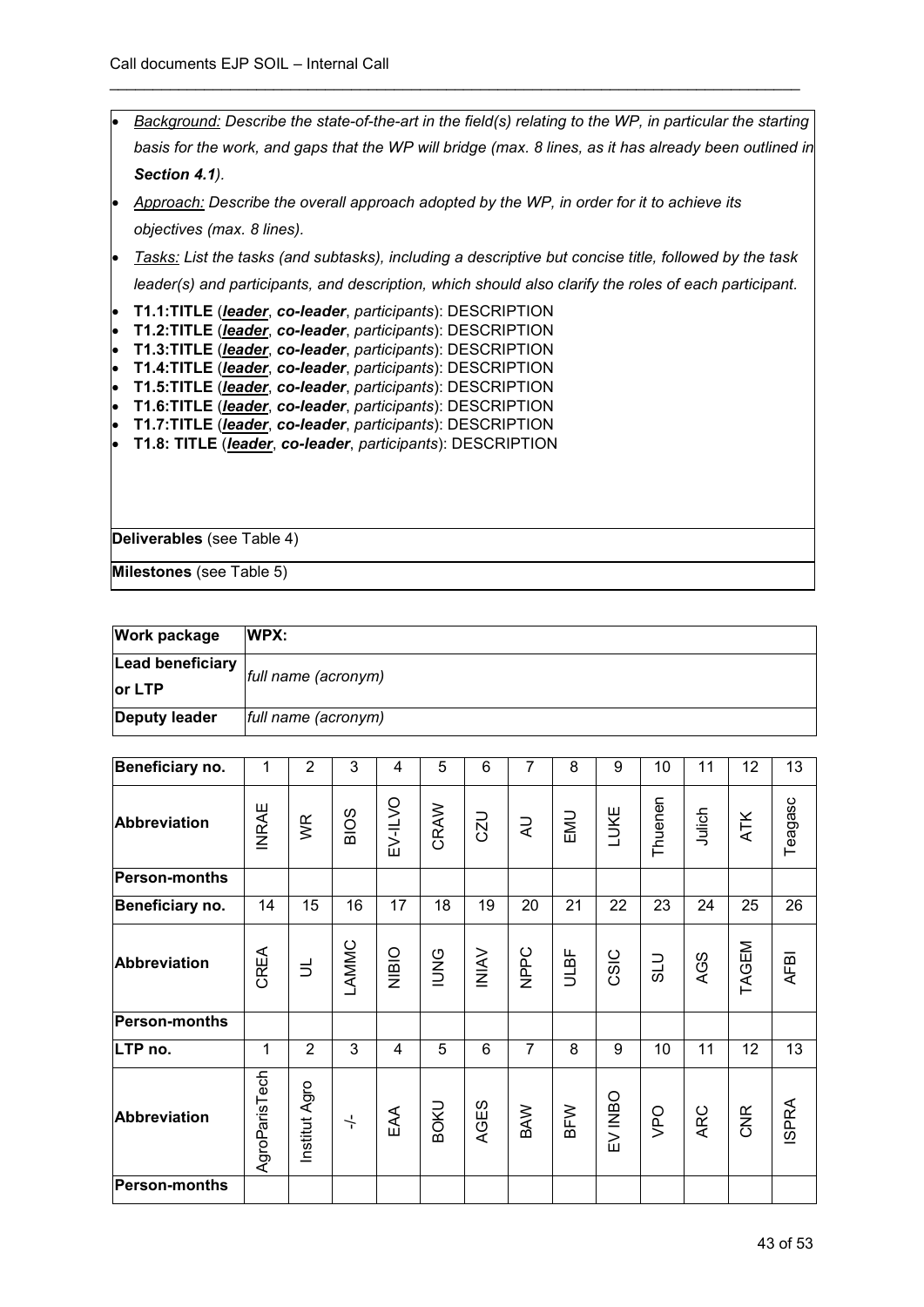| LTPno.                                                                                                                                                                                                                                                                                                                                                                                                                                                                                                                                                                                                        | 14                                                                                                       | 15   | 16         | 17    | 18               | 19             | 20               | 21               | 22               | 23               | 24                         | 25               | 26     |
|---------------------------------------------------------------------------------------------------------------------------------------------------------------------------------------------------------------------------------------------------------------------------------------------------------------------------------------------------------------------------------------------------------------------------------------------------------------------------------------------------------------------------------------------------------------------------------------------------------------|----------------------------------------------------------------------------------------------------------|------|------------|-------|------------------|----------------|------------------|------------------|------------------|------------------|----------------------------|------------------|--------|
| Abbreviation                                                                                                                                                                                                                                                                                                                                                                                                                                                                                                                                                                                                  | <b>AdiNL</b>                                                                                             | ENEA | AGRIS      | ERSAF | <b>AIS</b>       | <b>JM-FKBV</b> | $\frac{1}{\tau}$ | $\frac{1}{\tau}$ | $\frac{1}{\tau}$ | $\frac{1}{\tau}$ | $\frac{1}{\tau}$           | $\frac{1}{\tau}$ | $\div$ |
| <b>Person-months</b>                                                                                                                                                                                                                                                                                                                                                                                                                                                                                                                                                                                          |                                                                                                          |      |            |       |                  |                |                  |                  |                  |                  |                            |                  |        |
| <b>Start month</b>                                                                                                                                                                                                                                                                                                                                                                                                                                                                                                                                                                                            |                                                                                                          |      | <b>MXX</b> |       | <b>End month</b> |                | <b>MXX</b>       |                  |                  |                  | <b>Total person-months</b> |                  | XX     |
| <b>Objectives</b>                                                                                                                                                                                                                                                                                                                                                                                                                                                                                                                                                                                             |                                                                                                          |      |            |       |                  |                |                  |                  |                  |                  |                            |                  |        |
| Describe the overall objective of the WP (max. 7 lines).                                                                                                                                                                                                                                                                                                                                                                                                                                                                                                                                                      |                                                                                                          |      |            |       |                  |                |                  |                  |                  |                  |                            |                  |        |
| List the specific objectives of the WP, including a descriptive but concise title, followed by a                                                                                                                                                                                                                                                                                                                                                                                                                                                                                                              |                                                                                                          |      |            |       |                  |                |                  |                  |                  |                  |                            |                  |        |
| description.                                                                                                                                                                                                                                                                                                                                                                                                                                                                                                                                                                                                  |                                                                                                          |      |            |       |                  |                |                  |                  |                  |                  |                            |                  |        |
| A commonly used approach, which helps to boost clarity, is link objectives directly to tasks, i.e.<br>$\bullet$                                                                                                                                                                                                                                                                                                                                                                                                                                                                                               |                                                                                                          |      |            |       |                  |                |                  |                  |                  |                  |                            |                  |        |
| OB2.1 is dealt with by T2.1.                                                                                                                                                                                                                                                                                                                                                                                                                                                                                                                                                                                  |                                                                                                          |      |            |       |                  |                |                  |                  |                  |                  |                            |                  |        |
| The specific objectives are to:                                                                                                                                                                                                                                                                                                                                                                                                                                                                                                                                                                               |                                                                                                          |      |            |       |                  |                |                  |                  |                  |                  |                            |                  |        |
| <b>OB2.1: TITLE: DESCRIPTION</b><br><b>OB2.2: TITLE: DESCRIPTION</b><br>$\bullet$<br><b>OB2.3: TITLE: DESCRIPTION</b><br>$\bullet$<br><b>OB2.4: TITLE: DESCRIPTION</b><br>$\bullet$<br><b>OB2.5: TITLE: DESCRIPTION</b><br>$\bullet$                                                                                                                                                                                                                                                                                                                                                                          |                                                                                                          |      |            |       |                  |                |                  |                  |                  |                  |                            |                  |        |
| <b>Description of work</b>                                                                                                                                                                                                                                                                                                                                                                                                                                                                                                                                                                                    |                                                                                                          |      |            |       |                  |                |                  |                  |                  |                  |                            |                  |        |
|                                                                                                                                                                                                                                                                                                                                                                                                                                                                                                                                                                                                               | Background: Describe the state-of-the-art in the field(s) relating to the WP, in particular the starting |      |            |       |                  |                |                  |                  |                  |                  |                            |                  |        |
| basis for the work, and gaps that the WP will bridge (max. 8 lines, as it has already been outlined in                                                                                                                                                                                                                                                                                                                                                                                                                                                                                                        |                                                                                                          |      |            |       |                  |                |                  |                  |                  |                  |                            |                  |        |
| Section 4.1).                                                                                                                                                                                                                                                                                                                                                                                                                                                                                                                                                                                                 |                                                                                                          |      |            |       |                  |                |                  |                  |                  |                  |                            |                  |        |
| Approach: Describe the overall approach adopted by the WP, in order for it to achieve its<br>$\bullet$                                                                                                                                                                                                                                                                                                                                                                                                                                                                                                        |                                                                                                          |      |            |       |                  |                |                  |                  |                  |                  |                            |                  |        |
| objectives (max. 8 lines).                                                                                                                                                                                                                                                                                                                                                                                                                                                                                                                                                                                    |                                                                                                          |      |            |       |                  |                |                  |                  |                  |                  |                            |                  |        |
| Tasks: List the tasks (and subtasks), including a descriptive but concise title, followed by the task                                                                                                                                                                                                                                                                                                                                                                                                                                                                                                         |                                                                                                          |      |            |       |                  |                |                  |                  |                  |                  |                            |                  |        |
| leader(s) and participants, and description, which should also clarify the roles of each participant.                                                                                                                                                                                                                                                                                                                                                                                                                                                                                                         |                                                                                                          |      |            |       |                  |                |                  |                  |                  |                  |                            |                  |        |
| The work will be conducted via the following tasks:                                                                                                                                                                                                                                                                                                                                                                                                                                                                                                                                                           |                                                                                                          |      |            |       |                  |                |                  |                  |                  |                  |                            |                  |        |
| T2.1:TITLE (leader, co-leader, participants): DESCRIPTION<br>$\bullet$<br>T2.2:TITLE (leader, co-leader, participants): DESCRIPTION<br>$\bullet$<br>T2.3:TITLE (leader, co-leader, participants): DESCRIPTION<br>$\bullet$<br>T2.4:TITLE (leader, co-leader, participants): DESCRIPTION<br>$\bullet$<br>T2.5:TITLE (leader, co-leader, participants): DESCRIPTION<br>$\bullet$<br>T2.6:TITLE (leader, co-leader, participants): DESCRIPTION<br>$\bullet$<br>T2.7:TITLE (leader, co-leader, participants): DESCRIPTION<br>$\bullet$<br>T2.8: TITLE (leader, co-leader, participants): DESCRIPTION<br>$\bullet$ |                                                                                                          |      |            |       |                  |                |                  |                  |                  |                  |                            |                  |        |
| Deliverables (see Table 4)                                                                                                                                                                                                                                                                                                                                                                                                                                                                                                                                                                                    |                                                                                                          |      |            |       |                  |                |                  |                  |                  |                  |                            |                  |        |
| Milestones (see Table 5)                                                                                                                                                                                                                                                                                                                                                                                                                                                                                                                                                                                      |                                                                                                          |      |            |       |                  |                |                  |                  |                  |                  |                            |                  |        |

Table 4: List the deliverables, including a descriptive but concise deliverable title, responsible participant, month of delivery, and description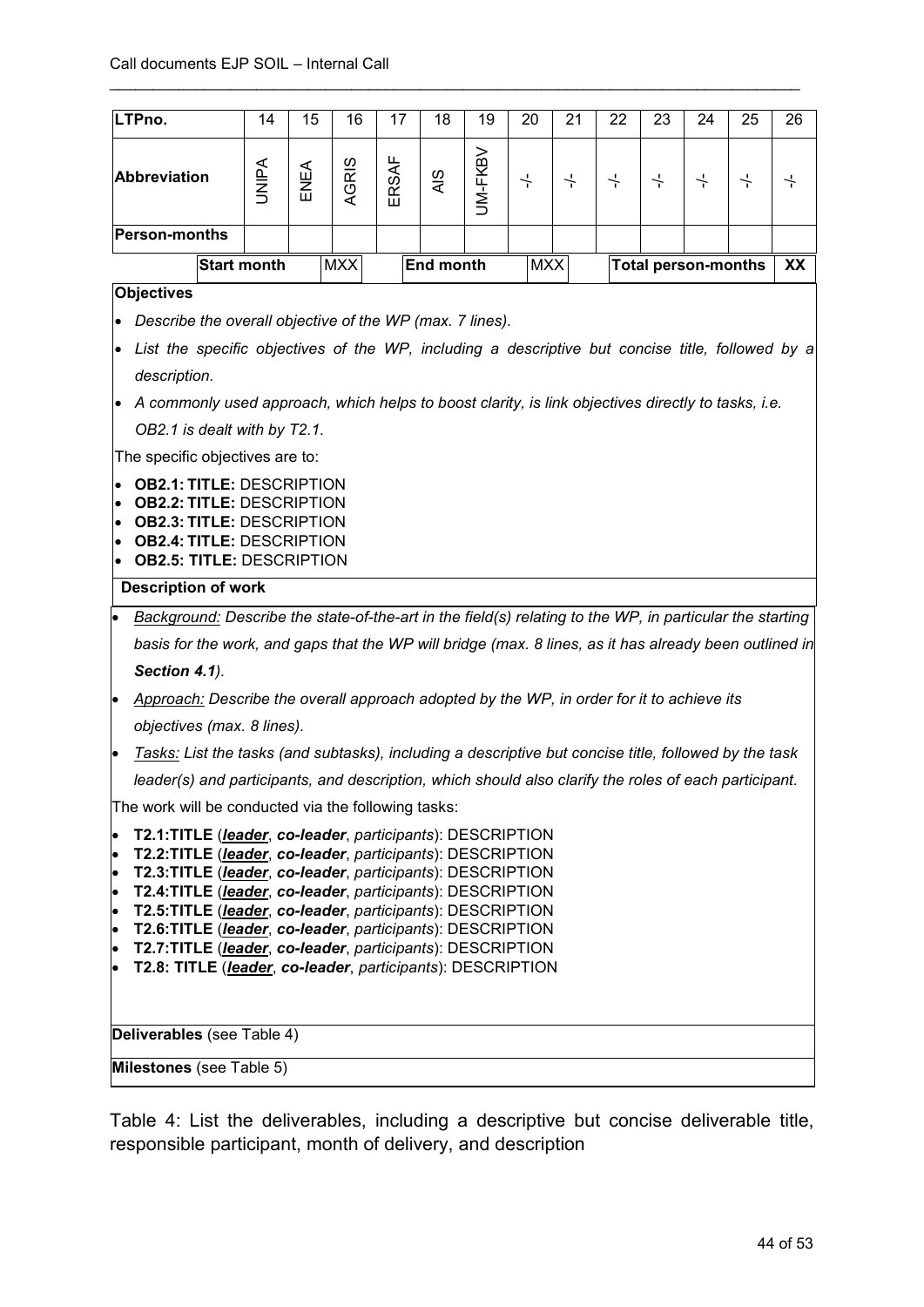| <b>Deliverable</b> | <b>WP</b>      | <b>Month</b><br>Οf | Responsible<br>participant | <b>Title</b> | <b>Description</b> |
|--------------------|----------------|--------------------|----------------------------|--------------|--------------------|
|                    |                | delivery           |                            |              |                    |
| D1.1               | 1              | <b>MX</b>          |                            |              |                    |
| D1.2               | 1              | <b>MX</b>          |                            |              |                    |
| D1.X               |                | MX                 |                            |              |                    |
| D <sub>2.1</sub>   | $\overline{2}$ | MX                 |                            |              |                    |
| DX.X               | X              | <b>MX</b>          |                            |              |                    |

Table 5: List the milestones, including a descriptive but concise milestone title, responsible participant, month of achieving milestone, and description.

| <b>Milestone</b> | <b>WP</b> | <b>Due</b><br>month | Responsible<br>participant | <b>Title</b> | <b>Description</b> |
|------------------|-----------|---------------------|----------------------------|--------------|--------------------|
| M1.1             |           | MX.                 |                            |              |                    |
| M1.2             |           | MX                  |                            |              |                    |
| M1.X             |           | МX                  |                            |              |                    |
| M2.1             | 2         | MX                  |                            |              |                    |
| MX.X             | X         | MX                  |                            |              |                    |

Table 6: *Example of a Gantt chart illustrating the timing of project`s tasks (T), deliverables (D) and milestones (M). The EJP SOIL annual work plans are based on a monthly resolution, which also applies to EJP SOIL internal call funded research project.*

|         | 1 <sup>st</sup> Annual period first work plan |   |  |   |   |  |   |   |    |    |    |
|---------|-----------------------------------------------|---|--|---|---|--|---|---|----|----|----|
| Months* | ⌒                                             | د |  | 5 | 6 |  | Я | 9 | 10 | 44 | 10 |
| WP1     |                                               |   |  |   |   |  |   |   |    |    |    |
| T11     |                                               |   |  |   |   |  |   |   |    |    |    |
|         |                                               |   |  |   |   |  |   |   |    |    |    |
| M       |                                               |   |  |   |   |  |   |   |    |    |    |
| T1.2    |                                               |   |  |   |   |  |   |   |    |    |    |
| ำว      |                                               |   |  |   |   |  |   |   |    |    |    |

\* EJP SOIL months; M1 equals February 2020 WP: Work package

# <span id="page-44-0"></span>**4.3.Impact**

*Expected impact (considering cross-cutting issues: multi-actor/ multi-disciplinary and system approach)*

*Innovation potential (ambition and novelty in relation to the state of the art)*

*Added value of the transnational collaboration and geographical relevance*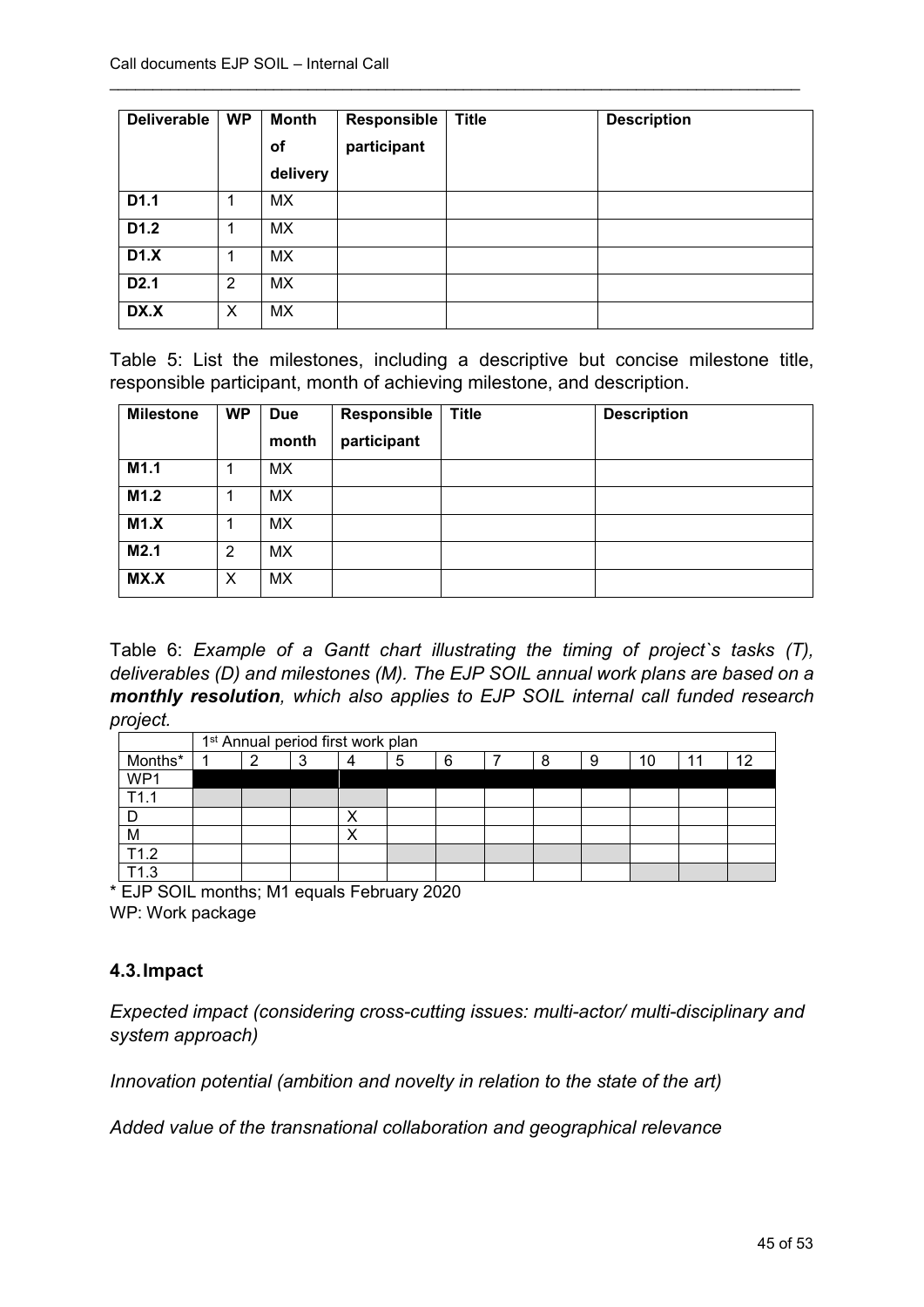#### <span id="page-45-0"></span>**5. Ethical issues**

*Indication that the research project is carried out in accordance with the European Union, the respective national (Chapter 5 and Annex 5 "Self-assessment"), and the EJP SOIL`s requirements. Proposals that do not include all the compulsory information or do not meet the formal requirements of the Call announcement will not be considered for funding.*

\_\_\_\_\_\_\_\_\_\_\_\_\_\_\_\_\_\_\_\_\_\_\_\_\_\_\_\_\_\_\_\_\_\_\_\_\_\_\_\_\_\_\_\_\_\_\_\_\_\_\_\_\_\_\_\_\_\_\_\_\_\_\_\_\_\_\_\_\_\_\_\_\_\_\_\_\_\_\_\_

*Address any of the ethical issues listed in Annex 5 that are expected to arise during the proposed project. In max. 6000 characters with spaces.*

#### <span id="page-45-1"></span>**6. Communication and dissemination strategy**

*On the basis of an internal EJP SOIL communication and dissemination services and tools (see section "Communication and dissemination") the applicants should consider the following communication and dissemination options during communication plan preparation (in max 6000 characters with spaces):*

- *Describe how the funded research is relevant for particular stakeholders;*
- *Specify how the project will engage and interact with these on both national and European level;*
- *Specify communication, dissemination and knowledge exchange activities such scientific papers, articles, posters, course or training material, web-based tools, as workshops or field days;*
- *Specify activities including (co)organizing national workshops in member states funding the project;*
- *Specify how they will draw upon relevant professional assistance from WP9 and National Communication Representatives to secure communication, dissemination and exploitation activities;*
- *Appoint a Project Communication Representative who will be responsible for communication, dissemination and exploitation activities in the project;*
- *Include summarized budget lines for communication, dissemination and exploitation activities.*

#### <span id="page-45-2"></span>**7. Data management strategy**

*Describe how the research data in this project will be findable, accessible, interoperable and re-usable (FAIR) (in max 6000 characters with spaces):* 

- *- Describe the handling of research data during and after the end of the project;*
- *- Specify what data will be collected, processed and/or generated and/or reused;*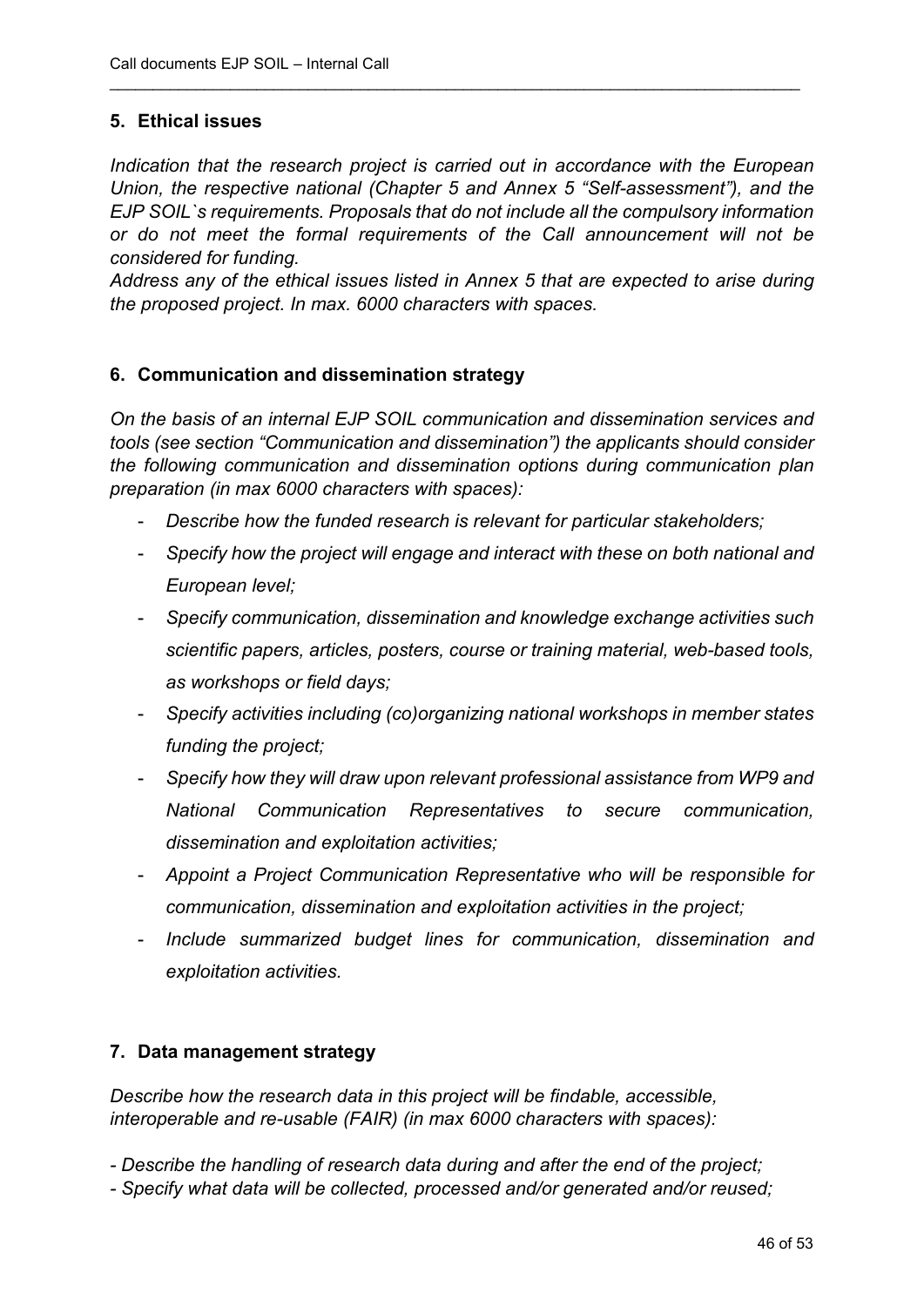*- Specify which methodology and standards will be applied;*

*- Specify whether data will be shared/made open access;*

*- Specify how data will be curated and preserved (including after the end of the project).*

\_\_\_\_\_\_\_\_\_\_\_\_\_\_\_\_\_\_\_\_\_\_\_\_\_\_\_\_\_\_\_\_\_\_\_\_\_\_\_\_\_\_\_\_\_\_\_\_\_\_\_\_\_\_\_\_\_\_\_\_\_\_\_\_\_\_\_\_\_\_\_\_\_\_\_\_\_\_\_\_

#### <span id="page-46-0"></span>**8. References**

*Please us citation style of the European Journal of Soil Science [\(https://onlinelibrary.wiley.com/journal/13652389\)](https://onlinelibrary.wiley.com/journal/13652389)*

The closing date for complete and timely submission of proposals is 31<sup>st</sup> May 2022 in M28 – 23:59 CET. Applications should be submitted via the EJP SOIL`s proposal submission system [\(Link\)](https://www.lyyti.fi/reg/EJPSOIL_3rd_internal_call).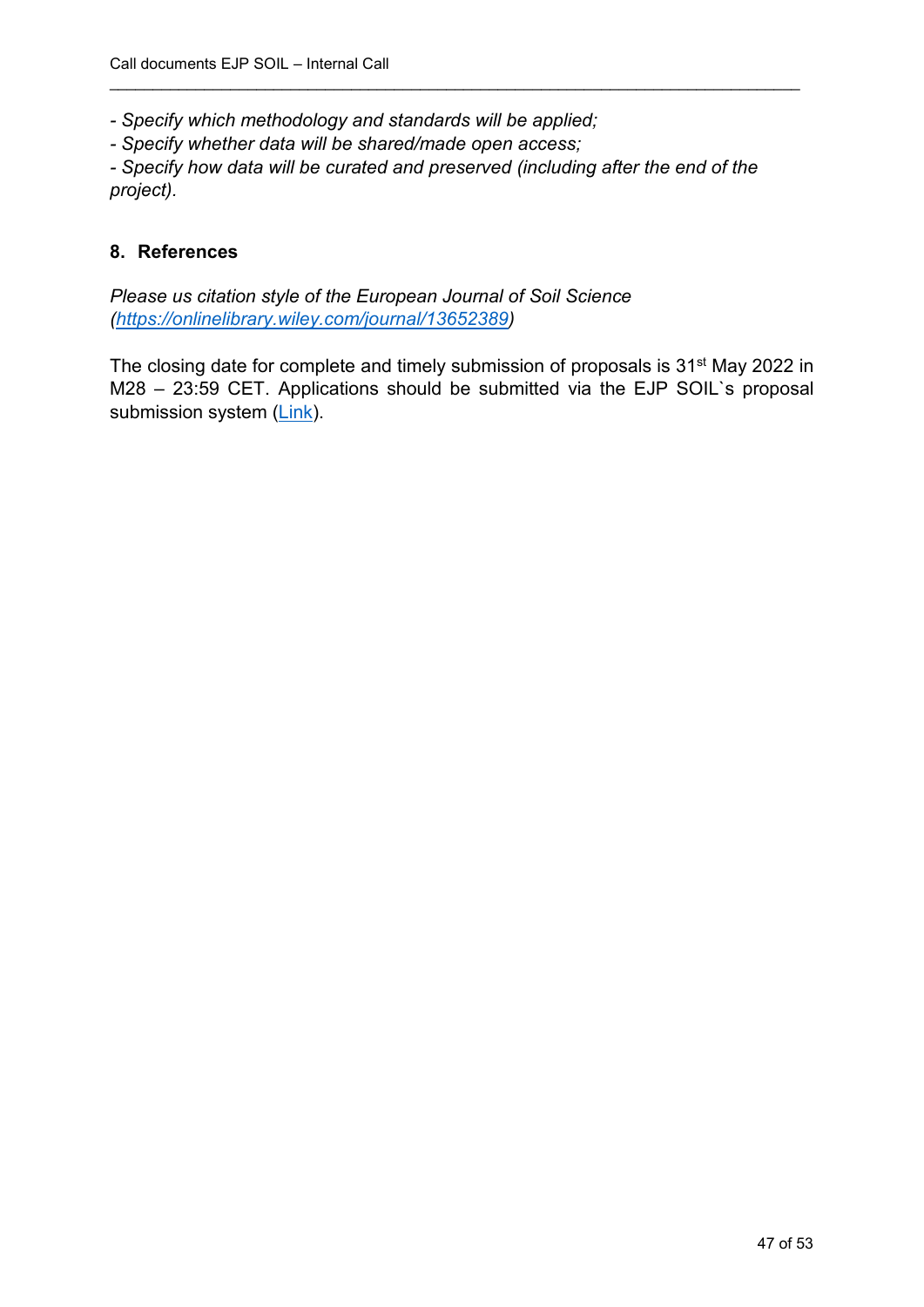# **Annex 4: Template for proposal budget**

Please, visit the EJP Website (www.ejpsoil.org) to retrieve the budget sheet template in Excel format. **Please submit Annex 4 as an Excel document, NOT as a PDF**.

\_\_\_\_\_\_\_\_\_\_\_\_\_\_\_\_\_\_\_\_\_\_\_\_\_\_\_\_\_\_\_\_\_\_\_\_\_\_\_\_\_\_\_\_\_\_\_\_\_\_\_\_\_\_\_\_\_\_\_\_\_\_\_\_\_\_\_\_\_\_\_\_\_\_\_\_\_\_\_\_

Important notices regarding budget plan

- The template file is composed of several spreadsheets, one summary budget spreadsheet and as many other spreadsheets as cost items.
- Where necessary complete the yellow cells in each relevant spreadsheet
- For each cost budgeted, describe it and refer to the corresponding task(s) of the project (See Annex 3, section 3)
- Complete one file consisting of annual budget plans to be summarized in an overall data sheet.
- Name each file as:
	- o Project acronym
	- o Institute name
	- o Project year (Y)
	- $\circ$  E.g.: xxxxx Y1
- Contact the Call Office for any further clarification needed [\(EJPCO@maapera.fi\)](mailto:EJPCO@maapera.fi)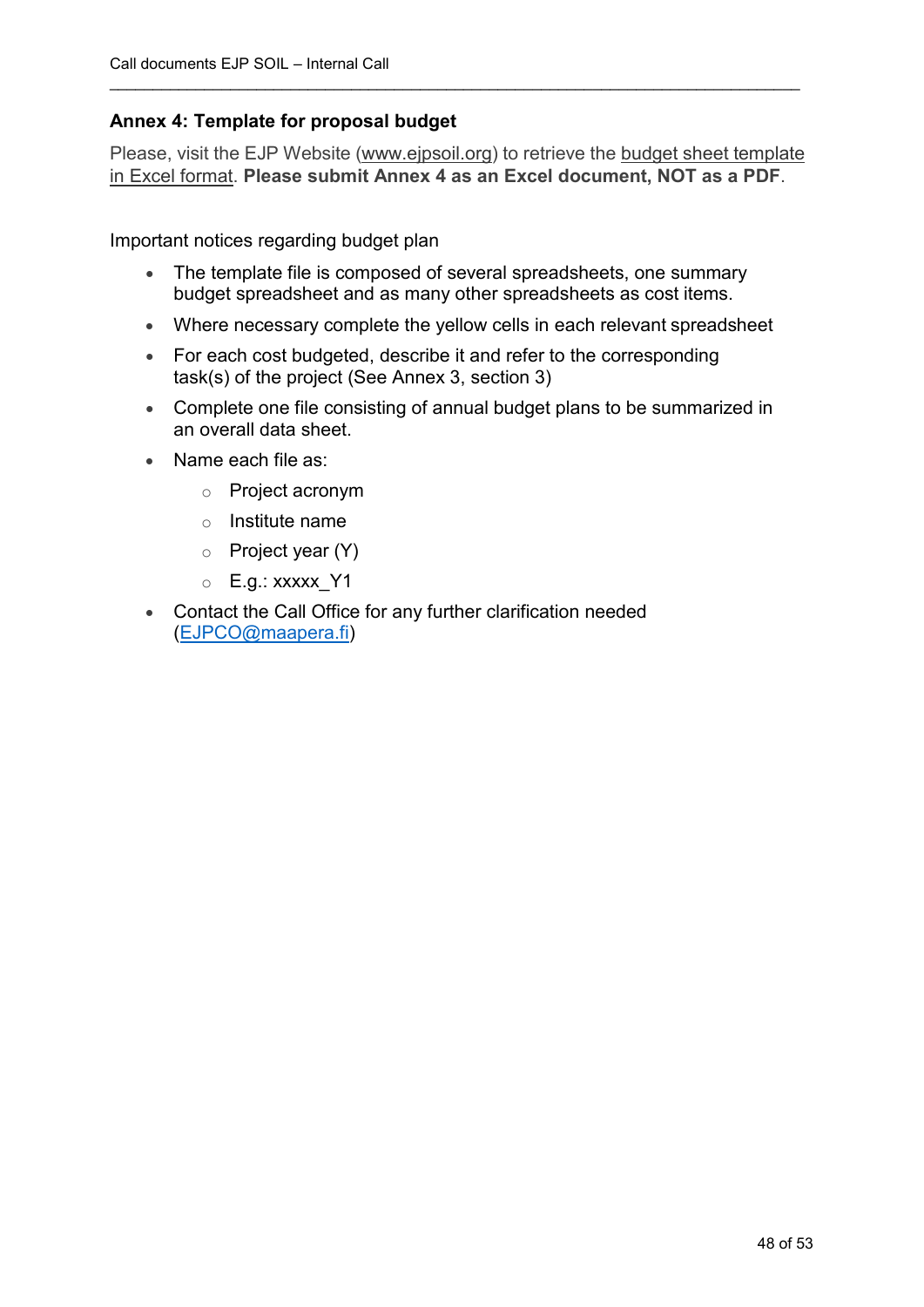## **Annex 5. Ethics self-assessment**

Please see the EJP SOIL Website (www. EJPSOIL.eu), to retrieve the excel sheet for Ethics Self-Assessment.

|                | <b>EJPSOIL Ethics Self-Assessment</b>                                                                       |            |           |
|----------------|-------------------------------------------------------------------------------------------------------------|------------|-----------|
|                |                                                                                                             |            |           |
|                | Instructions:                                                                                               |            |           |
|                | Each candidate EJP SOIL leader must complete this questionnaire.                                            |            |           |
|                | For guidance, please use the guidance document.                                                             |            |           |
|                | Send the completed form to EJPfirstcall@luke.fi together with your full proposal.                           |            |           |
|                |                                                                                                             |            |           |
| $\mathbf{1}$   | <b>HUMANS</b>                                                                                               |            |           |
|                | Does your research involve human participants?                                                              | Yes        | No        |
|                | Are they providing sensitive or personal information?                                                       | <b>Yes</b> | <b>No</b> |
|                | Are they volunteers for social or human sciences research?                                                  | Yes        | <b>No</b> |
|                | Are they persons unable to give informed consent?                                                           | Yes        | <b>No</b> |
|                | Are they vulnerable individuals or groups?                                                                  | Yes        | <b>No</b> |
|                | Are they children/minors?                                                                                   | Yes        | <b>No</b> |
|                | Are they patients?                                                                                          | Yes        | <b>No</b> |
|                | Are they healthy volunteers for medical studies?                                                            | Yes        | No        |
|                | Are they residents in a non-EU country?                                                                     | Yes        | <b>No</b> |
|                | Does your research involve physical interventions on the study participants?                                | Yes        | No        |
|                | Does it involve invasive techniques?                                                                        | Yes        | No        |
|                | Does it involve collection of biological samples?                                                           | Yes        | No        |
|                | If your research involves processing of genetic information or collecting personal data, see also section 4 |            |           |
| $\overline{2}$ | <b>PERSONAL DATA</b>                                                                                        |            |           |
|                | Does your research involve personal data collection and/or processing?                                      | Yes        | No        |
|                | Does it involve the collection and/or processing of sensitive personal data (e.g.:                          | Yes        | No        |
|                | health, sexual lifestyle, ethnicity, political opinion, religious or philosophical)                         |            |           |
|                | Does it involve processing of genetic information?                                                          | Yes        | No        |
|                | Does it involve tracking or observation of participants?                                                    | Yes        | No        |
|                | Does your research involve further processing of previously collected personal data                         | Yes        | No        |
|                | (secondary use)?                                                                                            |            |           |
| 3 <sup>1</sup> | <b>ANIMALS</b>                                                                                              |            |           |
|                | Does your research involve animals?                                                                         | Yes        | No        |
|                | Are they legally protected animals?                                                                         | Yes        | No        |
|                | Are they vertebrates?                                                                                       | Yes        | No        |
|                | Are they non-human primates?                                                                                | Yes        | No        |
|                | Are they genetically modified?                                                                              | Yes        | No        |
|                | Are they cloned farm animals?                                                                               | Yes        | No        |
|                | Are they endangered?                                                                                        | Yes        | No        |
|                | Please indicate the species involved (Maximum number of characters allowed: 1000)                           |            |           |
|                |                                                                                                             |            |           |
| 4              | <b>THIRD COUNTRIES*</b>                                                                                     |            |           |
|                | In case non-EU countries are involved, do the research related activities undertaken in                     | Yes        | No        |
|                | these countries                                                                                             |            |           |
|                | Specify the countries involved: (Maximum number of characters allowed: 1000)                                |            |           |
|                |                                                                                                             |            |           |
|                |                                                                                                             |            |           |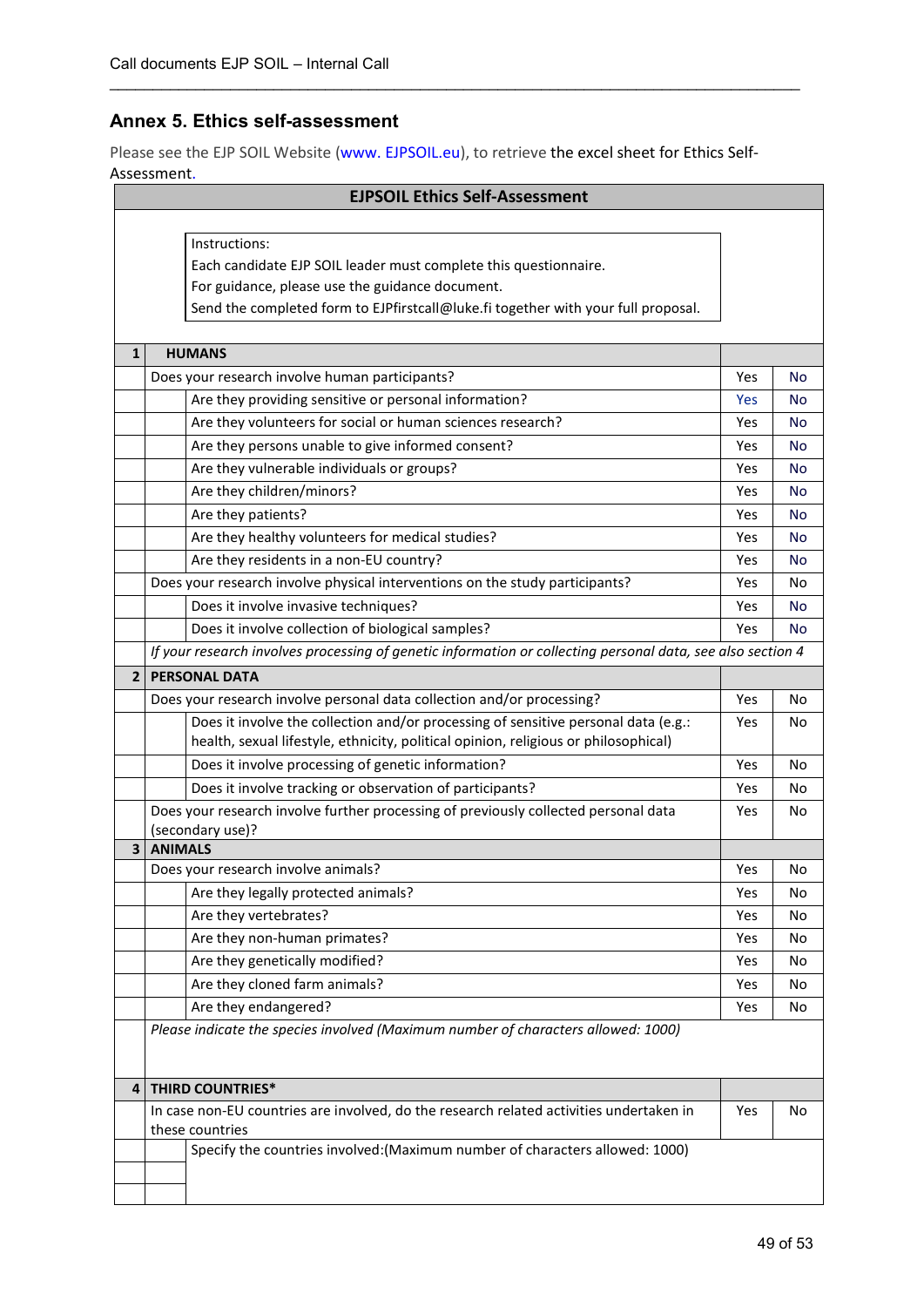|   |                                                                                                                                                                 | Do you plan to use local resources (e.g. animal and/or human tissue samples,<br>genetic material, live animals, human remains, materials of historical value,<br>endangered fauna or flora samples, etc.)? | Yes | No |  |  |  |
|---|-----------------------------------------------------------------------------------------------------------------------------------------------------------------|------------------------------------------------------------------------------------------------------------------------------------------------------------------------------------------------------------|-----|----|--|--|--|
|   |                                                                                                                                                                 | Do you plan to import any material - including personal data - from non-EU<br>countries into the EU?                                                                                                       | Yes | No |  |  |  |
|   |                                                                                                                                                                 | Specify material, countries and legal permissions involved: (Maximum number of characters<br>allowed: 1000)                                                                                                |     |    |  |  |  |
|   |                                                                                                                                                                 | Do you plan to export any material - including personal data - from the EU to non-<br>EU countries?                                                                                                        | Yes | No |  |  |  |
|   |                                                                                                                                                                 | Specify material, countries and legal permissions involved: (Maximum number of characters<br>allowed: 1000)                                                                                                |     |    |  |  |  |
|   |                                                                                                                                                                 | If your research involves low and/or lower middle income countries, are benefits-<br>sharing actions planned?                                                                                              | Yes | No |  |  |  |
|   |                                                                                                                                                                 | Do you plan to use biological resources that are subject to Access and Benefit<br>Sharing (Nagoya Protocol) Regulations (Regulation (EU) No.511/2014;<br>Implementing Regulation (EU) 2015/1866)           | Yes | No |  |  |  |
|   |                                                                                                                                                                 | Specify material and countries: (Maximum number of characters allowed: 1000)                                                                                                                               |     |    |  |  |  |
|   |                                                                                                                                                                 | Could the situation in the country put the individuals taking part in the research at<br>risk?                                                                                                             | Yes | No |  |  |  |
| 5 |                                                                                                                                                                 | <b>ENVIRONMENT &amp; HEALTH and SAFETY</b>                                                                                                                                                                 |     |    |  |  |  |
|   |                                                                                                                                                                 | Does your research involve the use of elements that may cause harm to the<br>environment, to animals or plants?                                                                                            | Yes | No |  |  |  |
|   |                                                                                                                                                                 | Does your research deal with endangered fauna and/or flora and/or protected<br>areas?                                                                                                                      | Yes | No |  |  |  |
|   |                                                                                                                                                                 | Does your research involve the use of elements that may cause harm to humans,<br>including research stuff?                                                                                                 | Yes | No |  |  |  |
| 6 | <b>DUAL USE</b>                                                                                                                                                 |                                                                                                                                                                                                            |     |    |  |  |  |
|   |                                                                                                                                                                 | Does your research involve dual-use items in the sense of Regulations 428/2009,<br>or other items for which an authorization is required?                                                                  | Yes | No |  |  |  |
|   |                                                                                                                                                                 | <b>EXCLUSIVE FOCUS ON CIVIL APPLICATIONS</b>                                                                                                                                                               |     |    |  |  |  |
|   |                                                                                                                                                                 | Could your research raise concerns regarding the exclusive focus on civil<br>applications?                                                                                                                 | Yes | No |  |  |  |
| 8 | <b>MISUSE</b>                                                                                                                                                   |                                                                                                                                                                                                            |     |    |  |  |  |
|   |                                                                                                                                                                 | Does your research have the potential for misuse of research results?                                                                                                                                      | Yes | No |  |  |  |
| 9 |                                                                                                                                                                 | <b>OTHER ETHICS ISSUES</b>                                                                                                                                                                                 |     |    |  |  |  |
|   |                                                                                                                                                                 | Are there any other ethics issues that should be taken into consideration?                                                                                                                                 | Yes | No |  |  |  |
|   |                                                                                                                                                                 | Please specify (maximum number of characters allowed: 1000)                                                                                                                                                |     |    |  |  |  |
|   |                                                                                                                                                                 |                                                                                                                                                                                                            |     |    |  |  |  |
|   |                                                                                                                                                                 |                                                                                                                                                                                                            |     |    |  |  |  |
|   |                                                                                                                                                                 | I confirm that I have taken into account all ethics issues described above and that I will comply                                                                                                          |     |    |  |  |  |
|   | I confirm:<br>with the regulation as set out in the Grant Agreement (i.e. Art 34) before the start of any<br>yes or no<br>activity in which ethics issues apply |                                                                                                                                                                                                            |     |    |  |  |  |
|   |                                                                                                                                                                 | Document completed by                                                                                                                                                                                      |     |    |  |  |  |
|   | Date                                                                                                                                                            |                                                                                                                                                                                                            |     |    |  |  |  |
|   | Signature                                                                                                                                                       |                                                                                                                                                                                                            |     |    |  |  |  |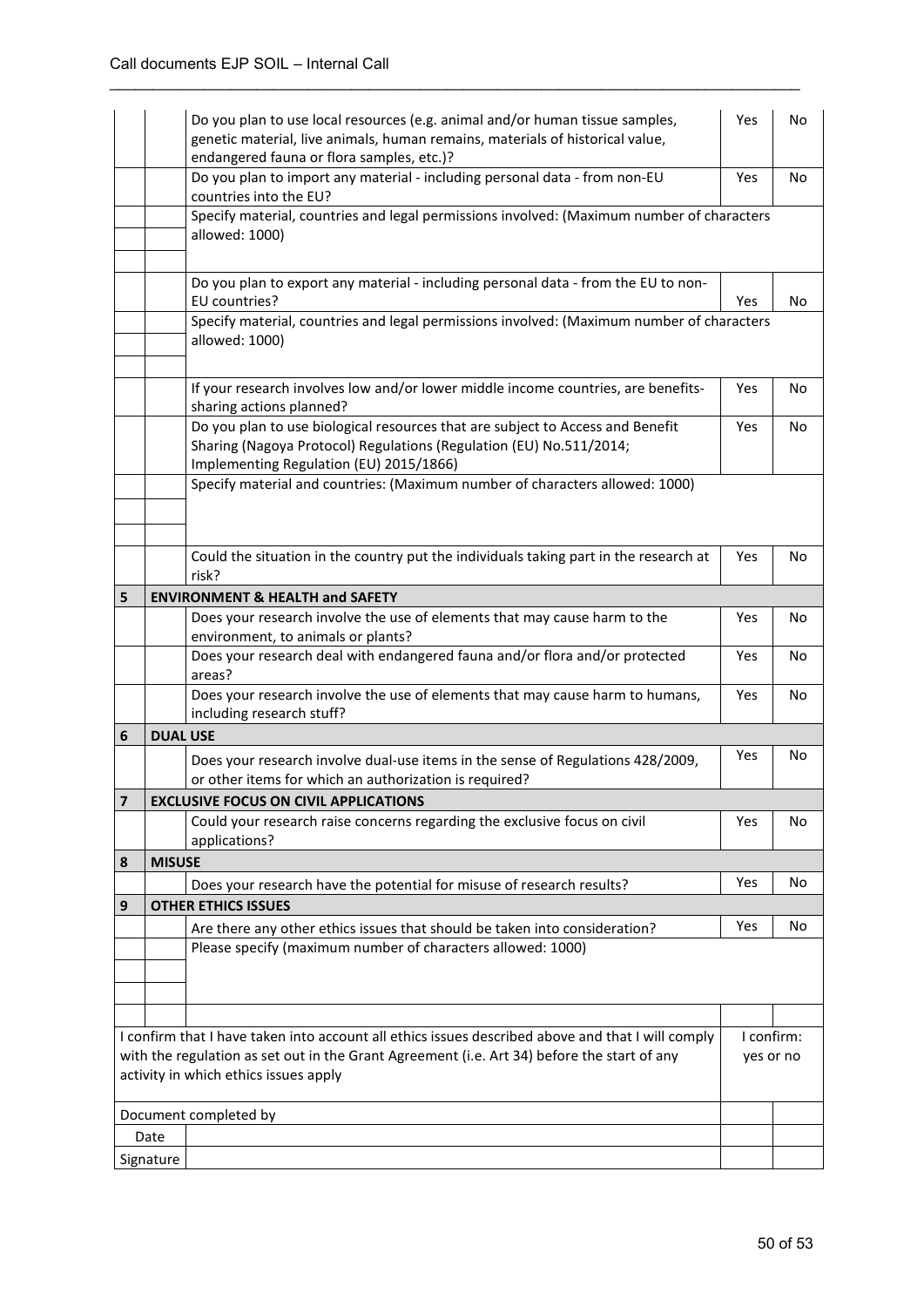\* Norway, Switzerland and UK (i.e. changes will be communicated via WPs 1 and 3) are within the European Economic Area (EEA); therefore covered by the GDPR and its provisions. The only non-EU country is Turkey, which requires additional consultation of Turkish colleagues to manage personal data protections issues.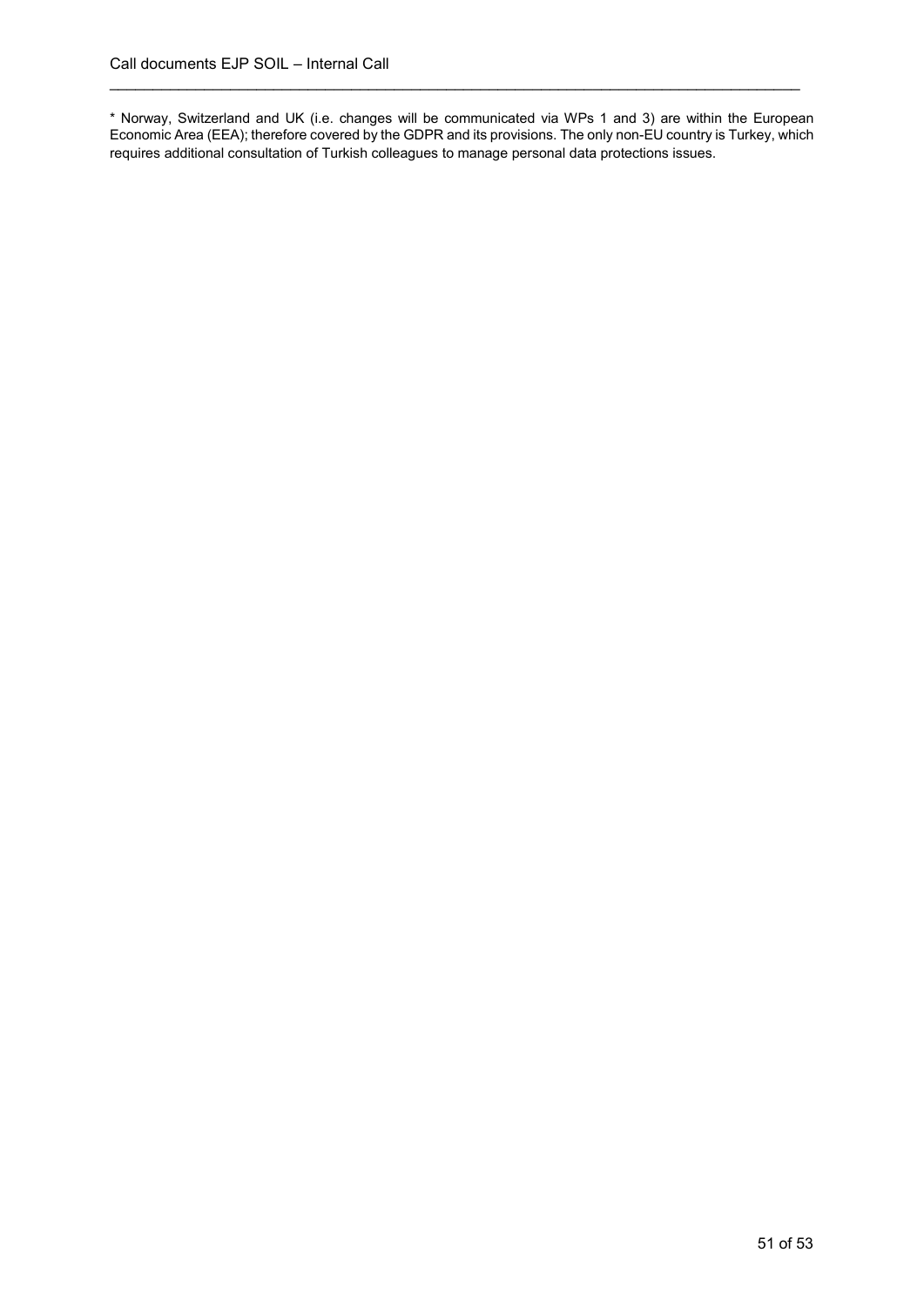# **Annex 6. Certificate of co-financing**

#### **To be submitted after selection**.

This template should be used for participants of selected research projects in order to provide evidence of their commitment. Grey-marked fields must be duly completed. This document must be signed by an authorized representative of the organisation. A template for each participant organization is required.

\_\_\_\_\_\_\_\_\_\_\_\_\_\_\_\_\_\_\_\_\_\_\_\_\_\_\_\_\_\_\_\_\_\_\_\_\_\_\_\_\_\_\_\_\_\_\_\_\_\_\_\_\_\_\_\_\_\_\_\_\_\_\_\_\_\_\_\_\_\_\_\_\_\_\_\_\_\_\_\_

In case of failure in proving such commitment, a participant could be regarded as ineligible, jeopardizing the whole research consortium.

| <b>EJP SOIL Call Office</b>                                                  | Address of organisation                                                                       |
|------------------------------------------------------------------------------|-----------------------------------------------------------------------------------------------|
| Organisation                                                                 | Name of contact person                                                                        |
| Name                                                                         |                                                                                               |
| <b>Street</b>                                                                |                                                                                               |
| Town                                                                         |                                                                                               |
|                                                                              |                                                                                               |
| Country                                                                      |                                                                                               |
|                                                                              | EJP SOIL - 3rd Internal Call for research proposals 2022                                      |
|                                                                              | Certificate of co-financing                                                                   |
|                                                                              |                                                                                               |
|                                                                              | Project title:                                                                                |
|                                                                              |                                                                                               |
|                                                                              | Place, date                                                                                   |
|                                                                              |                                                                                               |
|                                                                              | We hereby confirm that organisation has sufficient resources and is committed to              |
|                                                                              | participate to the <b>project title</b> , in accordance to the proposal which is submitted by |
|                                                                              | coordinator in the frame of the EJP SOIL $-3rd$ Internal Call 2022 and in case the            |
| proposal is validated for funding by the Board of Programme Managers.        |                                                                                               |
|                                                                              |                                                                                               |
|                                                                              |                                                                                               |
|                                                                              | In addition, in case of separate source of funding: Please find attached to this letter       |
| a commitment from funding organisation for our contribution to this project. |                                                                                               |
|                                                                              |                                                                                               |
| Signature of <b>Name and affiliation</b>                                     |                                                                                               |
|                                                                              |                                                                                               |